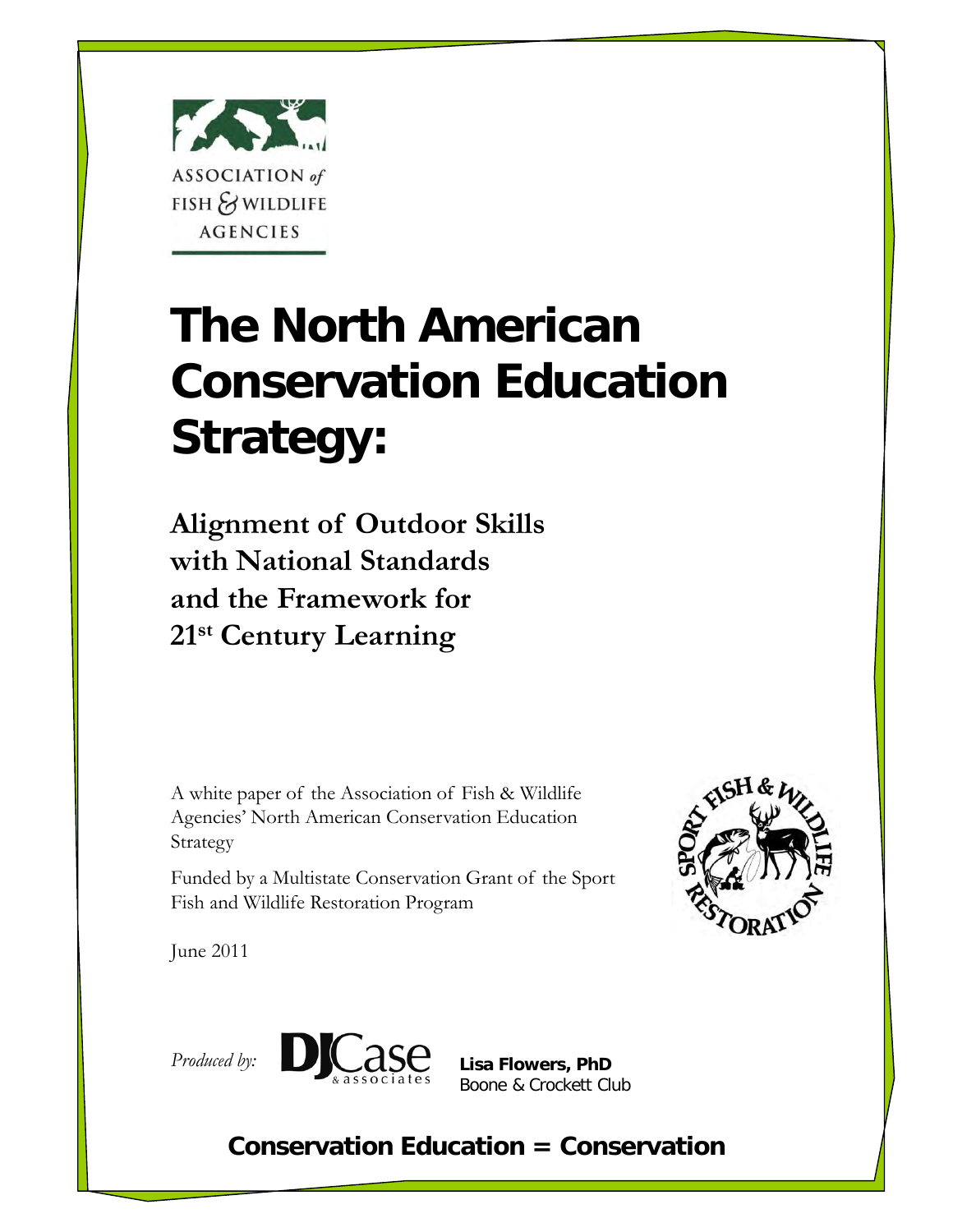### North American Conservation Education Strategy Alignment of Outdoor Skills with National Learning Standards and the Framework for 21<sup>st</sup> Century Learning

Prepared for the Association of Fish and Wildlife Agencies by DJ Case & Associates with Lisa Flowers, PhD, Boone and Crockett Club

#### About DJ Case & Associates and Dr. Flowers:

DJ Case is a full-service firm specializing in natural resources communication since 1986. DJ Case has been on the front line of natural resources communication and education nationwide for 25 years. The company has been actively involved in conservation education and outdoor skills work including facilitation of the 2004 Conservation Education Summit and development of the *Stewardship Education Planning Guide.* 

Dr. Lisa Flowers is Director of Conservation Education for the Boone and Crockett Club. Since 1994, she has been instrumental in designing, developing, implementing, and evaluating science-based conservation education programs and professional development for educators for the Boone and Crockett Club. Lisa is a Montana certified secondary science teacher who taught in formal classrooms for six years, and for the past 15 years, has provided outdoor conservation education programs for all ages.



This report was developed for the Association of Fish and Wildlife Agencies (AFWA) under contract with DJ Case & Associates. Funding was provided from a three-year Multistate Conservation Grant of the Sport Fish and Wildlife Restoration Program, awarded in 2009, for the purpose to support implementation of the North American Conservation Education Strategy.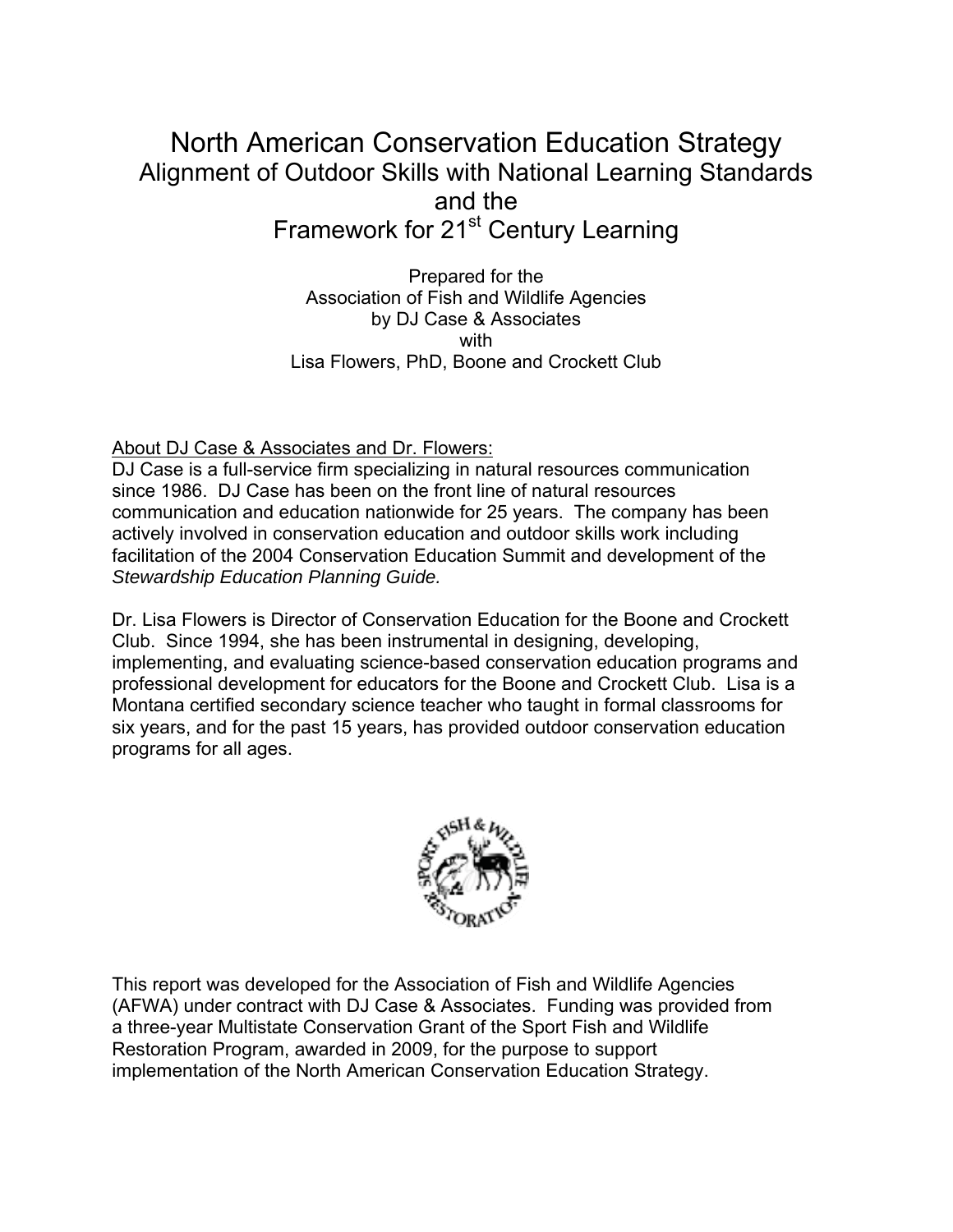### **Table of Contents**

| RECOMMENDATIONS FOR EFFECTIVE SCHOOL-BASED OUTDOOR SKILLS EDUCATION |  |
|---------------------------------------------------------------------|--|
|                                                                     |  |
|                                                                     |  |
|                                                                     |  |
|                                                                     |  |
|                                                                     |  |
|                                                                     |  |
|                                                                     |  |
|                                                                     |  |
|                                                                     |  |
|                                                                     |  |
|                                                                     |  |
|                                                                     |  |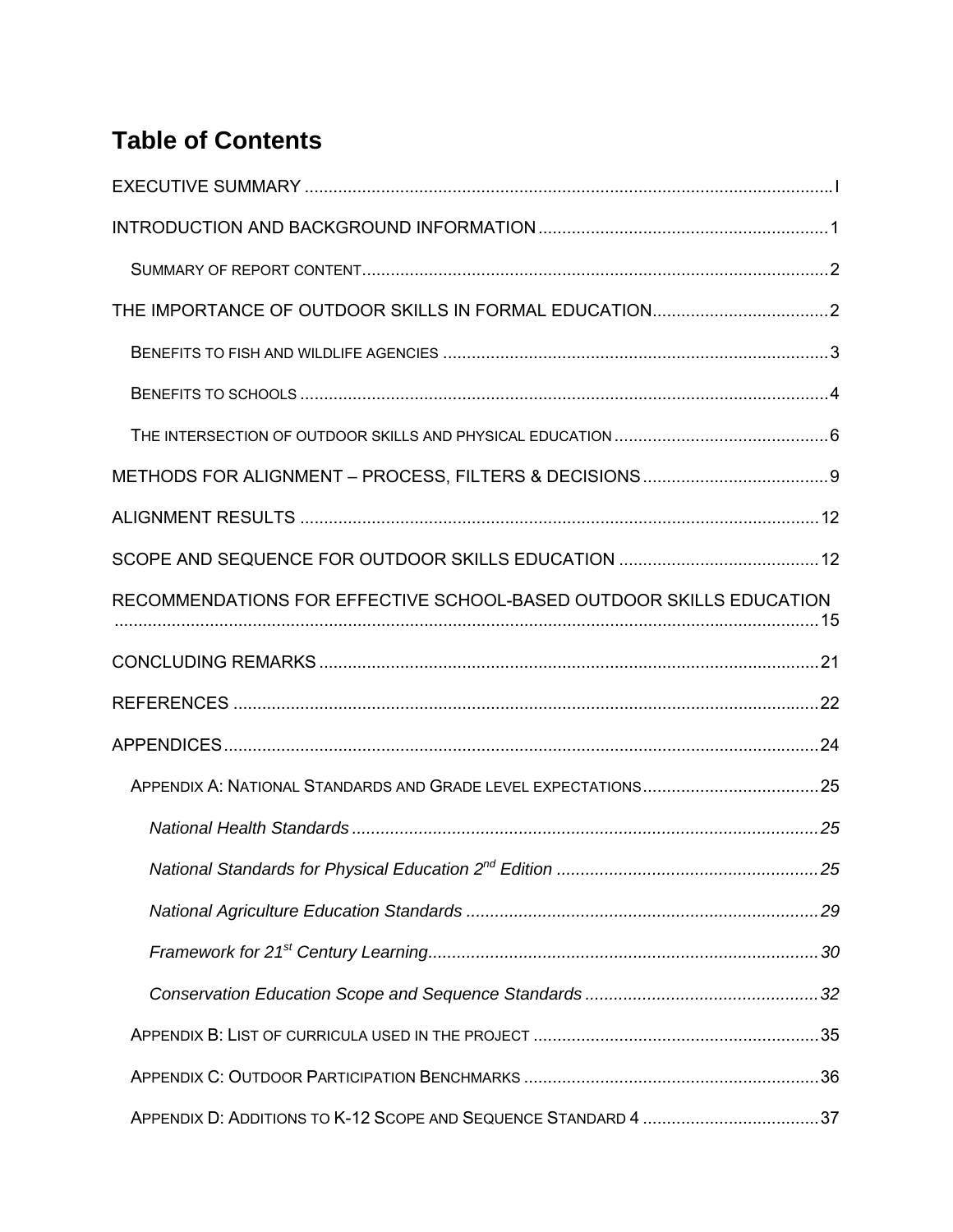### **Executive Summary**

In 2009, the Association of Fish and Wildlife Agencies (AFWA) was awarded the second of two multistate conservation grants to develop, coordinate, and implement the North American Conservation Education Strategy (Strategy). The focus of the second grant, "Coordination and further development of Association's North American Conservation Education Strategy," was to unify and strengthen conservation education efforts of state fish and wildlife agencies and their partners. A goal under this priority was to include outdoor skills in the education process as a tool for team building, stewardship, personal health, and lifelong recreation.

Increasingly, schools are including outdoor skills in their physical education classes, or otherwise incorporating outdoor activity into the school day. The National Archery in the Schools program (NASP) continues to grow into thousands of schools across the United States. In New Hampshire, PE standards focus on life skills, and in 2008, the Minnesota legislature passed legislation requiring the departments of Natural Resources and Education to develop an outdoor education report and recommendations.

The AFWA Conservation Education Strategy outdoor skills committee identified a need to assist fish and wildlife agencies interested in developing school-based outdoor skills education. AFWA contracted with DJ Case & Associates, working with Dr. Lisa Flowers, Boone and Crockett Club, to align selected outdoor skills lessons and units with national health, physical education and agriculture education standards, and the Framework for 21<sup>st</sup> Century Learning, and to develop recommendations for outdoor skills education materials and programs to best meet selected standards.

This report includes:

- a discussion of the philosophical basis for the importance to outdoor skills education to formal education, particularly to physical education programs;
- correlations to national health, physical, and agriculture education standards, and the Framework for 21<sup>st</sup> Century Learning of activities and/or units from 12 outdoor skills education programs selected by the outdoor skills committee;
- connections of the above outdoor skills programs to AFWA core concepts and benchmarks for outdoor participation;
- addition of outdoor skills concepts to the AFWA K-12 Conservation Education Scope and Sequence; and
- recommendations for "school-friendly" outdoor skills education programs.

One purpose of this alignment project was to develop a systematic process, or tool to evaluate the appropriateness of existing outdoor skills curricula for formal K-12 school settings. To do that, the outdoor skills committee identified 12 curricula they felt represented a variety of outdoor skills and approaches covering diverse locations across the United States and scales of implementation – local, state and national.

A total of 143 lessons or units from the 12 curricula were examined and correlated to the National Health Standards, National Physical Education Standards, National Agriculture Education Standards, 21<sup>st</sup> Century Learning Frameworks, and the North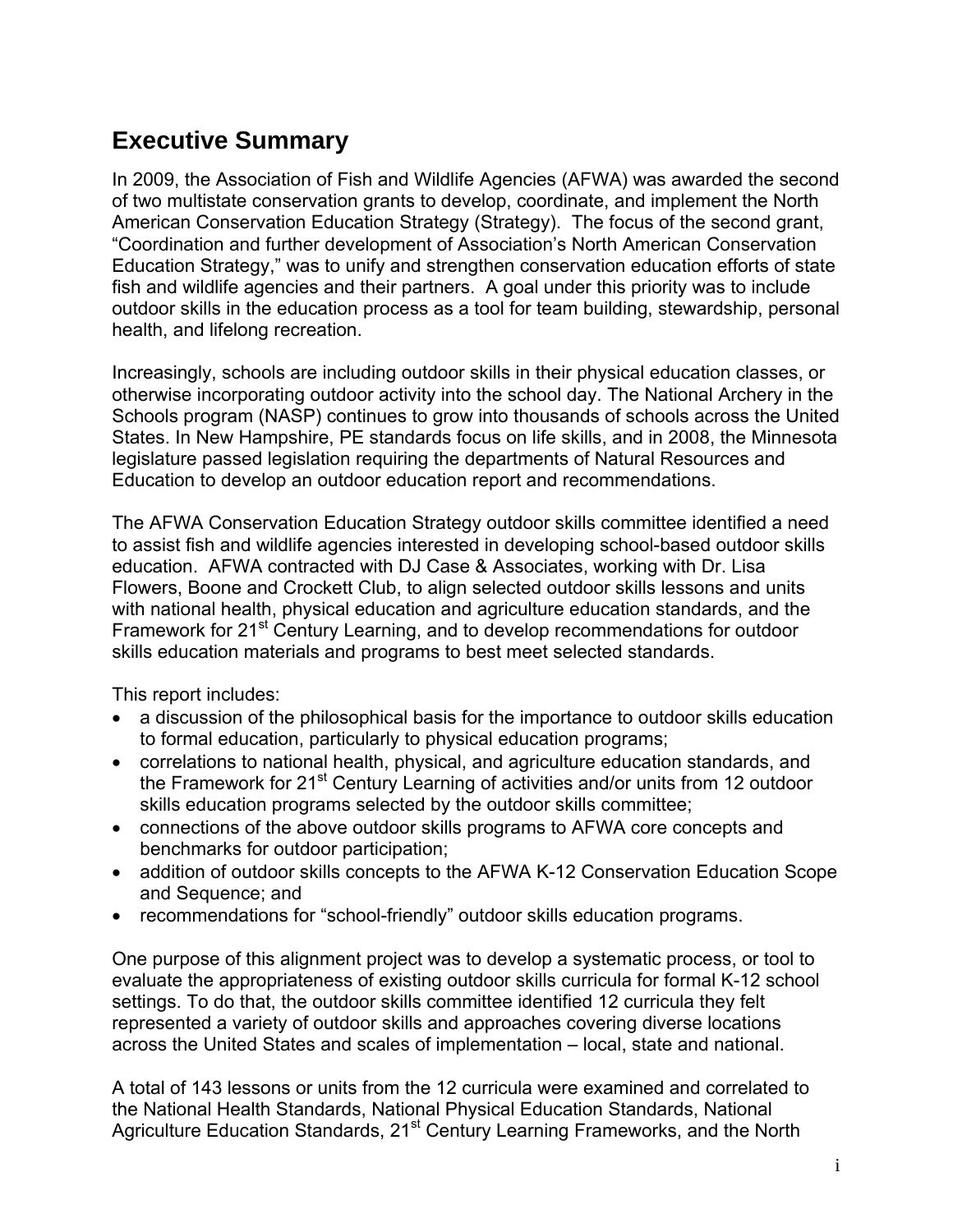American Conservation Education Strategy Conservation Standards and Outdoor Participation Benchmarks for Conservation Literacy. A close connection was found between the outdoor skills lessons and units, and the standards. Included in the correlations are:

- The grade level(s) targeted by the lesson/unit
- Subject(s) covered
- Suggested subject connections where appropriate

The results of this project provide insights into the elements of a "school-friendly" outdoor skills education program. The recommendations and tools provided here will be combined with strategies in development by the outdoor skills committee to produce guidelines for school-based outdoor skills education. That document will become part of the AFWA Conservation Education Strategy toolkit.

Outdoor skills education programs must meet agencies' needs and complement other agency programs, as well as meet criteria for quality physical education programs. The following recommendations are made for agencies interested in developing schoolfriendly outdoor skills education:

- Work with state departments of education and school district health and physical education coordinators to ensure outdoor skills materials are age and developmentally appropriate.
- Develop programs that are tailored to specific grade bands (K-2, 3-5, 6-8 and 9-12) and avoid using materials developed for one grade band for instructing older students.
- Contract with teachers or curriculum experts to assist in review and development of lessons and units.
- Include related subjects in outdoor skills lessons and units, and highlight those connections.
- Coordinate communication of outdoor skills and conservation education courses when approaching with educators.
- Develop a basic outdoor skills course that teaches skills such as dressing for the outdoors, using map and compass, outdoor safety and other skills necessary to safe outdoor recreation.
- Develop a comprehensive "series" for outdoor skills with suggestions for skill groupings and progressions, as well as target audiences and venues. Identify which skills are best taught in a formal education setting and how those skills can be complemented by after school and weekend events, programs and courses.
- Identify standards used in your state, and use the *Outdoor Skills Standards Correlation excel matrix* to correlate your lessons or units to those standards.
- Include clear, specific and detailed instructions for each lesson. Prepare materials assuming the user has no experience with the skill and equipment.
- Require teachers to teach the basic courses and provide teacher training to ensure they have the knowledge and skills for effective instruction.
- Provide teacher training courses that teach both skill and content. Require participants to develop lesson plans for use in their classrooms.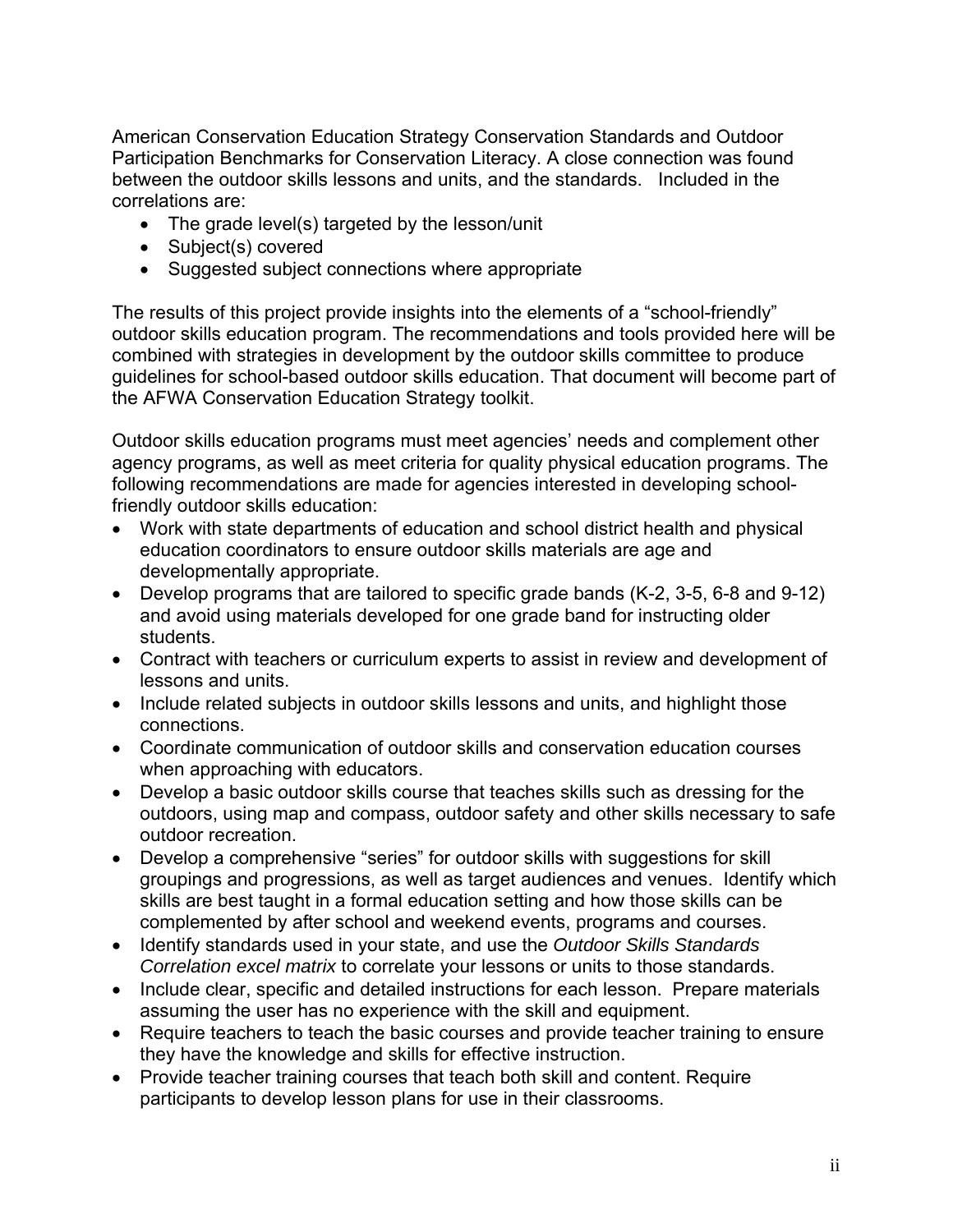- Identify and suggest local organizations and community groups whose members may be interested in mentoring students and/or conducting after school programs or events. It is the school's job to make those contacts, but agencies can assist by making introductions.
- Include in lessons and units, suggestions for out-of-school extensions. For example in a fishing education program, provide information on local fishing opportunities and suggest participation in local fishing clinics or other events.
- Encourage schools to find local organizations or businesses that might be willing to provide grants to subsidize equipment costs.
- Partner with non-governmental organizations and/or businesses to develop grants to schools for equipment.
- Partner with local entities to create locally-based equipment loan programs. Many tackle loaner programs have successfully provided fishing equipment to schools for aquatic resource education and fishing program.
- Provide small (\$100-\$500) matching grants to schools for equipment, field trips, and/or teacher training.
- For teacher training that occurs during the school year, offer to pay for substitute teachers.
- Meet with state department of education health and physical education coordinator to learn about their needs and requirements.
- Meet with local school officials and teachers to determine what they are already doing and identify ways in which outdoor skills will fit into their physical education programs.
- Be sensitive to local values related to consumptive wildlife-related outdoor recreation. Identify the skills programs that schools will be comfortable offering and start with those. Focus on getting youth comfortable being in the outdoors.

Outdoor skills education that includes the above recommendations will meet the guidelines for a quality physical education program and teach students wildlife-related recreational skills they will enjoy for a lifetime.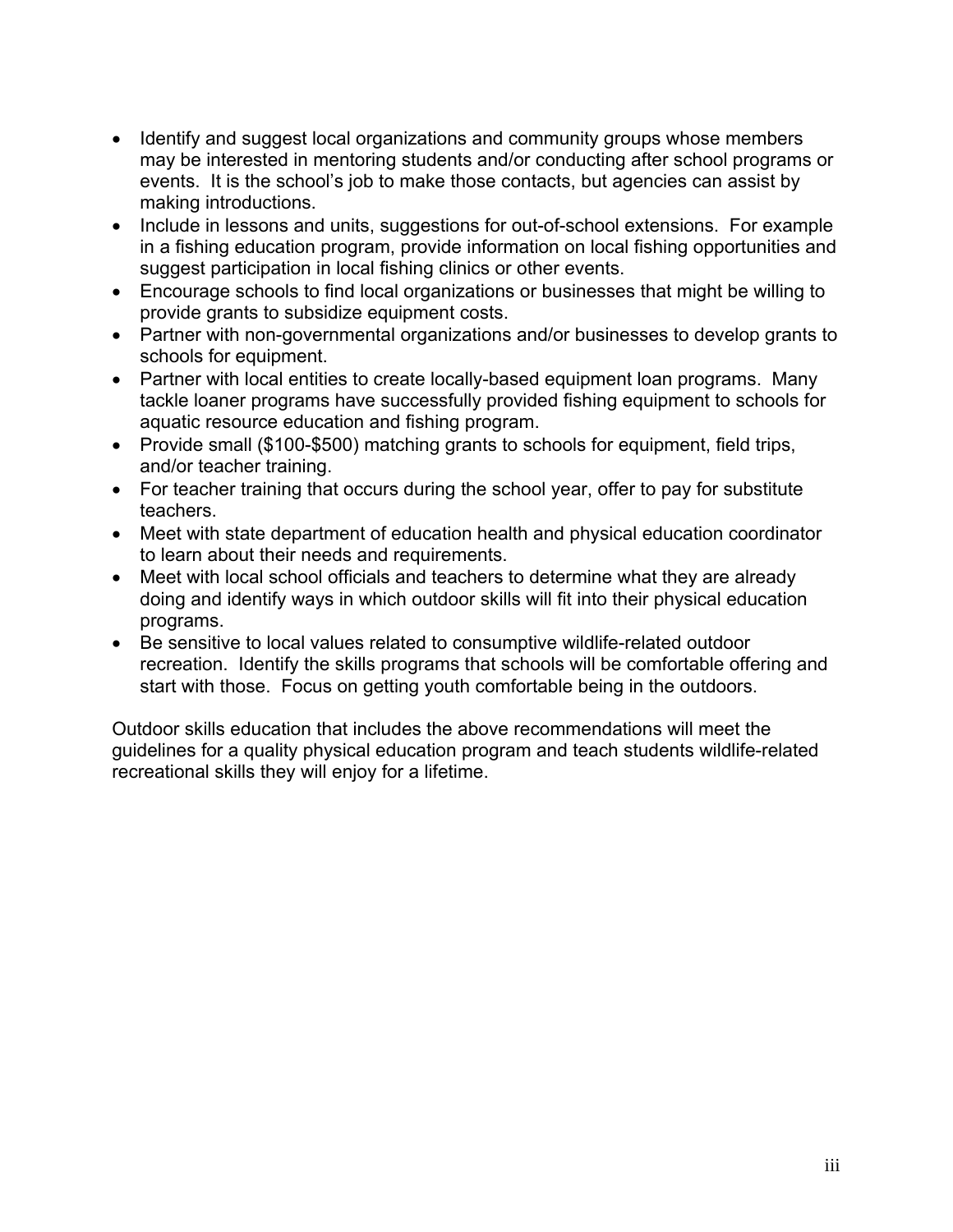### **Introduction and Background Information**

In 2009, the Association of Fish and Wildlife Agencies (AFWA) was awarded the second of two multistate conservation grants to develop, coordinate, and implement the North American Conservation Education (CE) Strategy (Strategy). The focus of the second grant, "Coordination and further development of Association's North American Conservation Education Strategy," was designed to unify and strengthen conservation education efforts of state fish and wildlife agencies and their partners.

One priority of the project was to "develop and implement a nationally agreed upon strategy for integrating conservation education in grades K-12 that builds upon the Association's CE Strategy Core Concepts and groundwork laid at a May 2008 Denver meeting and to assure that conservation education programs meet the needs of fish and wildlife agencies in the context of today's educational climate." A goal under this priority was to include outdoor skills in the education process as a tool for team building, stewardship, personal health, and lifelong recreation. A committee was formed within the Conservation Education Strategy to identify ways to accomplish this goal. Committee members included fish and wildlife educators and outdoor skills educators, as well as physical education practitioners. This project has been carried out under the auspices and direction of that committee, and was one of several initiatives of the committee.

In late 2009 and early 2010, the AFWA conducted a survey of state fish and wildlife agencies to assess aspects of their conservation education programs, including schoolbased outdoor skills education (DJ Case 2010). Seventy-eight percent of respondents indicated they conducted in-school outdoor skills education. Archery was the most frequently cited, followed by fishing, hunter education and wildlife viewing. A high percentage of agencies with in-school programs indicated they correlated their programs to health and/or physical education standards. When asked what resources would be helpful to support in-school outdoor skills education programs, the top two items identified were "messages to use with school administrators," and "connections of skills activities to health and/or PE standards." In response to these survey results, the Strategy's outdoor skills committee and AFWA commissioned this project to correlate selected outdoor skills activities to national health, physical and agricultural education standards, and to the Framework for 21<sup>st</sup> Century Learning. A related literature review was also commissioned by AFWA to document benefits of outdoor skills to health, learning and lifestyle. It was completed by Cottrell and Associates Environmental Consulting (CAEC) (CAEC 2010).

DJ Case & Associates, working with Dr. Lisa Flowers, Boone and Crockett Club, was contracted by AFWA to conduct this project.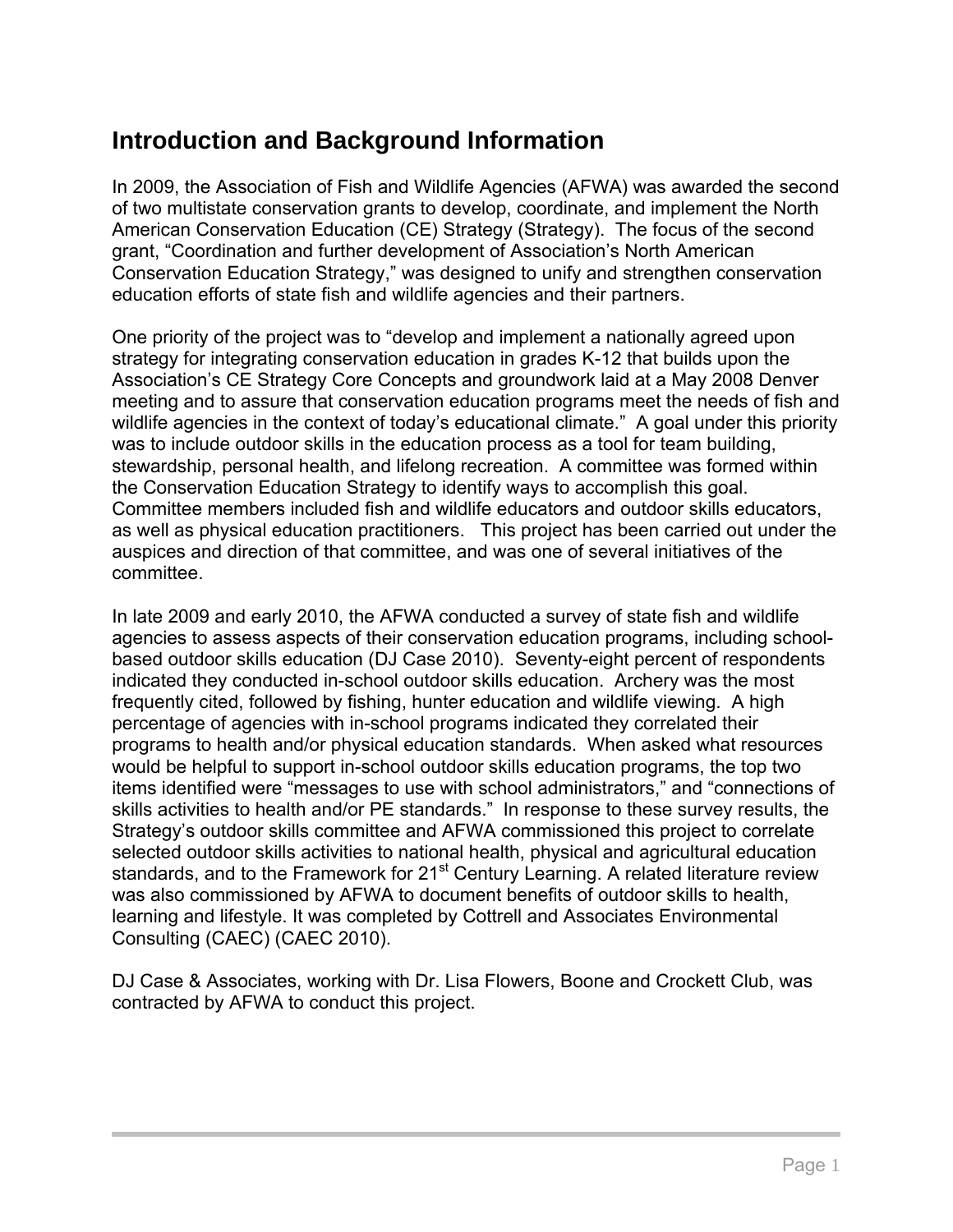#### **Summary of report content**

The purpose of this project was to highlight the connections between outdoor skills and education standards - national health, physical education and agriculture education standards, and the Framework for 21<sup>st</sup> Century Learning - and create recommendations for outdoor skills education materials and programs to best meet selected standards.

This report includes:

- a discussion of the philosophical basis for the importance to outdoor skills education to formal education, particularly to physical education programs;
- correlations to national health, physical, and agriculture education standards, and the Framework for 21<sup>st</sup> Century Learning of activities and/or units from 12 outdoor skills education programs selected by the outdoor skills committee;
- connections of the above outdoor skills programs to AFWA core concepts and benchmarks for outdoor participation;
- addition of outdoor skills concepts to the AFWA K-12 Conservation Education Scope and Sequence; and
- recommendations for "school-friendly" outdoor skills education programs.

The identification of key outdoor skills or building blocks most likely to lead to hunting, fishing, wildlife viewing and shooting sports participation were not addressed in this report. In their review of literature, CAEC (2010) noted the limitations of research documenting direct relationships of outdoor skills education on recruitment and retention.

"…direct cause and effect relationships of outdoor skills education on activity participation (recruitment and retention), healthy lifestyles and life long learning, responsible environmental behavior and stewardship are difficult to determine due to the lack of longitudinal research. Much of the research pre 1990s of outdoor education were case / site specific with small numbers which could not be generalized to the general population. In addition, much of the literature remains anecdotal based on subjective/qualitative assessments which cannot be generalized as well." (page 5)

It should be noted that in the review of selected program materials, the listed grade bands are the same as those recommended by the programs themselves. A more indepth evaluation of the grade specific outdoor skills and building blocks is more time consuming and resource intensive than this project allowed for.

### **The Importance of Outdoor Skills in Formal Education**

Increasingly, schools are including outdoor skills in their physical education classes, or otherwise incorporating outdoor activity into the school day. The National Archery in the Schools program (NASP) continues to grow into thousands of schools across the United States. In New Hampshire, PE standards focus on life skills. In the winter, elementary schools in New Hampshire are required to take one-half day each Friday for students to be outdoors engaging in winter activities such as snowshoeing, skiing, or other winter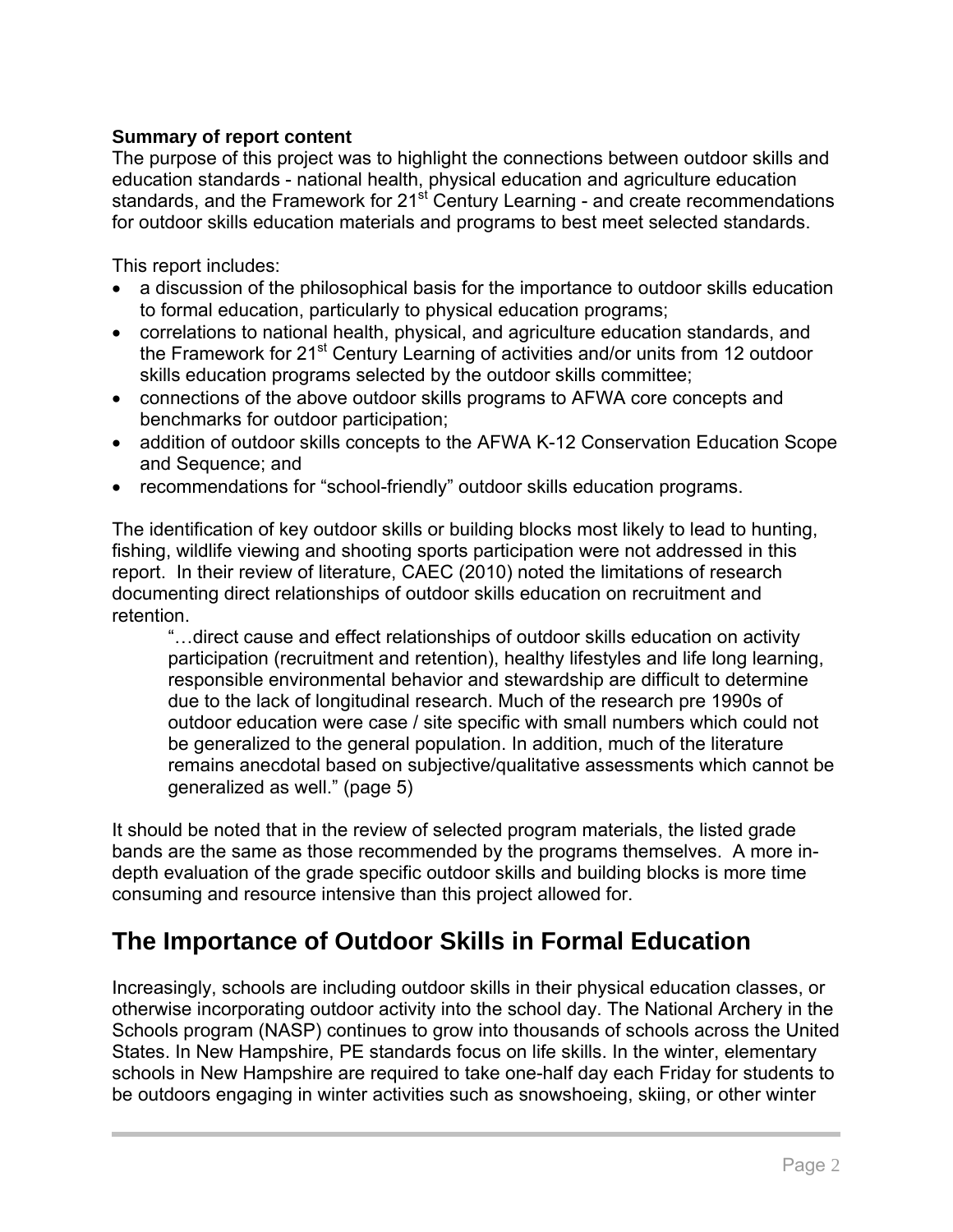sport. In 2008, the Minnesota legislature passed a bill requiring the departments of natural resources and education to develop a report and recommendations on the teaching of outdoor education in grades 7-12. That report was presented to the legislature in January 2009 (MNDNR 2009), and that body enacted a special funding package to support implementation. That package includes a full-time outdoor skills/environmental education specialist at the Minnesota Department of Education, regional specialists to design and implement teacher training, grants to schools for implementation, and program evaluation (C.B. Bylander, personal communication).

In his 2005 book *Last Child in the Woods,* Richard Louv cast a spotlight on this generation's disconnect with the natural world and captured the nation's interest. Highlighting the connections between time spent indoors and childhood obesity, Attention Deficit Hyperactivity Disorder, and more, he made the case for increased outdoor activity. Since then, a variety of initiatives at the local, state and national levels have sought to reconnect youth and families with the outdoors. In February 2010, First Lady Michelle Obama launched "Let's Move: America's Move to Raise a Healthier Generation of Kids"<sup>1</sup>. The American Alliance for Health, Physical Education, Recreation and Dance (AAHPERD) initiated "Let's Move in School," www.aahperd.org/letsmoveinschool, to build on the First Lady's initiative and focus on activity within the school day.

#### **Benefits to Fish and Wildlife Agencies**

 $\overline{a}$ 

How do state fish and wildlife agencies benefit from working with schools to teach outdoor skills? State fish and wildlife agencies have much to gain by working with schools to incorporate outdoor skills education. In-school programs have the potential to expose every young person – regardless of background – to fishing, archery and other wildlife-related recreation, as well as convey the principles of conservation and the North American Model of wildlife conservation. In a 2009 study of youth participation in the outdoors, Hispanic, African American, and Asian/Pacific Islander respondents indicated school programs were a factor influencing their decision to participate in outdoor activities – ahead of community youth programs (Outdoor Foundation, 2009).

In its May 2010 report to the US President, the Task Force on Childhood Obesity cites the importance of outdoor education through the Department of the Interior:

"Another strategy for getting kids physically active is to involve them in environmental education programs that involve outdoor activity. Interpretive programs and alternative PE lessons involving activities such as hiking, biking, wildlife watching, and kayaking can make outdoor education good for the body and brain, and at the same time, enhance young Americans' exposure to and appreciation of our nation's cultural, historic, and environmental resources. Additionally, the Fish and Wildlife Service and the National Park Service offer

<sup>1</sup> http://www.whitehouse.gov/the-press-office/first-lady-michelle-obama-launches-lets-move-americasmove-raise-a-healthier-genera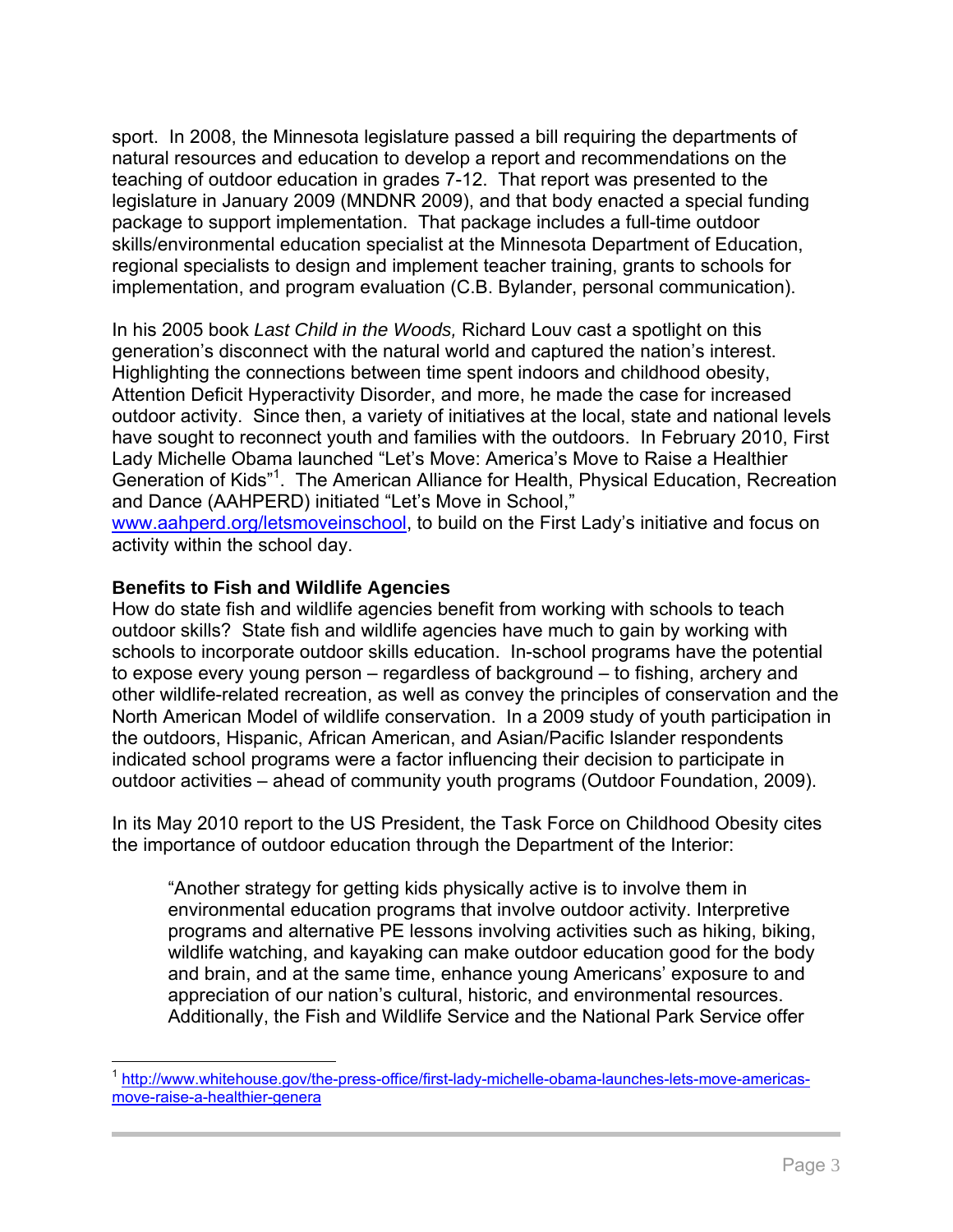curriculum-based teacher training by field stations to classroom teachers and other educators to prepare their students for field trips to national parks, wildlife refuges, fish hatcheries, and other public lands. However, more can be done on the national level to encourage outdoor education on public lands as part of school-based curriculum. These programs also facilitate healthier lifestyles by emphasizing indoor and outdoor activity and exercise." (page 71)

State Fish and Wildlife agencies have been providing outdoor skills education and opportunities for decades, and already fill the need to get kids moving and outdoors. And there is some evidence to suggest agencies will benefit in the process. Recently, Southwick Associates® estimated a return on investment for the National Archery in the Schools Program (NASP). Using data from the USFWS National Survey of Shooting, Hunting and Wildlife Watching, the Sporting Goods Manufacturers Association Survey, National Shooting Sports Foundation (NSSF) and the US Census, Southwick identified the following crossover of archers to hunting and fishing: 17.4% of archers will bow hunt, 32.7% will hunt with a shotgun, 38% will hunt with a rifle, and 56.3% will fish (NASP report to Association of Fish and Wildlife Agencies, March 2011).

Finally, it is important to note that many of the skills used in adult recreational activities are learned during the school years. According to the National Association for Sport and Physical Education (NASPE), "people who do not learn these skills early in life are less likely to learn them and even less likely to use them than skilled people, and, for this reason, they will be less likely to reap the health and wellness benefits associated with lifelong physical activity" (NASPE 2004, page13).

#### **Benefits to Schools**

How do schools benefit from working with fish and wildlife agencies to implement outdoor skills education in physical education programs? Shrinking budgets and increasing focus on subject matter tested under No Child Left Behind has negatively impacted physical education classes. The 2006 School Health Policies and Programs Study (SHPPS) conducted by the Centers for Disease Control found that:

- Only 4% of elementary schools, % of middle schools, and 2% of high schools provided daily physical education or its equivalent for the entire school year for students in all grades, and
- Overall, 22% of schools did not require students to take any physical education.

In a 2009 survey of practicing K-12 physical education teachers, researchers found that the median amount of funding for physical education programs was \$764, with over 60% of programs having annual budgets of under \$1,000. Only 15% of schools reported budgets higher than \$2,000 per year. In the same study, about 45% of teachers indicated their budgets had remained the same in recent years, while 36% indicated their budgets had decreased since 2006. These cuts to physical education programs and budgets come at a time when childhood obesity is on the rise.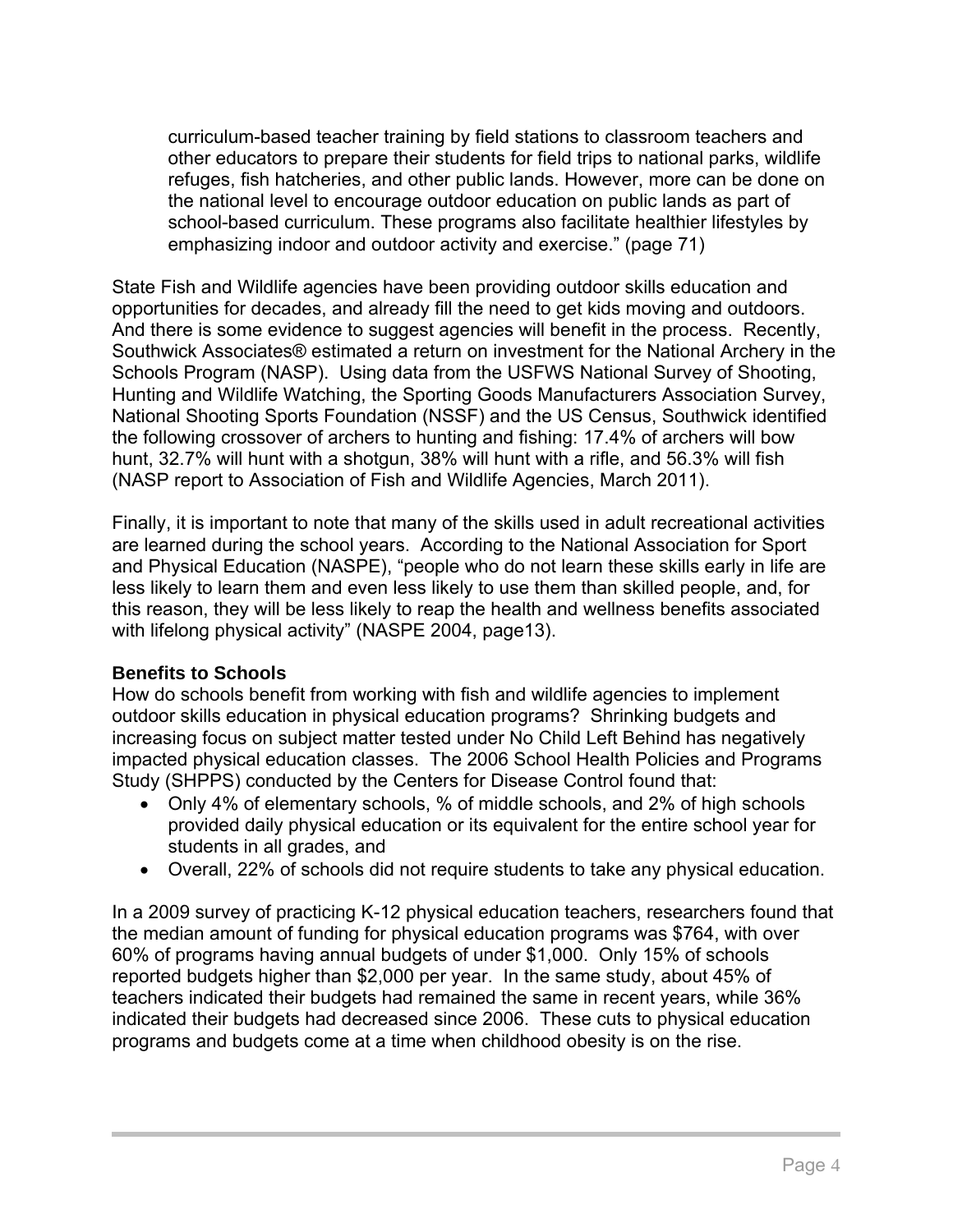In addition to helping to combat obesity, there is evidence to suggest that regular activity during the school day may benefit academic achievement. A study published in 2010 by the Centers for Disease Control and Prevention reviewed literature on the education-related impacts of school-based activity, including physical education, recess, classroom activity and extracurricular physical activity. The study found that time spent on activity at a minimum, did not detract from academic outcomes, and in most cases had a positive impact on academic achievement.

NASPE position statements emphasize the importance of regular physical activity:

- Every K-12 student should participate in and benefit from developmental learning in physical competence, health-related fitness, cognitive understanding, and enthusiasm for physical activity so they can adopt a physically active lifestyle.
- Physical education plays an essential and unique role in educating the whole student – mind and body – that fosters lifespan competencies of physical activity, good health, motivation, intellectual, and social challenges.

NASPE (2004) defines a high quality physical education program as including three components: opportunity to learn, meaningful content, and appropriate instruction. Key elements of these components as they relate to instruction of outdoor skills and other recreational activities include the following:

Opportunity to Learn:

- Instructional periods totaling a minimum of 150 minutes per week for elementary and 225 minutes per week for middle and secondary school.
- Qualified physical education specialists providing a developmentally appropriate program.
- Adequate equipment and facilities.

Meaningful Content:

- Instruction in a variety of motor skills that are designed to enhance the physical, mental, and social/emotional development of every child.
- Development of cognitive concepts about motor skills and fitness.
- Opportunities to improve their emerging social and cooperative skills and gain a multicultural perspective.
- Promotion of regular amounts of appropriate physical activity now and throughout life.

Appropriate Instruction:

- Full inclusion of all students.
- Maximum practice opportunities for class activities.
- Well-designed lessons that facilitate student learning.
- Out-of-school assignments that support learning, practice, and establishing lifelong habits.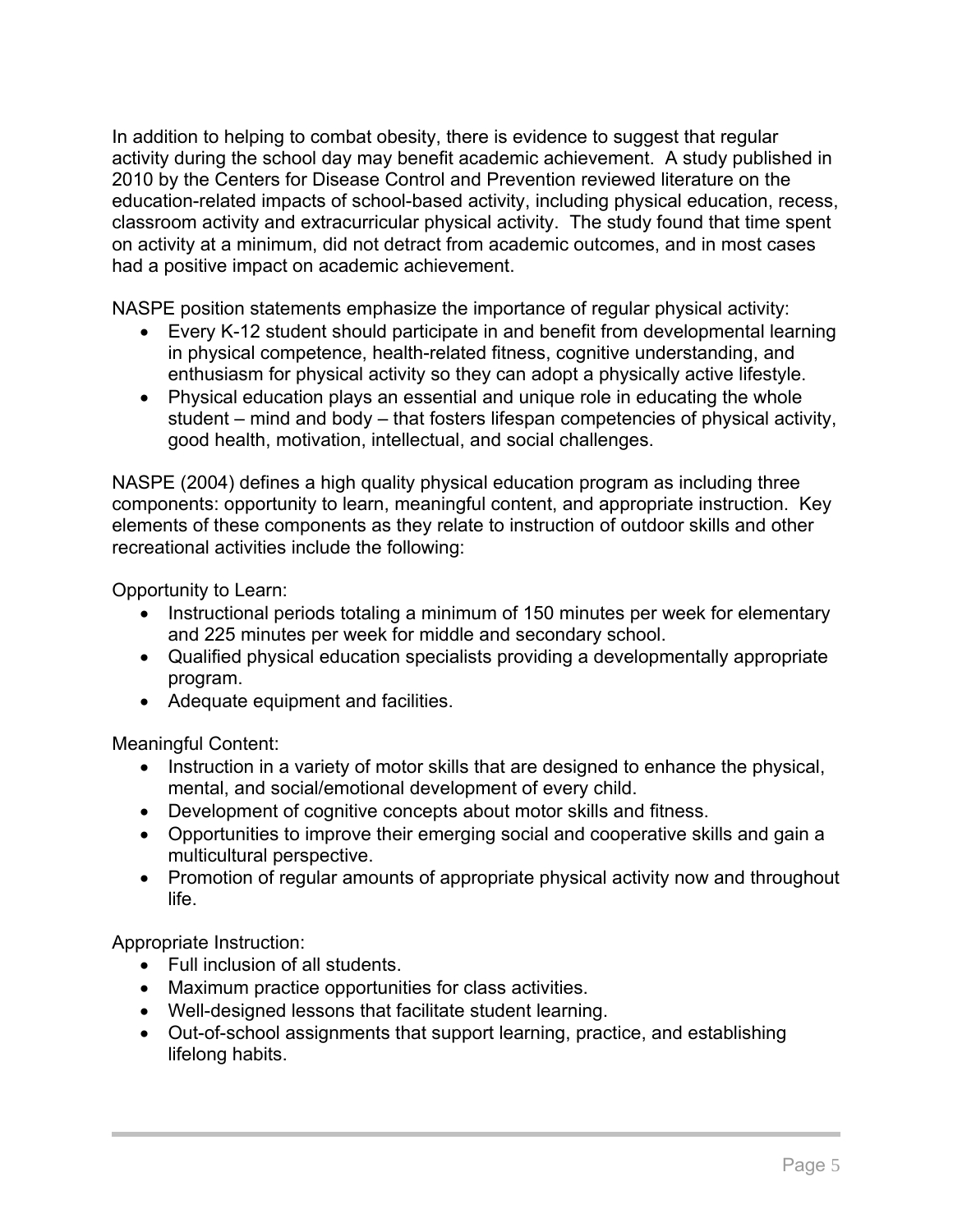Well-planned and well-implemented programs include:

- Skill development development of motor skills that allow for safe, successful, and satisfying participation in physical (outdoor recreation) activity.
- Regular, healthful physical activity a wide range of developmentally appropriate activities for all children and youth.
- Support for other subject areas reinforce knowledge learned across the curriculum and serve as a laboratory for application of content in science, math and social studies.
- Self-discipline facilitate development of responsibility for personal health, safety and fitness.
- Improved judgment influence moral development. Students learn to assume leadership, cooperate with others, and accept responsibility for their own behavior.
- Strengthen peer relations help children and youth socialize with others successfully and provide opportunities to learn positive social skills.
- Improve self-confidence and self-esteem instill a stronger sense of self-worth in young people based on their mastery of skills and concepts.
- Goal setting give children and youth the opportunity to set and strive for personal, achievable goals.

#### **The intersection of outdoor skills and physical education**

Where do outdoor skills and physical education needs meet? In August 2010, the AFWA Conservation Education Strategy outdoor skills committee convened a meeting of outdoor skills, health, physical education and agriculture education professionals from across the country to discuss the idea of incorporating wildlife-related outdoor skills in school health, physical education and agriculture education programs. Participants included teachers, school district curriculum coordinators, fish and wildlife agency educators, university professors, state department of education specialists, a representative from the NASPE, and more. All participants were enthusiastic about the opportunities for incorporating outdoor skills education into physical education. The senior program manager for NASPE noted that outdoor skills education is a model for helping schools extend physical activity throughout the school day and it can promote family and community involvement (C. Richardson, personal communication).

Meeting participants identified several benefits of outdoor skills education to schoolbased physical education programs.

- All students can participate and be successful. According to NASPE's *Appropriate Practices for Elementary School Physical Education* (2000), "in a quality physical education class teachers involve ALL children in activities that allow them to participate actively, both physically and mentally."
- Outdoor skills education helps schools make the case for increasing the amount of physical activity during the school day by getting kids outdoors and by laying the foundation for lifelong recreational activity.
- Outdoor skills education can help schools find new partners and funding for their physical education programs.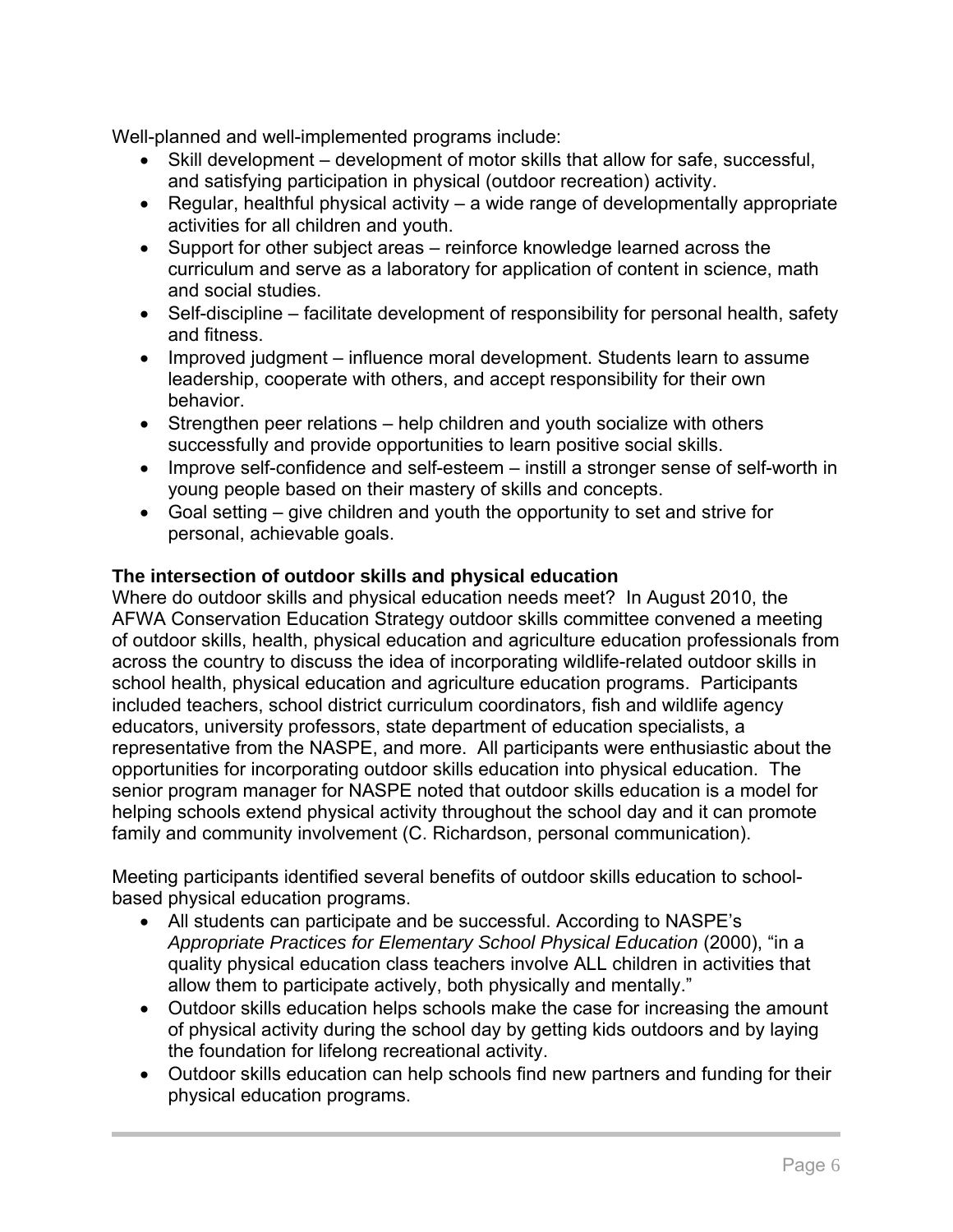- Outdoor skills programs often include science (e.g. wildlife population management, fish identification, etc.), language arts (journaling) and more, providing support for other subject areas.
- Outdoor skills education addresses virtually all physical education national standards, as well standards for health and agriculture education.
- Outdoor skills programs encourage family and community involvement with schools' physical education programs.

Certainly in-school outdoor skills programs are not the "silver bullet" for fish and wildlife agencies or for school physical education programs and meeting participants identified a number of challenges as well, including the following<sup>2</sup>:

- Teacher comfort level many teachers do not feel they have the skill or content knowledge to teach the material.
- Lack of training programs for outdoor education at the post-secondary level, preservice and in-service.
- Individual and/or school concerns with hunting and shooting sports, and to a lesser extent archery and fishing – differences in cultural norms as well as safety concerns.
- Lack of access to outdoor settings for teaching.

Nonetheless, there is a great deal of opportunity where the interests and expertise of agencies and schools overlap (Figure 1). In essence, schools are looking for ways to engage youth in meaningful physical activity that will lead to life-long recreation and fitness. Fish and wildlife agencies want to instill an understanding and ethic of conservation, and encourage people to enjoy wildlife-related recreation in the outdoors. Schools are well-suited for teaching basic outdoor skills and providing a variety of opportunities for students to try. Fish and wildlife agencies have the expertise to provide teacher training, as well as advanced and/or specialized skill instruction and outdoor experiences. Each can help the other in achieving at least some of their goals.

In-school programs can be invaluable to agencies. Formal education provides an opportunity to teach basic skills to all students. Schools, and community partners such as parks and recreation departments, 4-H and others, can also provide opportunities for students and their families to try a variety of outdoor skills-related activities through afterschool and weekend programs and events. In addition to exposing youth to a variety of activities, these opportunities have the added benefit of building the local social support networks necessary to nurture and sustain participation. In turn, fish and wildlife agencies can focus their efforts on advanced skill development, specialization and training in areas that may be less acceptable to some schools, such as hunting, through youth hunting clinics and other programs.

<sup>————————————————————&</sup>lt;br><sup>2</sup> The AFWA Conservation Education Strategy outdoor skills committee is developing recommendations for addressing these challenges and these will be included in a guidelines document for agencies.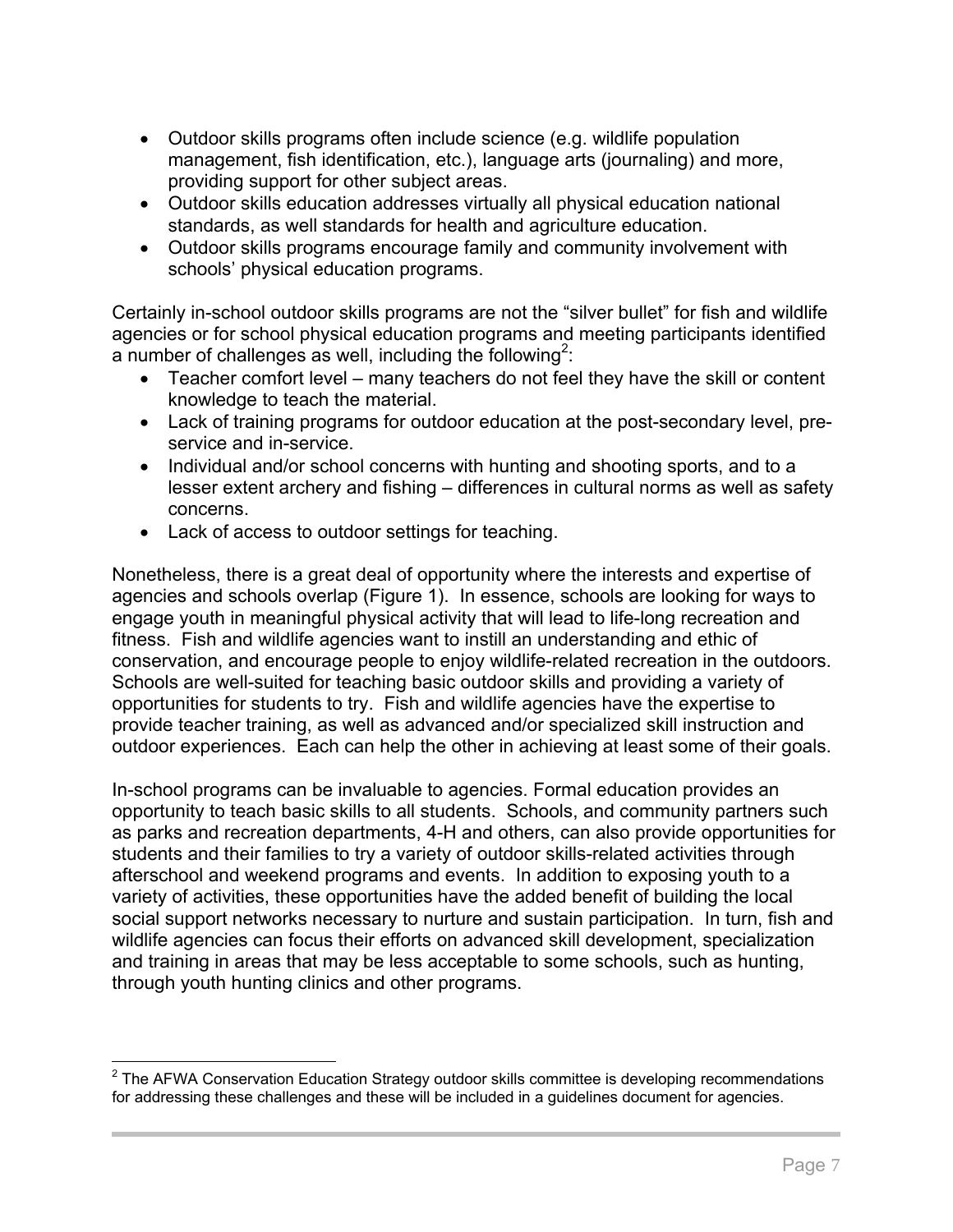

Figure 1: Relationship of Outdoor Skills and K-12 Education

Before leaving this discussion, it is important to clarify some terminology: outdoor education vs. outdoor skills education, and physical education vs. physical activity. While outdoor education and outdoor skills education are similar, outdoor education usually includes an adventure component such as ropes courses, wilderness backpacking, sea kayaking, etc. Priest (1986), defines outdoor education as "the blending of both *adventure* and environmental approaches into a program of activities and experiences. Through exposure to the outdoor setting, individuals learn about the relationship with the natural environment, relationship between the various concepts of natural ecosystems, and personal relationships with others and with their inner self." Outdoor skills education is a subset of outdoor education with a focus on building skills that enhance wildlife-related outdoor recreation such as hunting and fishing. Outdoor skills education does not tend to include the adventure aspects of outdoor education.

The terms physical education and physical activity are often used interchangeably but they have different meanings. Physical education includes physical activity, but more importantly, physical education teaches students the skills and knowledge necessary to establish and maintain active lifestyles (NASPE 2004). Physical education includes four components: opportunity to learn, appropriate instruction, meaningful content, and student and program assessment. NASPE recommends instructional periods of 150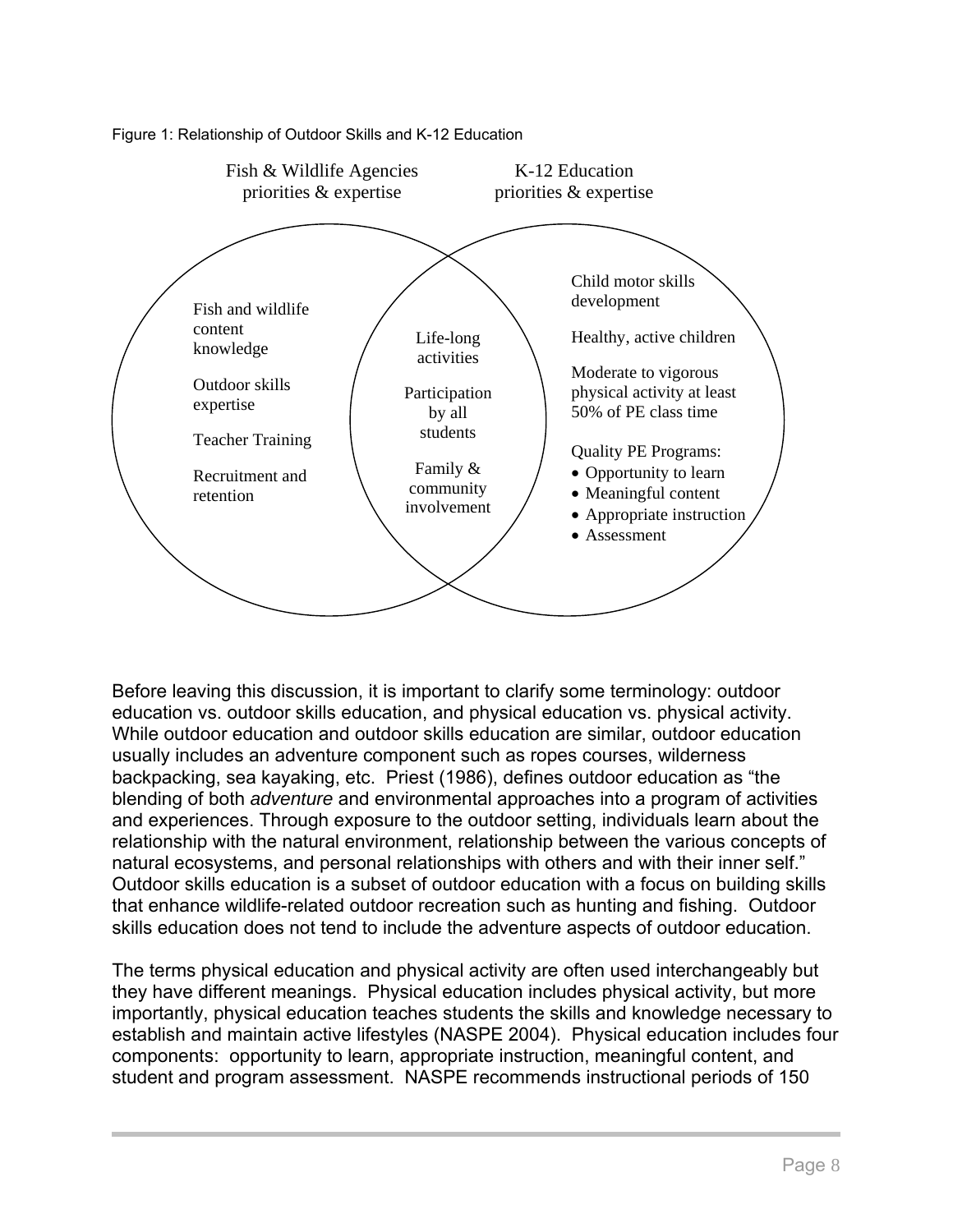minutes per week for elementary students and 225 minutes per week for middle and high school. Physical activity is bodily movement at a level that increases heart rate and produces heavier than normal breathing and includes recreational and fitness activities as well as daily activities such as walking to school. NASPE recommends students accumulate at least 60 minutes and up to several hours of physical activity per day, some of which occurs during physical education classes.

### **Methods for Alignment – Process, Filters & Decisions**

It is critical in today's formal K-12 education field to show how conservation education materials, developed and used by fish and wildlife agencies, are connected to and support national learning and content standards. The main tool used to demonstrate how these materials support learning standards is correlations. Conservation education activities can be correlated to national or state standards. Correlations illustrate which activities address specific standards. This project's correlation process illustrates how closely aligned selected outdoor skills programs and associated activities are with the current National Health and Physical Education Learning Standards, National Agriculture, Food and Natural Resources Content Standards, National Standards for Physical Education, and the Framework for 21<sup>st</sup> Century Learning. The Association of Fish and Wildlife Agencies' (AFWA) Scope and Sequence Standards and the Outdoor Participation Benchmarks were also part of this alignment and are foundational to AFWA's National Conservation Education Strategy.

The purpose of this alignment project was to develop a systematic process, or tool to evaluate the appropriateness of existing outdoor skills curricula for formal K-12 school settings. This process began by using a current definition for "outdoor skills"<sup>3</sup> articulated in the recent literature review, applicable to the benefits of health, physical education, agriculture, and 21<sup>st</sup> Century Learning standards. With this definition, all standards were reviewed and applicable ones were selected for correlation to activities. A separate list of applicable standards was compiled for each set of standards, then, distributed to members of the AFWA outdoor skills committee and some expert health and physical education teachers for their review. The complete list of standards and grade level expectations are located in Appendix A.

Once all relevant standards were agreed to, the next step was to collect the outdoor skills curricular materials.

 $\overline{a}$  $3$  "Outdoor skills are wildlife related outdoor recreation that is not team sports, including but not limited to the following: hiking, camping, backpacking, woodcraft, fishing, snowshoeing, wildlife viewing, birdwatching, hunting, archery, winter survival, tracking, wildlife identification, map and compass, orienteering, boating, canoeing, and kayaking." (AFWA White Paper – Benefits of outdoor skills to health, learning and lifestyle. April 2010)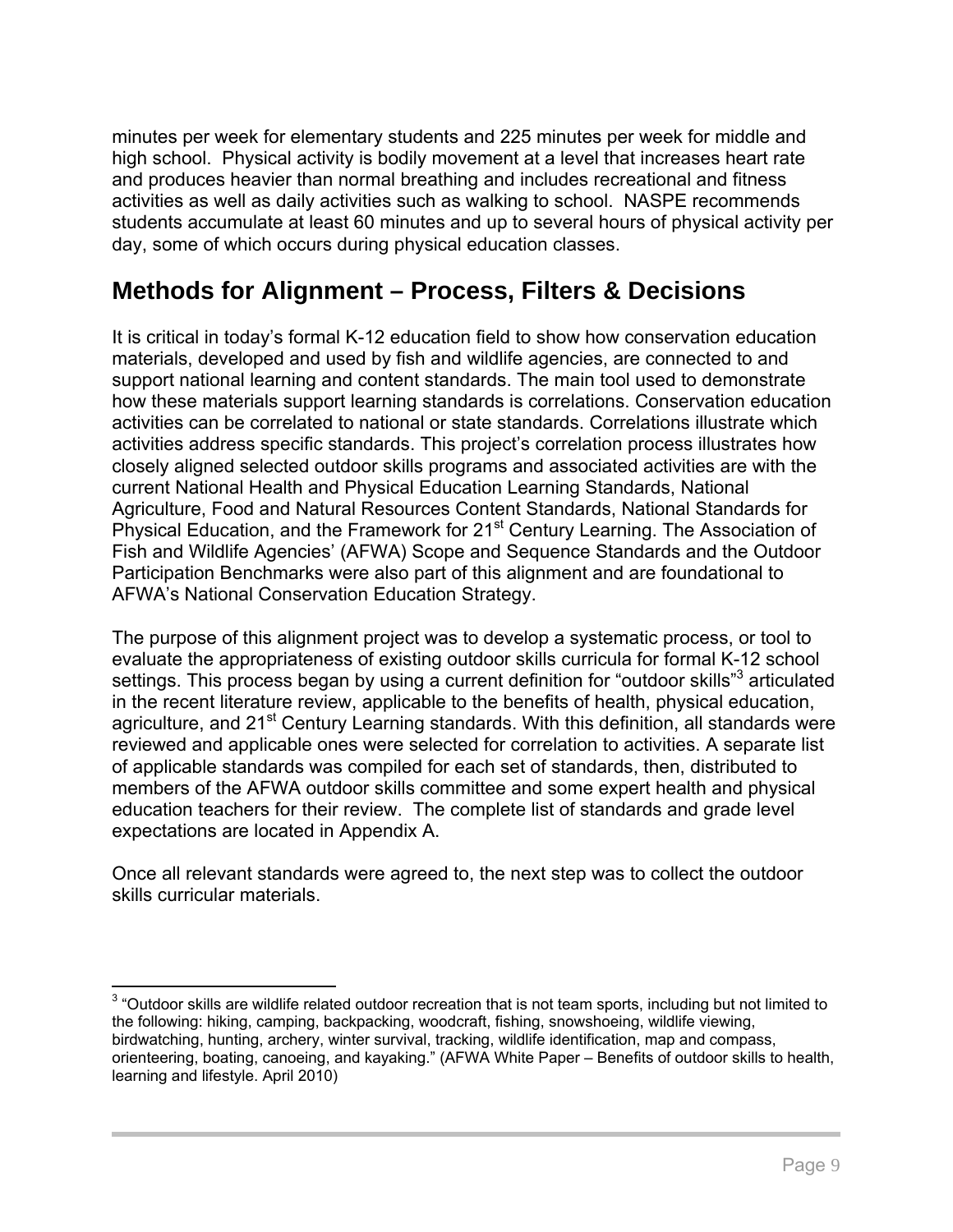The AFWA outdoor skills committee identified 12 curricula they felt represented a variety of outdoor skills and approaches covering diverse locations across the United States and scales of implementation – local, state and national. The committee wanted programs that had not already been aligned with standards, at least nationally. A list of the curricula chosen by the committee is located in Appendix B.

The next step required a thorough examination of all curricular activities to determine which units/lessons/activities could be classified as "outdoor skills" related. Again, the "outdoor skills" definition was used as a filter.

Utilizing the definition to initially filter both the standards and the activities clearly distinguished how closely each "outdoor skills" activity is aligned with the selected learning and content standards. If an activity did not directly address a specific standard – not stated in black and white – or was not specific to the subject area and grade level or range of grade levels, it was not considered aligned. The cell in the spreadsheet remained blank. If it did directly address the specific standard an "X" was placed in the cell under the standard. Making these decisions does have an element of subjectivity due to people's various levels of experience and expertise. This can be challenging but probably leads to a deeper and more agreed upon understanding of the standards overall.

Correlations should be done in a systematic manner especially when dealing with more than one set of standards and several different types of curricular activities. A matrix was designed for each set of standards  $-$  Health, PE, Agriculture and the 21<sup>st</sup> Century Learning Framework. This approach organized the applicable standards across the top of the spread sheet and the activities from the 12 curricula to be listed on the left-hand side. This decision was made because there were 143 activities that needed to be correlated with the 4 sets of standards individually. This provided an efficient and straightforward system when deciding which standards were directly addressed and the system can be easily replicated. The variety of activity formats used made this a timeconsuming process. This diversity is refreshing, but similar formatting would have made the correlation process less time consuming and more efficient.

The same approach was used to present the alignment of AFWA Scope and Sequence Standards and the Outdoor Participation Benchmarks with the activities. The standards and benchmarks were organized in columns and activities that aligned received an "X" in the corresponding spreadsheet cell. The correlations are documented in the *Outdoor Skills Standards Correlations excel matrix*, which accompanies electronic versions of this report.

With the exception of the Dallas Ecological Foundation's Outdoor Adventures, $4$  all of the activities and related standards were entered into the Resource Commons online database: www.resourcecommons.org/outdoorskills (Figure 2). This online data base

 $\overline{a}$ <sup>4</sup> Dallas Ecological Foundation asked their materials not be disseminated.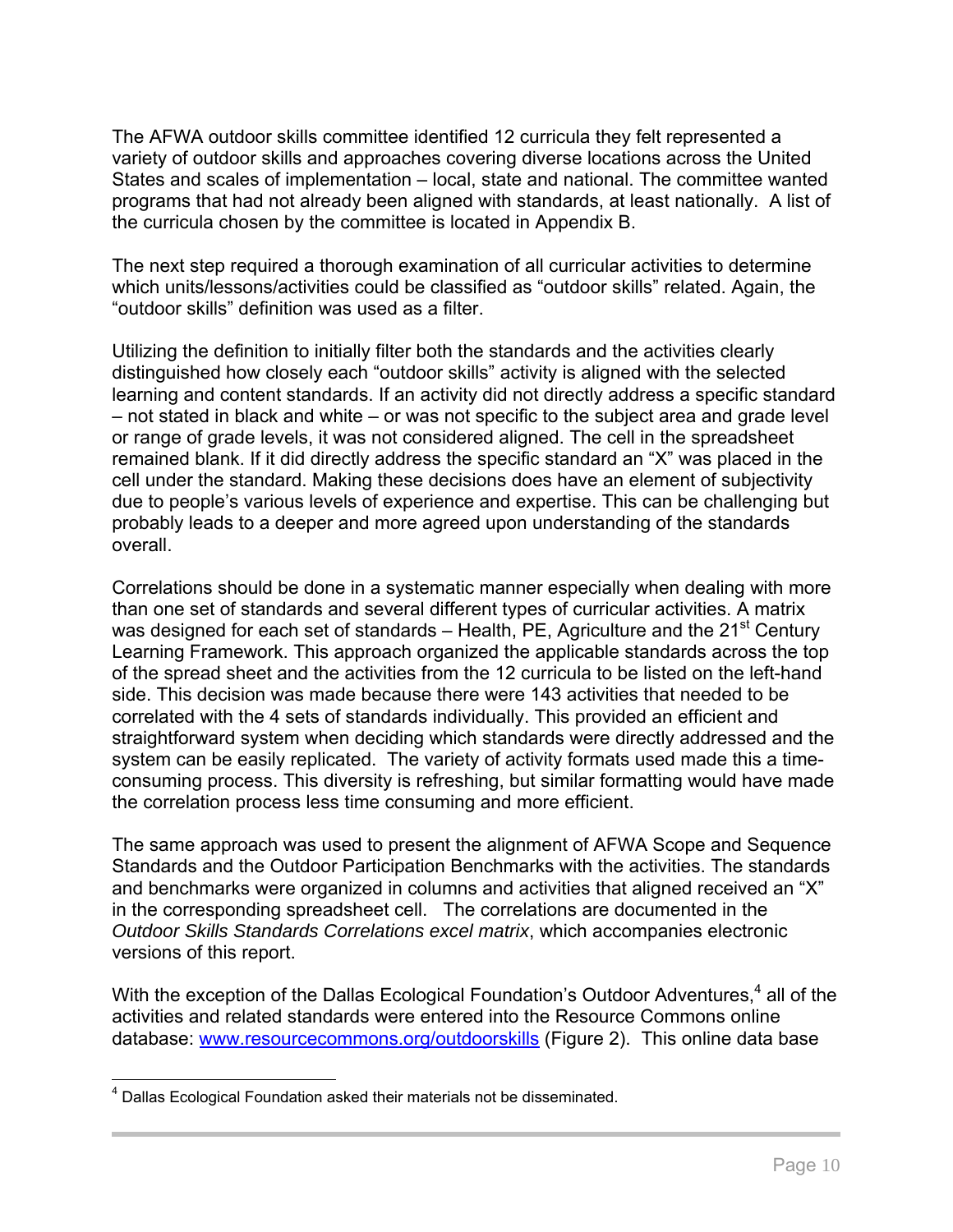can be used by any agency, organization or teacher to correlate their materials, and can be searched by educators looking for lessons, materials, outdoor experiences or other information by grade level, subject matter, and by national standards.



Figure 2: Screen shot of lesson entry from resourcecommons.org<br>Chavisating Naturally: Using nature objects to find your way in the woods Conservation & Envir - Windows Internet Explo

Information entered onto resourcecommons.org included:

- A description of the program including the lesson or unit, with information about the original purpose of the program and a link to the program's web site
- The resource type (activity, lesson plan, unit)
- The resource topic (archery, orienteering, hiking, hunting, etc.)
- The national standards which apply
- Language in which the materials are available (English)
- Education continuum location (awareness to action)
- The name and web site link for the organization
- A link to the specific lesson when available

Electronic copies of any of the specific lessons or materials were not placed on the web site, as that fell outside the scope of this project.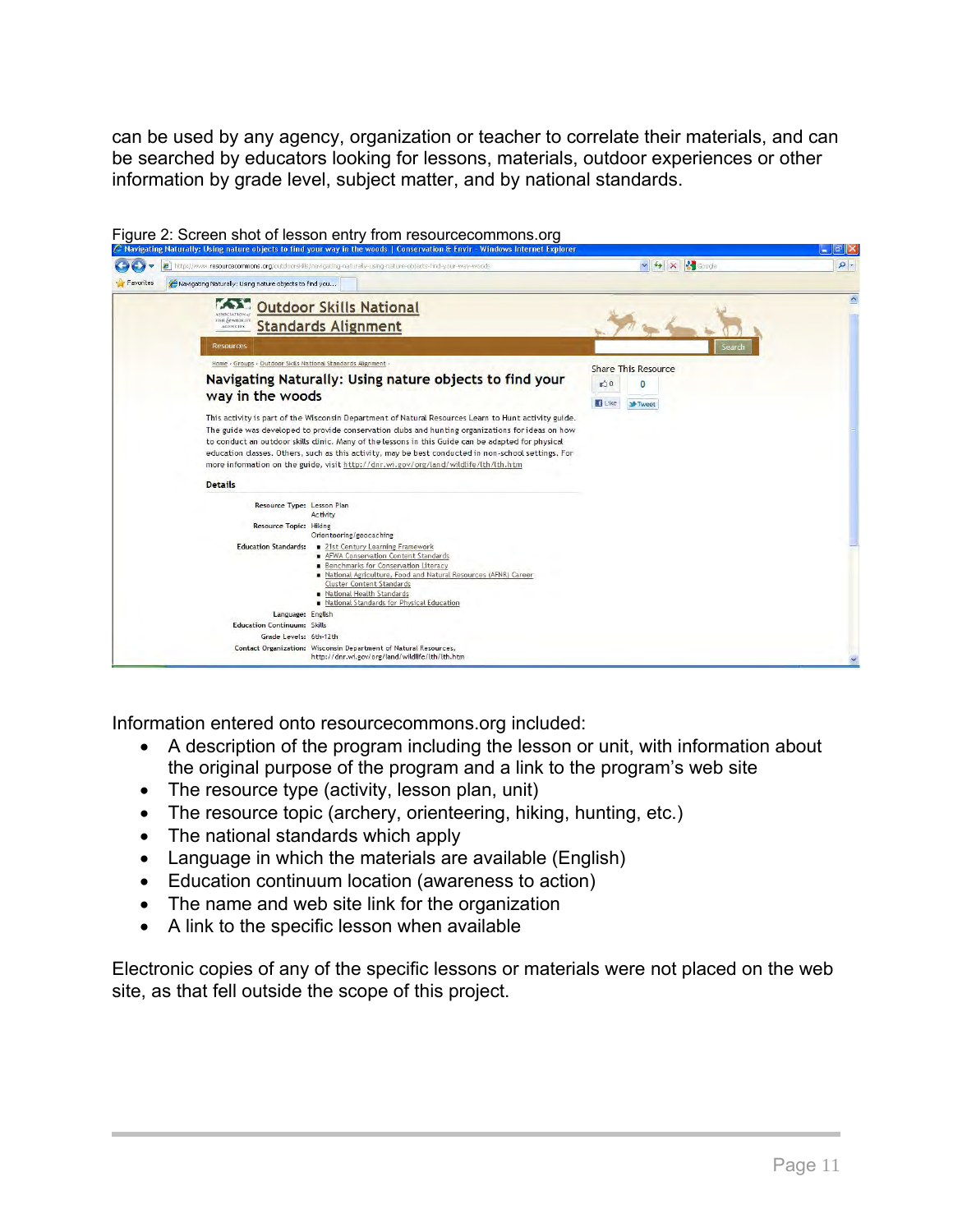### **Alignment Results**

A total of 143 lessons or units were correlated to the National Health Standards, National Physical Education Standards, National Agriculture Education Standards, 21<sup>st</sup> Century Learning Framework, and the North American Conservation Education Strategy Conservation Standards and Outdoor Participation Benchmarks for Conservation Literacy. As noted above, these correlations are documented in an *Outdoor Skills Standards Correlations excel matrix*, and on the Resource Commons at www.resourcecommons.org/outdoorskills. Included in the correlations are:

- The grade level targeted by the lesson/unit
- Subject(s) covered
- Suggested subject connections where appropriate
- Notation of each standard addressed by each lesson/unit as described in the methods section above

### **Scope and Sequence for Outdoor Skills Education**

In educator terms, a scope and sequence is a plan for what to teach and when to teach it in order to achieve the desired student skills and/or content knowledge. Think of it as a roadmap, which shows a destination and the routes to get there. Similarly, a scope and sequence identifies what a student should know and be able to do, and provides a progression for teaching skills and concepts. It ensures that skills and concepts are physically and cognitively age appropriate and taught in a way that builds on prior skills and knowledge to achieve the end goals. With a focus on the national physical education standards, this section of the report will discuss developmentally appropriate physical activity, the AFWA Outdoor Participation Benchmarks, and how the benchmarks and appropriate physical activity fit with the AFWA K-12 Conservation Education Scope and Sequence.

First, it is important to understand characteristics of motor skill development. The following information is adapted from the NASPE position statement "Looking at Physical Education from a Developmental Perspective: A Guide to Teaching" (1995).

Motor skills develop over a lifetime from a combination of hereditary potential and life experiences, including formal instruction. The characteristics of developmental change include six elements, and these are important to take into consideration when developing outdoor skills education materials.

 *Change is qualitative*. Developmental change is not simply more of something. Rather, more advance performers use more effective movement patterns than immature movers do. Instruction should include both qualitative and quantitative goals, and include demonstrations and feedback on the development of movement patterns.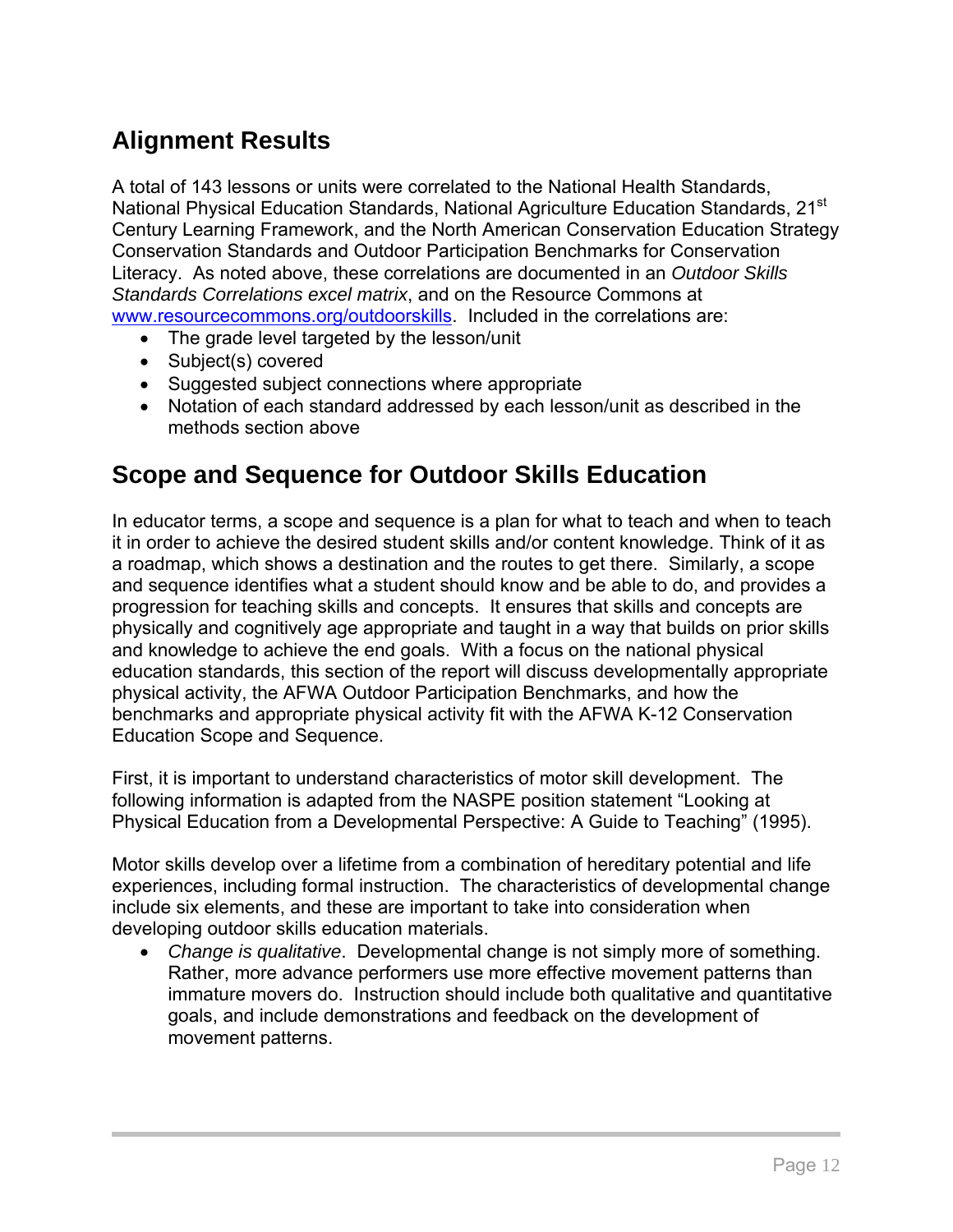- *Change is sequential*. Motor skills develop over a time sequence in an orderly manner. Curriculum and instruction should present content in both vertical and horizontal progressions, and be designed to promote the sequential development of motor skills. No two grades should completely overlap in content and outcome goals.
- *Change is cumulative*. It builds upon previous capabilities and early skills serve as building blocks for later emerging skills. Design curriculum so experiences build on previous learning experienced in earlier grades. Develop basic skills before moving to more complex skills, and provide plenty of opportunity for practice.
- *Change is directional*. Developmental change is moving toward some goal, such as a particular level of skillfulness. Some people may never reach skillfulness before beginning to lose their skill through lack of practice or aging. Either way, whether declining or advancing, the change is directional. The National Standards for Physical Education and AFWA's benchmarks for outdoor participation show the direction of development.
- *Change is mulitfactoral*. In other words, multiple factors are involved in acquisition of any given skill, including motor development, social skills, and knowledge. A student my have the ability to perform a skill, but lack the knowledge of when and how to use that skill. Instruction should take into account multiple factors, not simply motor skill development.
- *Change is individual*. While development occurs in sequence, the rate of change differs among individuals. In any given age group there will be a range of developmental levels and abilities. One reason outdoor skills are will suited to physical education is they allow for success at multiple ability levels.

The National Standards for Physical Education (Appendix A) are designed to assist in determining developmentally appropriate instruction for different grade bands and are an excellent resource in evaluating or creating outdoor skills education lessons.

AFWA's Outdoor Participation Benchmarks for Conservation Literacy (Appendix C) provide another tool to assist in development of outdoor skills materials. Developed by conservation and outdoor skills educators, and reviewed by physical education teachers, the benchmarks outline what we expect students to know and be able to do at the end of grades 5, 8, and 12 on their way to becoming actively engaged in wildliferelated recreation as adults.

The K-12 Conservation Education Scope and Sequence outlines what it is reasonable to expect a student to know or be able to do at particular grade bands. It aligns core conservation concepts with national frameworks and standards in science and other subject areas. The Scope and Sequence outlines five standards based on core conservation concepts (Appendix A). Outdoor skills education is addressed within standard 4: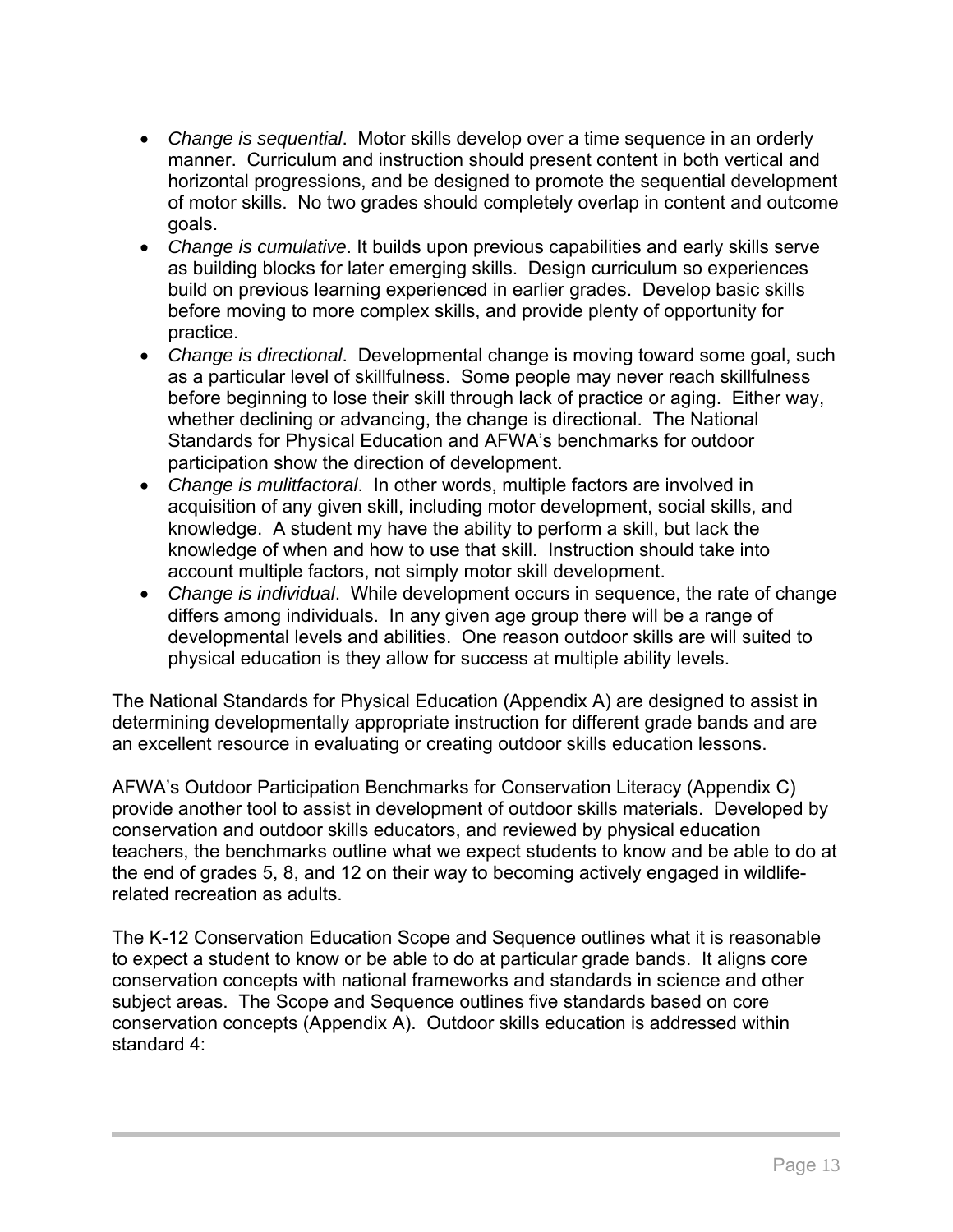Students should understand and accept, and/or lawfully participate in hunting, fishing, trapping, boating, wildlife watching, shooting sports, and other types of resources-related outdoor recreation.

- 4.1. Regulated hunting, fishing and trapping are important tools for managing some wildlife populations and habitats.
- 4.2. Fish and wildlife-based resources provide recreational benefits directly to participants and increase advocacy for conservation.
- 4.3. Responsible users of fish, wildlife and the out of doors respect the rights and property of others.

Three of the four AFWA Outdoor Participation Benchmarks for Conservation Literacy are very similar to the NASPE National Standards for Physical Education:

Table 1: Comparison of outdoor participation benchmark concepts of learning, national standards for physical education, and K-12 conservation education scope and sequence standard 4

| <b>Outdoor Participation</b><br><b>Benchmark Concepts of</b><br>Learning                                                                                                                                    | <b>NASPE National Standard</b><br>for Physical Education                                                                                                                         | Scope and Sequence<br>Standard 4                                                                                                                |
|-------------------------------------------------------------------------------------------------------------------------------------------------------------------------------------------------------------|----------------------------------------------------------------------------------------------------------------------------------------------------------------------------------|-------------------------------------------------------------------------------------------------------------------------------------------------|
| Outdoor recreational pursuits<br>have many benefits and<br>impacts (such as health,<br>economic, ecological, etc.)                                                                                          |                                                                                                                                                                                  | Fish and wildlife-based<br>resources provide<br>recreational benefits<br>directly to participants and<br>increase advocacy for<br>conservation. |
| Demonstrate competency in<br>motor skills needed to<br>participate in a variety of<br>nature-related outdoor<br>recreational activities.<br>Participate regularly in nature-<br>related outdoor recreation. | Demonstrates competency<br>in motor skills and<br>movement patterns needed<br>to perform a variety of<br>physical activities.<br>Participates regularly in<br>physical activity. |                                                                                                                                                 |
| Exhibit responsible personal<br>and social behavior that<br>respects self and others in<br>nature-related outdoor<br>recreation.                                                                            | Exhibits responsible<br>personal and social<br>behavior that respects self<br>and others in physical<br>activity settings.                                                       |                                                                                                                                                 |

The outdoor participation benchmarks, national physical education standards, and the K-12 conservation education scope and sequence standard 4, combine to create a scope and sequence for outdoor skills education. The detailed scope and sequence tables are located in Appendix D.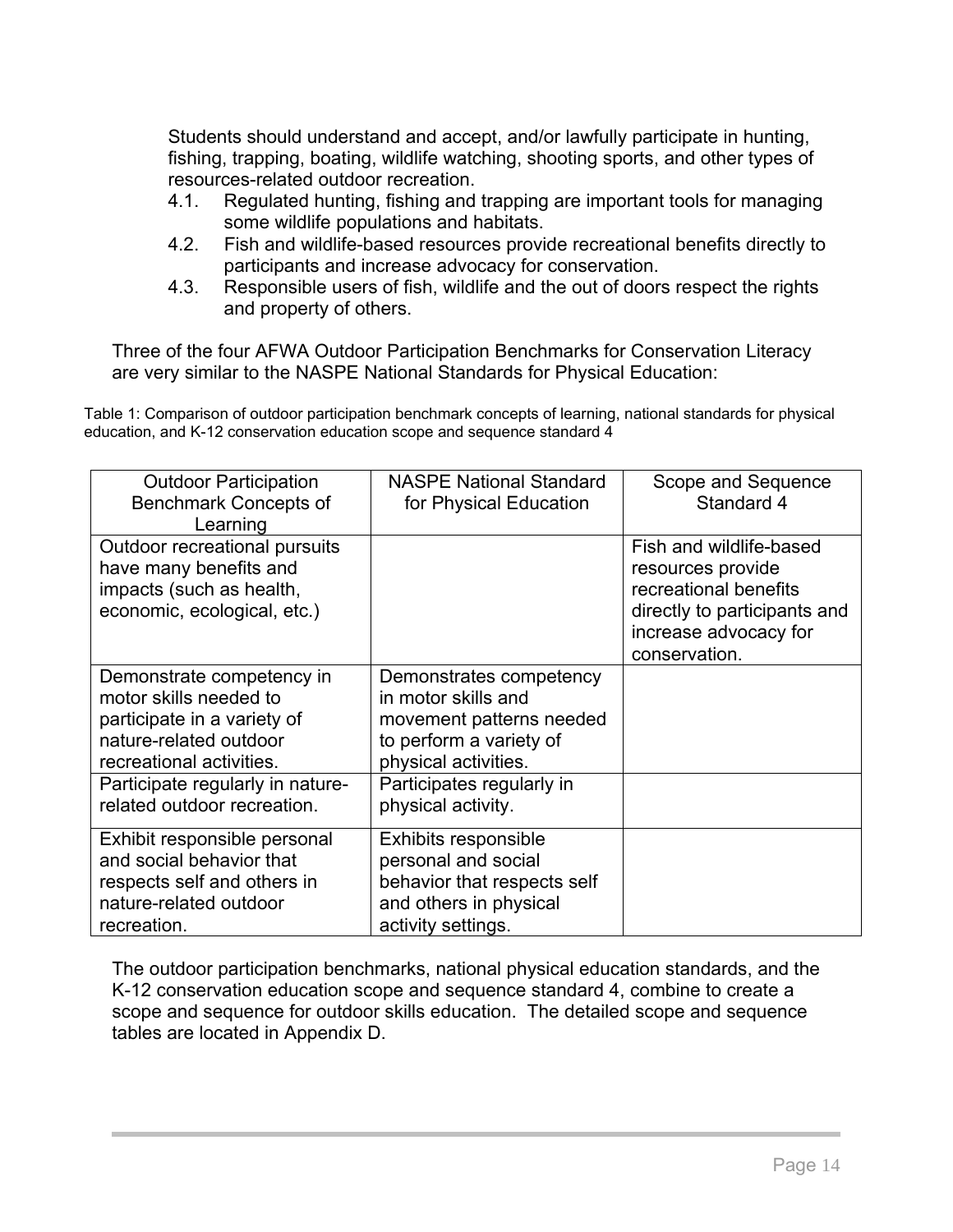**Standard 4:** Students should understand and accept and/or lawfully participate in hunting, fishing, trapping, boating, wildlife watching, shooting sports, and other types of resources-related outdoor recreation.

- 4.1. Regulated hunting, fishing and trapping are important tools for managing some wildlife populations and habitats. *(AFWA 4)*
- 4.2. Fish and wildlife-based resources provide recreational benefits directly to participants and increase advocacy for conservation. *(AFWA 4)*
- 4.3. Responsible users of fish, wildlife and the out of doors respect the rights and property of others. *(AFWA 4)*
- 4.4. Demonstrates competency in motor skills needed to participate in a variety of nature-related outdoor recreational activities. NEW *(NSPE 1, AFWA Outdoor Participation Benchmark)*
- 4.5. Demonstrates understanding of movement concepts, principles, strategies and tactics as they apply to the learning and performance of outdoor recreational activities. NEW *(NSPE 2)*
- 4.6. Participates regularly in nature-related outdoor recreation. NEW *(NSPE 3, AFWA Outdoor Participation Benchmark)*
- 4.7. Responsible users of fish, wildlife and the out-of-doors exhibit responsible personal and social behavior that respects self and others. NEW *(NSPE 5, AFWA Outdoor Participation Benchmark)*
- 4.8. Values outdoor recreation for health, enjoyment, challenge, self-expression, and/or social interaction. NEW *(NASPE 6)*

### **Recommendations for Effective School-Based Outdoor Skills Education**

The results of this project provide insights into the elements of a "school-friendly" outdoor skills education program. Having said that, there is no one "right" program that will work for every agency and every school in every school district and state. However, the following are some recommendations that will help agencies look at their programs through a "formal education" filter, as well as help them communicate with school administrators and educators. It should be noted that the AFWA Conservation Education Strategy outdoor skills education committee is developing strategies for implementing school-based outdoor skills education. The recommendations and tools provided here will be combined with those strategies into guidelines for school-based outdoor skills education. That document will become part of the AFWA Conservation Education Strategy toolkit.

What makes school-friendly outdoor skills education? From the agency's standpoint, it is a program that meets the agency's needs and complements other agency programs. From the formal education perspective, an outdoor skills education program:

- 1. is developmentally age appropriate (physically, cognitively, and emotionally) and follows a logical progression;
- 2. connects with and supports other subject areas;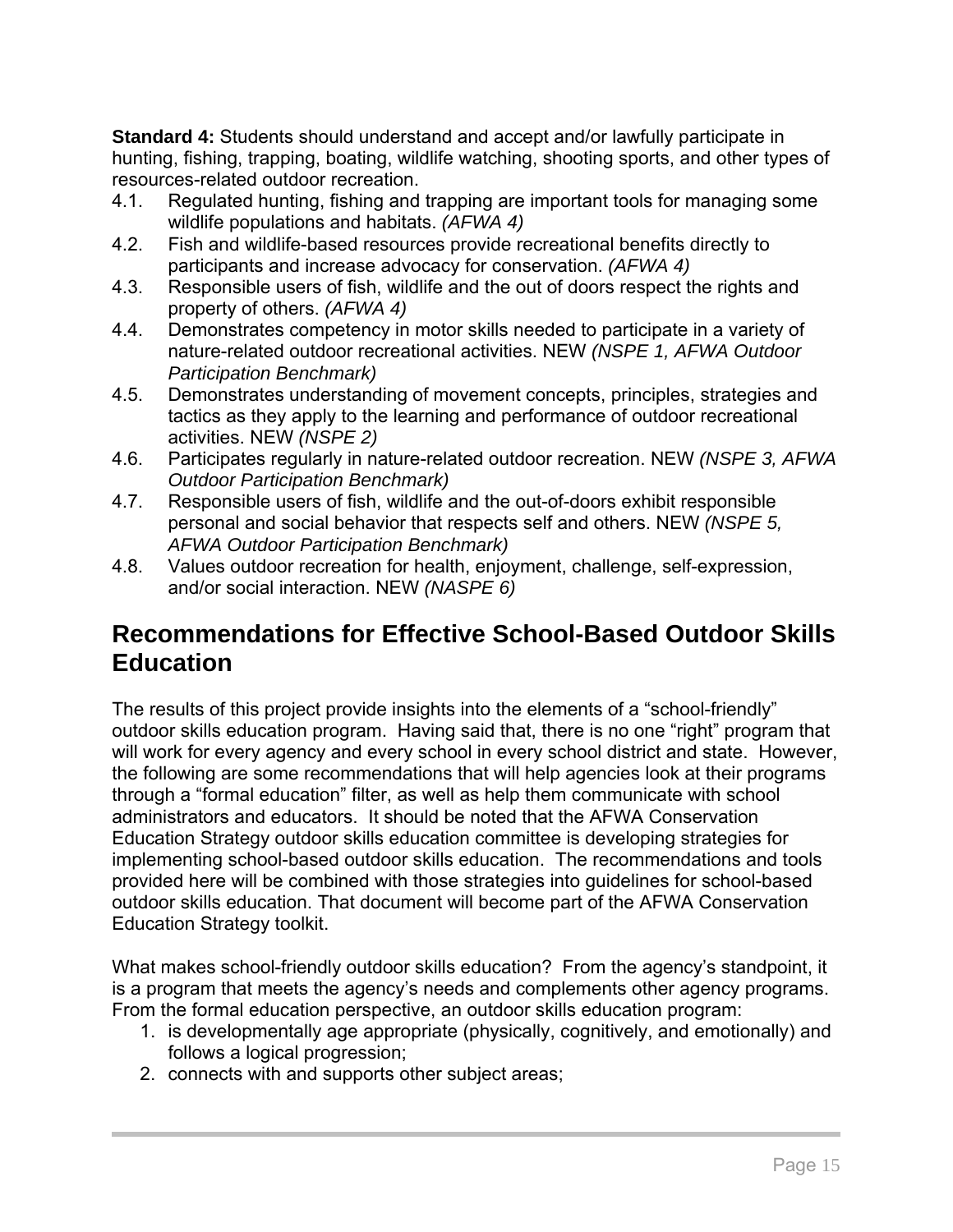- 3. provides opportunities for students to learn basic skills and try a variety of activities;
- 4. is correlated to state and/or national standards;
- 5. provides clear instructional materials;
- 6. is supported by teacher training and/or agency or volunteer instructors;
- 7. uses equipment that is either readily available or is provided at little to no cost or through grants;
- 8. encourages family and community involvement;
- 9. is affordable given school budgets; and
- 10. takes into account local outdoor recreational opportunities and is sensitive to local values.

Outdoor skills education that includes the above elements will meet the guidelines for a quality physical education program (opportunity to learn, meaningful content and appropriate instruction), an important consideration for schools.

Let's look at each of these in more detail.

#### *1. Is developmentally age appropriate (physically, cognitively, and emotionally) and follows a logical progression*

Activities should match the developmental stage of the students involved. The focus for early (K-2) elementary students should be on large motor skills. Activities should provide opportunities for students to walk, run, etc, and instruction should focus on basic skills such as walking – and staying – on a trail, and observing nature in the outdoors. Upper elementary (3-5) students are ready for more advanced motor skills and hand-eye coordination. Activities involving targets – casting or archery – are good at this age.

Instruction of any skill should move the student toward skillfulness, building on basic skills to more advanced forms. Lessons and activities need to be different for each grade level. Recall that skill development is cumulative. Students need to be learning advanced forms of skills they have mastered, as well as new skills. In other words, if basic fishing is taught in  $5<sup>th</sup>$  grade, the same lessons and skills should not be repeated in the  $6<sup>th</sup>$  grade. Rather, instruction for students who have completed basic fishing should build on what they learned, teaching new skills and applying skills they have learned in different ways. For example, a short introductory program on basic paddling will provide students with the basics they will need for canoeing or kayaking, and give them an opportunity to experience initial success. This might be followed by an outing to put their newfound skills to use.

At the same time, any program needs to allow for a variety of skill levels in any given class, since students develop skills at different rates. Instruction should be such that all students can participate and experience success (improvement or mastery) regardless of their level of development.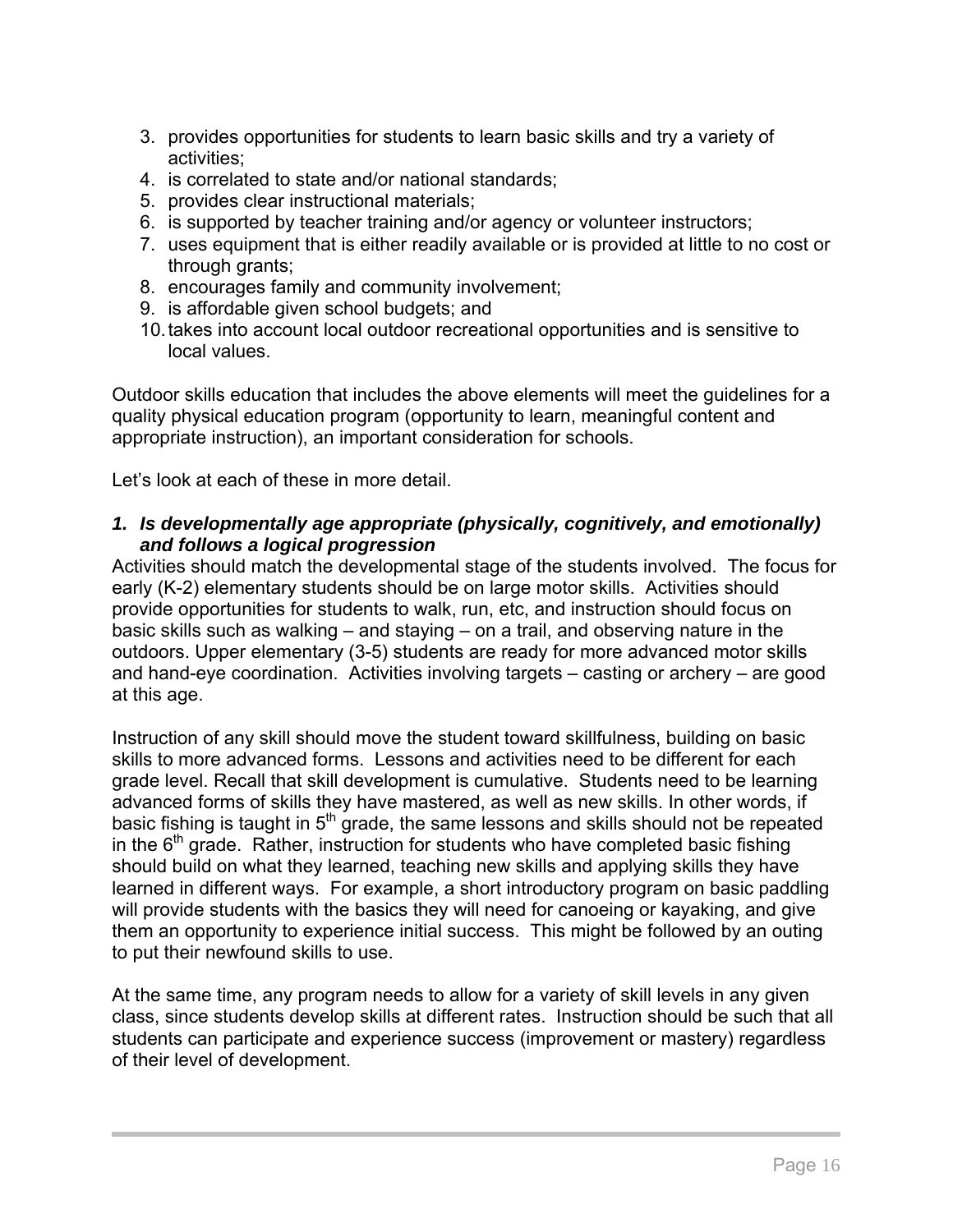Finally, instruction needs to include meaningful content – knowledge about the motor skills they are learning, as well as opportunities to use and improve their social and cooperative skills.

Recommendations:

- Work with state departments of education and school district health and physical education coordinators to ensure outdoor skills materials are age and developmentally appropriate.
- Develop programs that are tailored to specific grade bands (K-2, 3-5, 6-8 and 9-12) and avoid using materials developed for one grade band for instructing older students.
- Contract with teachers or curriculum experts to assist in review and development of lessons and units.

#### *2. Connects with and supports other subject areas*

Outdoor skills education is ideal for connecting physical education with other subject areas. Learning to use a map and compass involves an understanding of landscapes, as well as geometry. Learning to track animals includes learning something about their biology and life histories. Learning about fishing involves learning about aquatic habitats. Any outdoor recreational activity requires an understanding of the natural resources in which that activity occurs, as well as the ethics involved.

Recommendation:

• Include related subjects in outdoor skills lessons and units, and highlight those connections.

#### *3. Provides opportunities for students to learn basic skills and try a variety of activities*

A program that teaches basic skills for a variety of activities and provides a variety of experiences for students to experience sets a good foundation for more advanced skills. Students will have an opportunity to discover what they are good at and what they enjoy. In addition, it gives them options for incorporating those activities into their daily lives as their skills and interests mature.

Many students may have little experience with the outdoors. The most basic outdoor skills education should include topics such as dressing for the outdoors, understanding direction, basic outdoor safety, and more. Many of these are topics and skills that can be introduced at an early age, and built upon in subsequent grades. In addition, they are foundational to any wildlife-related outdoor recreational activity.

A challenge to the delivery of basic skills is lack of coordination among outdoor skills programs within many fish and wildlife agencies. Outdoor skills programs are often housed in different divisions within an agency; aquatic resource education is often housed in the fisheries unit, hunter education in the law enforcement unit, and hunting skills in the wildlife or law enforcement units. These may or may not coordinate with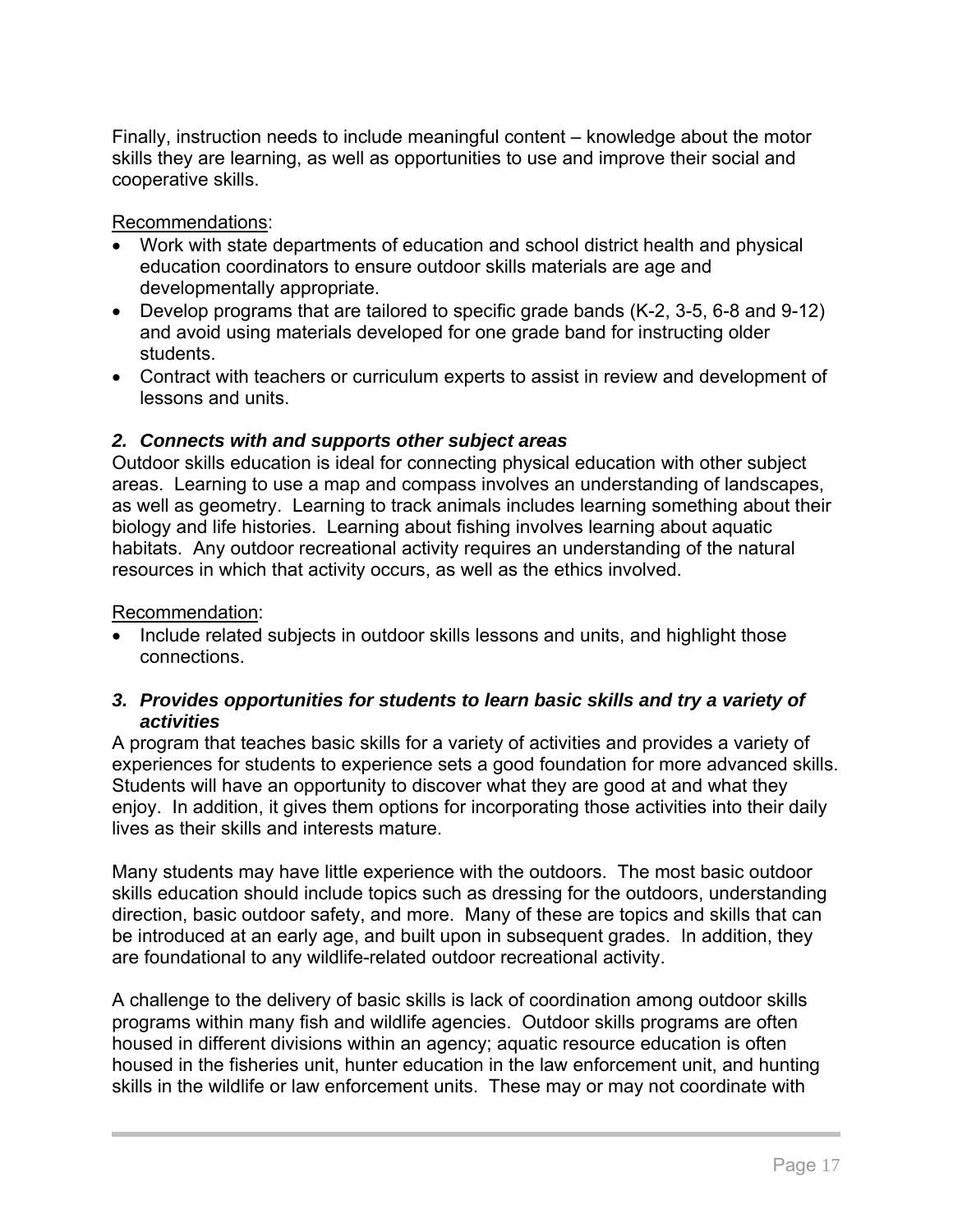each other or with other agency conservation education efforts. As a result, teachers are frequently contacted by multiple personnel, each with a different education resource. This is frustrating to teachers who don't have a good idea of where they should start.

#### Recommendations:

- Coordinate communication of outdoor skills and conservation education courses when approaching with educators.
- Develop a basic outdoor skills course that teaches skills such as dressing for the outdoors, using map and compass, outdoor safety and other skills necessary to safe outdoor recreation.
- Develop a comprehensive "series" for outdoor skills with suggestions for skill groupings and progressions, as well as target audiences and venues. Identify which skills are best taught in a formal education setting and how those skills can be complemented by after school and weekend events, programs and courses.

#### *4. Is correlated to state and/or national standards*

As demonstrated by the alignment section of this report, the majority of outdoor skills align closely to physical education standards as well as health and agriculture education (at the high school level). Standards correlation is a strong selling point when approaching school administrators.

#### Recommendation:

 Identify standards used in your state, and use the *Outdoor Skills Standards Correlations excel matrix* to correlate your lessons or units to those standards.

#### *5. Provides clear instructional materials*

Most teachers will have little to no experience with many outdoor skills. Instructional materials need to be clear, including background information as well as easy to follow step by step instructions.

#### Recommendation:

• Include clear, specific and detailed instructions for each lesson. Prepare materials assuming the user has no experience with the skill and equipment.

#### *6. Is supported by teacher training and/or agency or volunteer instructors*

Because teachers are not likely to have experience with many outdoor skills, they may be reluctant to include them in their physical education classes. Teacher training will help them overcome concerns about their ability to instruct their students. From an agency's standpoint, it's best to train the teachers to the point they have the confidence and knowledge to teach the courses themselves. To the extent possible, work with local organizations to assist with teacher training. Volunteers can also assist teachers in the classroom and with field outing such as taking students fishing at a nearby pond. Training teachers to do their own instruction frees agency staff to provide more specialized outdoor skills training.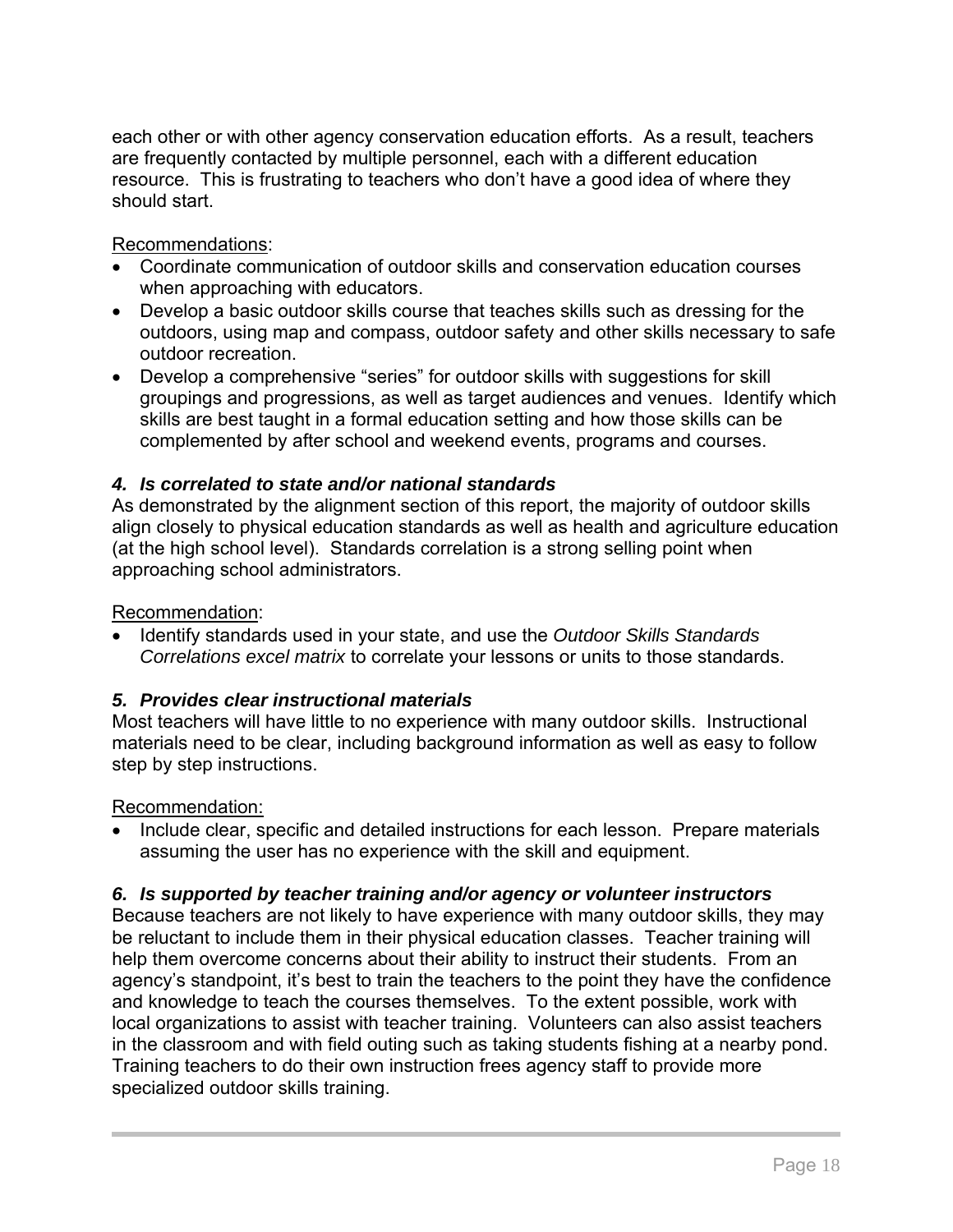#### Recommendations:

- Require teachers to teach the basic courses and provide teacher training to ensure they have the knowledge and skills for effective instruction.
- Provide teacher training courses that teach both skill and content. Encourage participants to develop lesson plans for use in their classrooms.

#### **7.** *Encourages family and community involvement*

Quality physical education programs encourage out-of-school practice to help students become proficient enough to enjoy an activity and establish life-long habits. Enlist the support of local organizations to help students engage in wildlife-related recreation outside of the classroom. Many schools that have adopted the National Archery in the Schools Program have also developed after school archery clubs where students can practice and even participate in archery competitions. If local fishing opportunities are available, find organizations whose members will mentor kids and take them fishing. In addition to contacting youth groups and sportsmen's organizations, check with other community groups. Sometimes community organizations such as Lions Clubs, Rotary, Jaycees or other groups will want to become involved.

#### Recommendations:

- Identify and suggest local organizations and community groups whose members may be interested in mentoring students and/or conducting after school programs or events. It is the school's job to make those contacts, but agencies can assist by making introductions.
- Include in lessons and units, suggestions for out-of-school extensions. For example in a fishing education program, provide information on local fishing opportunities and suggest participation in local fishing clinics or other events.

#### *8. Uses equipment that is either readily available or provided at little to no cost or through grants*

Classes need enough equipment for each student to have adequate practice time during the class period. Cost of equipment can be a significant limiting factor. Find creative ways for schools to purchase or borrow equipment.

#### Recommendations:

- Encourage schools to find local organizations or businesses that might be willing to provide grants to subsidize equipment costs.
- Partner with non-governmental organizations and/or businesses to develop grants to schools for equipment.
- Partner with local entities to create locally-based equipment loan programs. Many tackle loaner programs have successfully provided fishing equipment to schools for aquatic resource education and fishing program.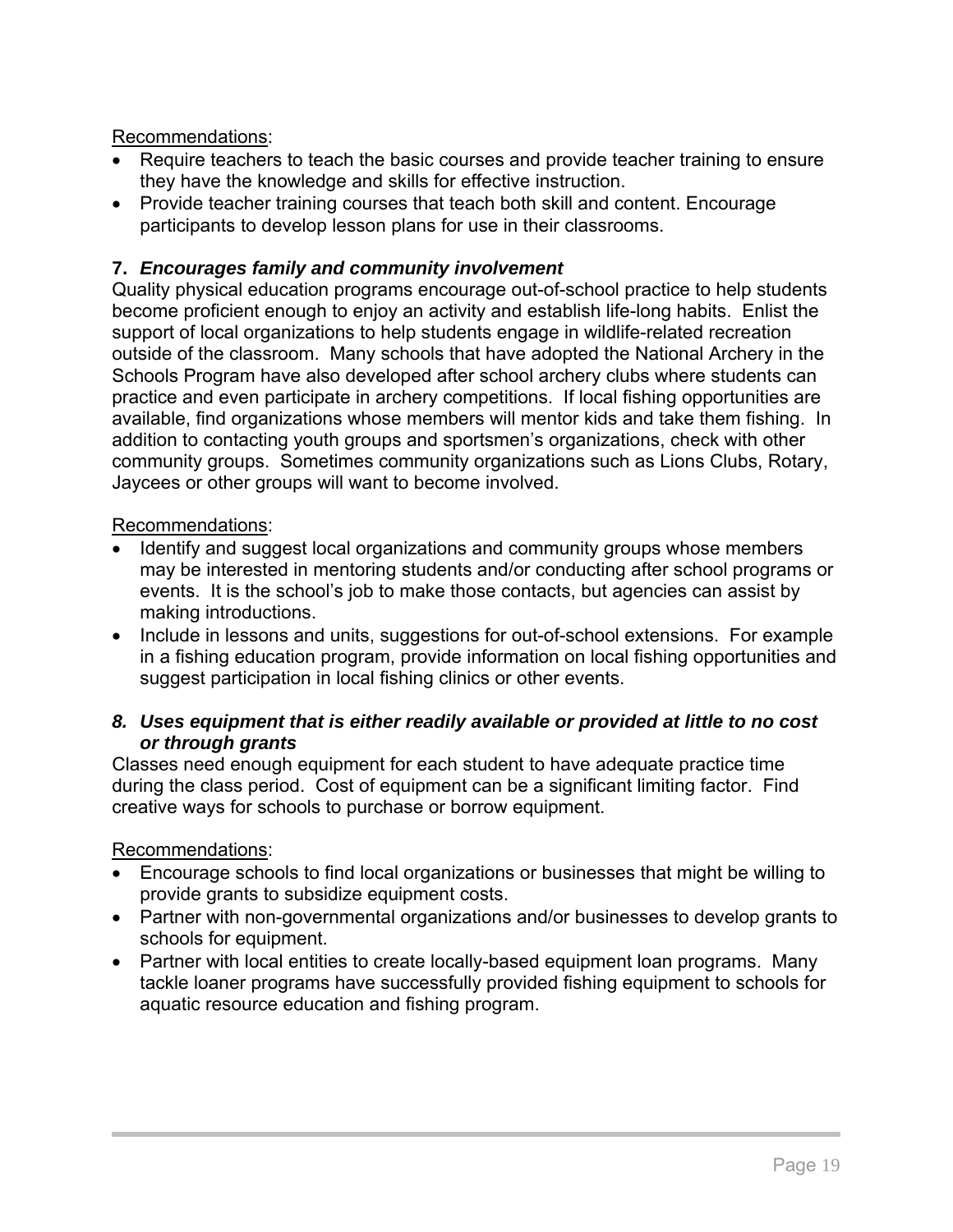#### *9. Is affordable*

Recall that schools' budgets for physical education programs are typically very small; more than half have budget's of less than \$1,000 per year. No matter how attractive a program is, if it is not affordable, the school will not use it. Affordability applies to more than just equipment. Schools need money for teacher training as well as for busses to take students on field outings.

#### Recommendations:

- Provide small (\$100-\$500) matching grants to schools for equipment, field trips, and/or teacher training.
- For teacher training that occurs during the school year, offer to pay for substitute teachers.

#### *10. Takes into account local outdoor recreational opportunities and is sensitive to local values*

It may be obvious, but not every outdoor skill can or should be taught everywhere. If streams, lakes or other bodies of water are not readily accessible, teaching fishing, kayaking or canoeing doesn't make sense because students will not be able to get the practice time they need to become proficient. Likewise, agencies may experience resistance to teaching shooting sports or hunter education in some areas, where in other areas those programs would be welcomed. Some teachers may have personal values that conflict with consumptive activities. It is important for agencies to be aware of local values and work with those values rather than try to change them.

Traditional outdoor skills such as hunting develop over a lifetime. School physical education programs are well-suited to teach skills that lay a foundation for a variety of lifelong wildlife-related outdoor recreation activities that get people outdoors and enjoying our natural resources.

#### Recommendations:

- Meet with your state department of education health and physical education coordinator to learn about their needs and requirements.
- Meet with local school officials and teachers to determine what they are already doing and identify ways in which outdoor skills will fit into their physical education programs.
- Be sensitive to local values related to consumptive wildlife-related outdoor recreation. Identify the skills programs that schools will be comfortable offering and start with those. Focus on getting youth comfortable being in the outdoors.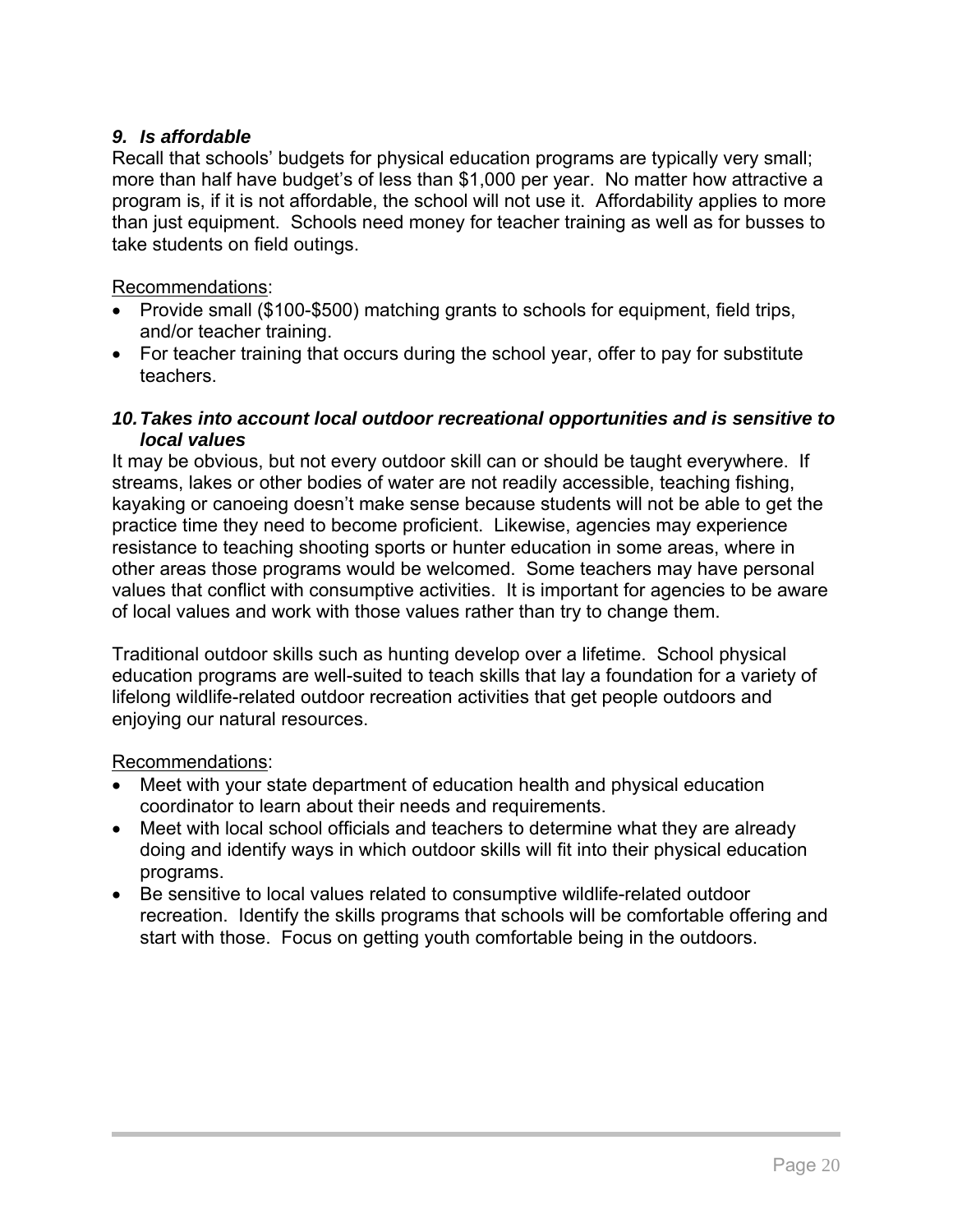### **Concluding Remarks**

To summarize, the following recommendations will assist agencies in developing school-friendly outdoor skills education programs.

- Work with state departments of education and school district health and physical education coordinators to ensure outdoor skills materials are age and developmentally appropriate.
- Develop programs that are tailored to specific grade bands (K-2, 3-5, 6-8 and 9-12) and avoid using materials developed for one grade band for instructing older students.
- Contract with teachers or curriculum experts to assist in review and development of lessons and units.
- Include related subjects in outdoor skills lessons and units, and highlight those connections.
- Coordinate communication of outdoor skills and conservation education courses when approaching with educators.
- Develop a basic outdoor skills course that teaches skills such as dressing for the outdoors, using map and compass, outdoor safety and other skills necessary to safe outdoor recreation.
- Develop a comprehensive "series" for outdoor skills with suggestions for skill groupings and progressions, as well as target audiences and venues. Identify which skills are best taught in a formal education setting and how those skills can be complemented by after school and weekend events, programs and courses.
- Identify standards used in your state, and use the *Outdoor Skills Standards Correlations excel matrix* to correlate your lessons or units to those standards.
- Include clear, specific and detailed instructions for each lesson. Prepare materials assuming the user has no experience with the skill and equipment.
- Require teachers to teach the basic courses and provide teacher training to ensure they have the knowledge and skills for effective instruction.
- Provide teacher training courses that teach both skill and content. Require participants to develop lesson plans for use in their classrooms.
- Identify and suggest local organizations and community groups whose members may be interested in mentoring students and/or conducting after school programs or events. It is the school's job to make those contacts, but agencies can assist by making introductions.
- Include in lessons and units, suggestions for out-of-school extensions. For example in a fishing education program, provide information on local fishing opportunities and suggest participation in local fishing clinics or other events.
- Encourage schools to find local organizations or businesses that might be willing to provide grants to subsidize equipment costs.
- Partner with non-governmental organizations and/or businesses to develop grants to schools for equipment.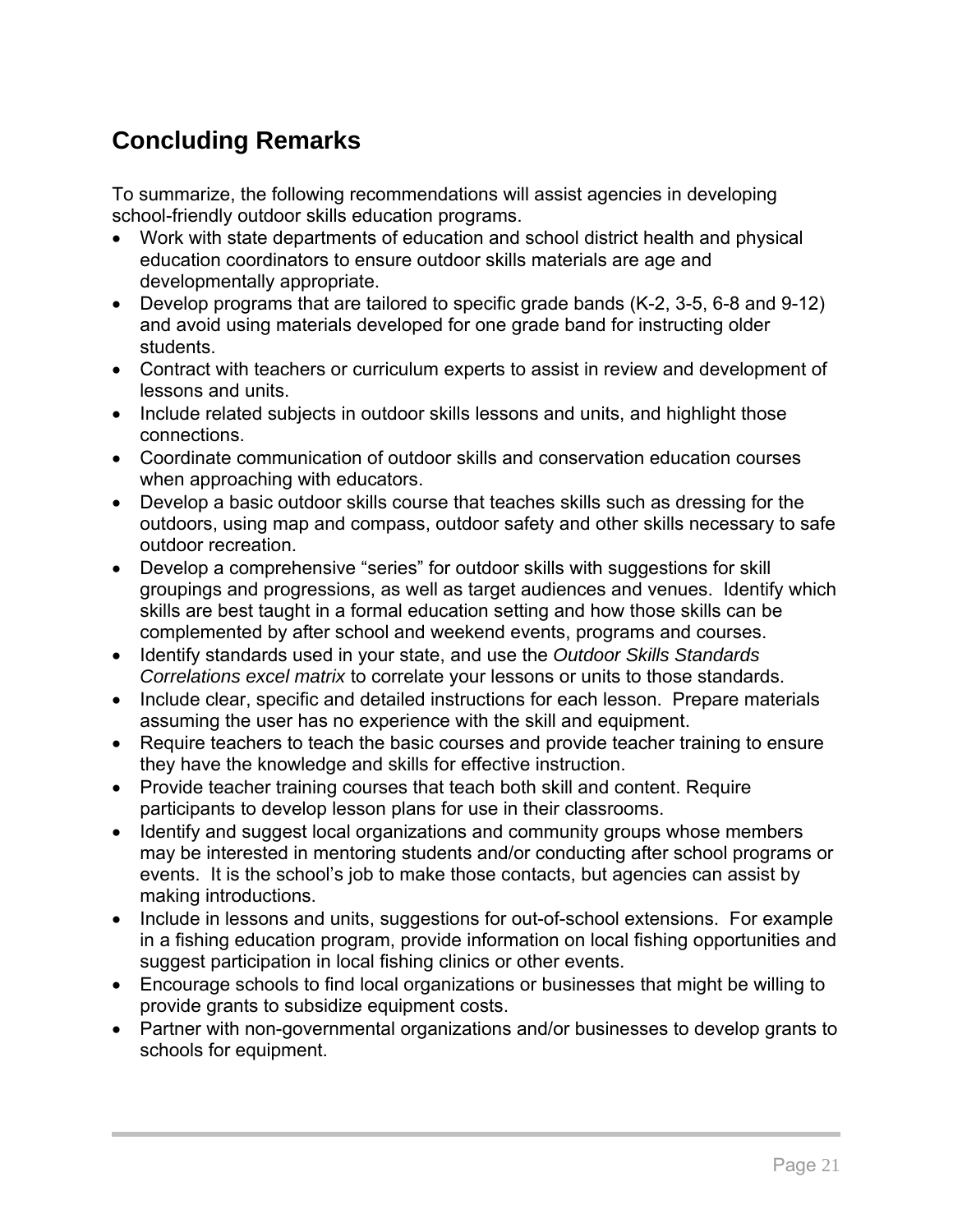- Partner with local entities to create locally-based equipment loan programs. Many tackle loaner programs have successfully provided fishing equipment to schools for aquatic resource education and fishing program.
- Provide small (\$100-\$500) matching grants to schools for equipment, field trips, and/or teacher training.
- For teacher training that occurs during the school year, offer to pay for substitute teachers.
- Meet with your state department of education health and physical education coordinator to learn about their needs and requirements.
- Meet with local school officials and teachers to determine what they are already doing and identify ways in which outdoor skills will fit into their physical education programs.
- Be sensitive to local values related to consumptive wildlife-related outdoor recreation. Identify the skills programs that schools will be comfortable offering and start with those. Focus on getting youth comfortable being in the outdoors.

The curriculum alignments in this report demonstrate the strong connection between outdoor skills education and national standards for health, physical and agriculture education. The *Outdoor Skills Standards Correlations excel matrix* is a useful tool for agencies interested in correlating their outdoor skills curricula to national standards. Following the above recommendations will assist agencies in creating school-friendly outdoor skills education programs that meet the guidelines for quality physical education.

In conclusion, outdoor skills education and school physical education programs are a natural fit. Agencies benefit by reaching students of all socio-economic backgrounds, and by have a trained cadre of educators teaching wildlife-related outdoor recreational skills. Schools benefit by having quality physical education programs that teach lifetime recreational skills and in which all students can participate successfully. Most of all, students benefit from the satisfaction that comes with mastering skills, and perhaps more importantly, spending time outdoors.

### **References**

Centers for Disease Control and Prevention. 2010. *The association between schoolbased physical activity, including physical education, and academic performance.*  Atlanta, GA: U.S. Department of Health and Human Services (pp 68-69).

Centers for Disease Control. 2006. School Health Policies and Programs Study (SHPPS). http://www.cdc.gov/Features/dsSHPPS/ (Accessed on 6/16/11)

Cottrell and Associates Environmental Consulting. 2010. Benefits of Outdoor Skills to Health, Learning and Lifestyle: A Literature Review. Association of Fish and Wildlife Agencies.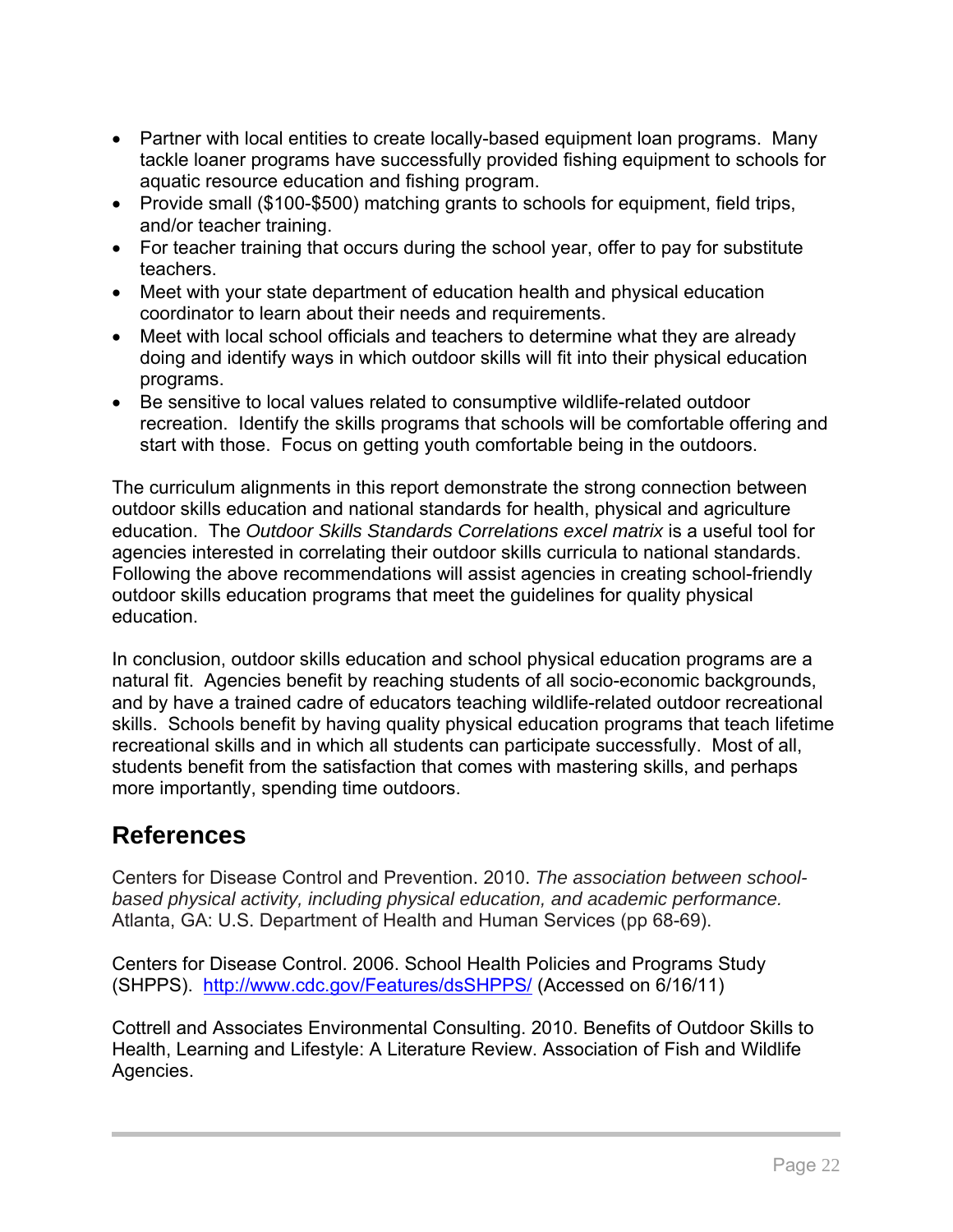DJ Case & Associates. 2010. Conservation Education in Fish and Wildlife Agencies. Association of Fish and Wildlife Agencies.

Louv, Richard. 2005. Last Child in the Woods: Saving Our Children from Nature-Deficit Disorder. Algonquin Books of Chapel Hill.

MNDNR. 2009. Outdoor Education Legislative Report, January 2009. MN DNR http://files.dnr.state.mn.us/aboutdnr/reports/legislative/outdoor\_ed.pdf (Accessed on 6/16/11)

National Association for Sport and Physical Education. (1995). *Looking at physical education from a developmental perspective: a quide to teaching* [Position statement]. Reston, VA: Author.

National Association for Sport and Physical Education. July 2009. Physical Education Trends in Our Nation's Schools – A Survey of Practicing K-12 Physical Education Teachers, prepared for Polar Electro Inc and the National Association for Sport and Physical Education (NASPE)

National Association for Sport and Physical Education. 2004. *Moving into the future: National standards for physical education* (2nd ed.). Reston, VA: Author

National Association for Sport and Physical Education. 2004. *Physical activity for children: A statement of guidelines* (2nd ed.). Reston, VA: Author.

National Association for Sport and Physical Education. Teaching Tools. Is it Physical Education or Physical Activity?

http://www.aahperd.org/naspe/publications/teachingTools/PAvsPE.cfm (Accessed on 6/16/11)

National Association for Sport and Physical Education. Physical Education Position Statements. http://www.aahperd.org/naspe/standards/PEPS.cfm (Accessed on 6/16/11)

Outdoor Foundation. 2009. Outdoor Recreation Report 2009. www.outdoorfoundation.org (Accessed on 6/16/11)

Priest, S. 1986. Redefining outdoor education: A matter of many relationships. Journal of Environmental Education, 17(3), 13-15.

White House Task Force on Childhood Obesity. May 2010. Solving the Problem of Childhood Obesity within a Generation. Report to the President. http://www.letsmove.gov/white-house-task-force-childhood-obesity-report-president (Accessed on 6/16/11)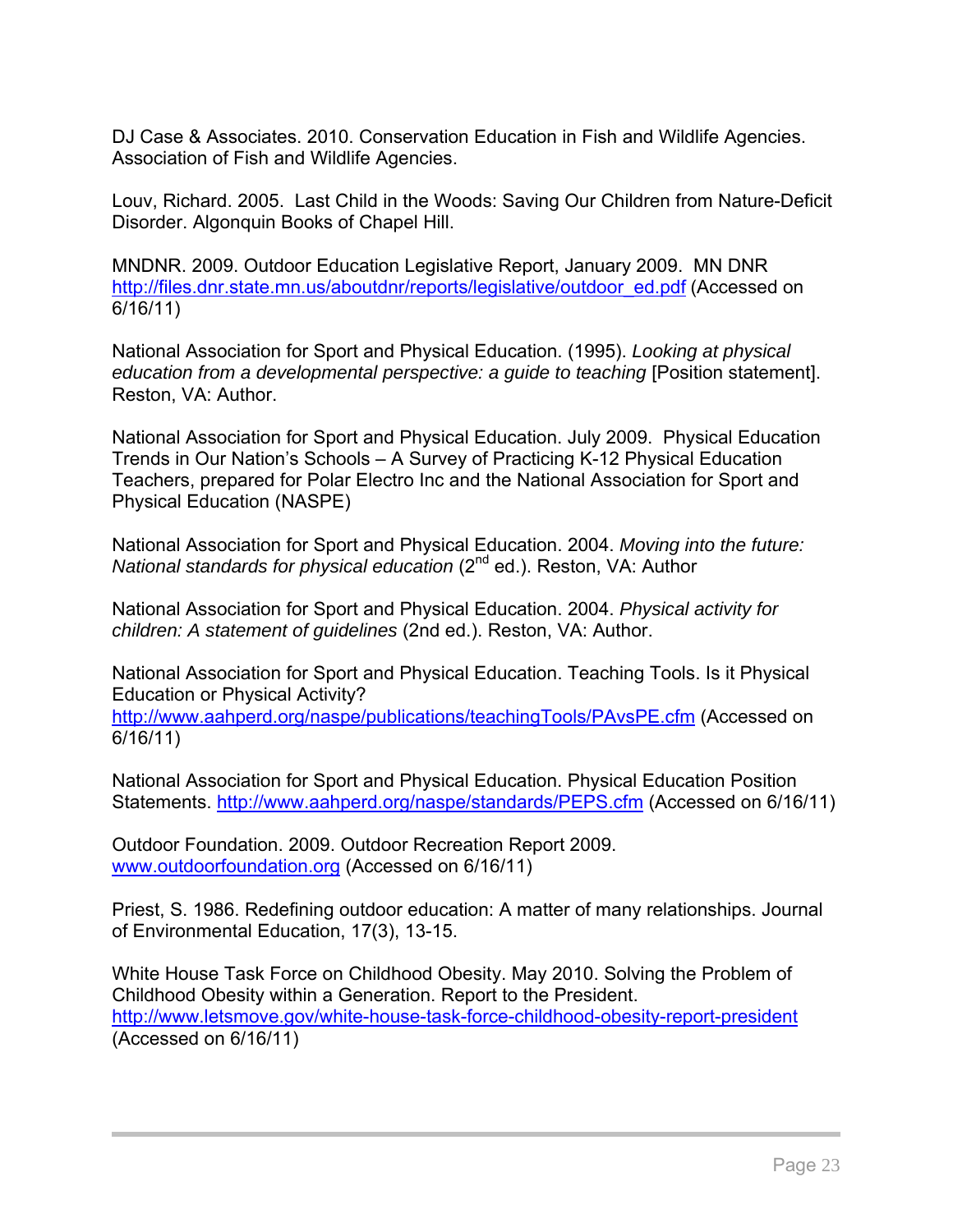## **Appendices**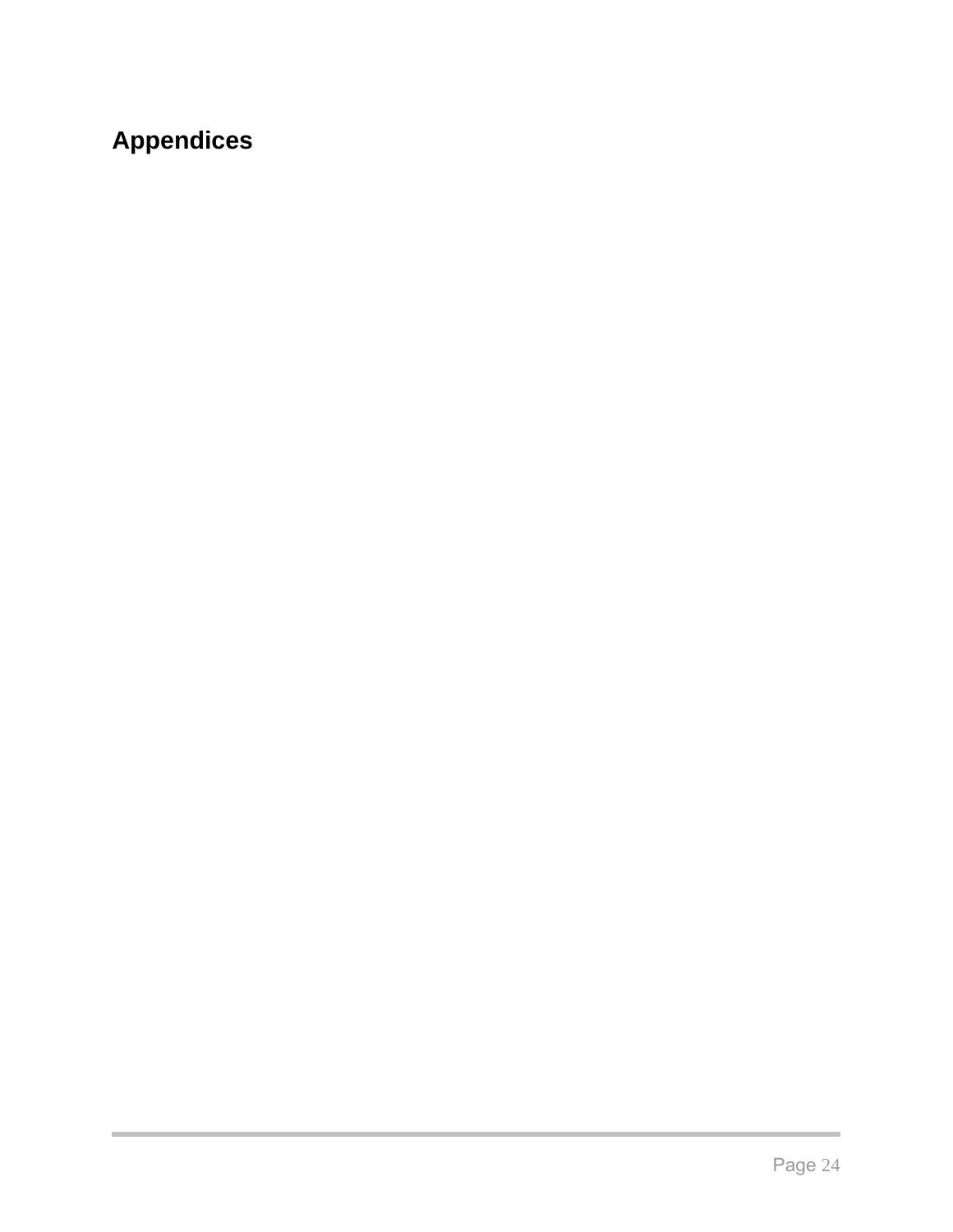#### **Appendix A: National Standards and Grade level expectations**

#### **National Health Standards**

Reducing health risk

- Students will demonstrate the ability to practice health-enhancing behaviors and reduce health risks.
	- o NPH-H.K-4.3 Indentify responsible health behaviors; indentify personal health risks; demonstrate strategies to improve or maintain personal health
	- o NPH-H.5-8.3 Explain the importance of assuming responsibility for personal health behaviors; demonstrate strategies to improve or maintain personal and family health
	- o NPH-H.9-12.3 Develop strategies to improve or maintain personal, family and community health

Influences on health

- Students will analyze the influence of culture, media, technology and other factors on health
	- o NPH-H.K-4.3 Describe how culture influences personal health behaviors
	- o NPH-H.5-8.3 Describe the influence of cultural beliefs on health behaviors and the use of health services
	- o NPH-H.9-12.3 Analyze how cultural diversity enriches and challenges health behaviors; analyze how information from the community influences health

Setting goals for good health

- Students will demonstrate the ability to use goal-setting and decision-making skills to enhance health
	- o NPH-H.K-4.3 Demonstrate the ability to apply a decision-making process to health issues and problems; explain when to ask for assistance in making health-related decisions and setting health goals; predict outcomes of positive health decisions; nest a personal health goal and track progress toward its achievement; demonstrate the ability to influence and support others in making positive health choices
	- o NPH-H.5-8.3 Apply strategies and skills needed to attain personal health goals
	- $\circ$  NPH-H.9-12.3 Demonstrate the ability to utilize various strategies when making decisions related to health needs and risks of young adults.

#### **National Standards for Physical Education 2nd Edition**

Standard 1 – Demonstrates competency in motor skills and movement patterns needed to perform a variety of physical activities

- $\bullet$  K-2
	- $\circ$  Expectations Young children are very active and enjoy learning and mastering new ways to move and be active
	- o Outcomes Shift their weight, discovers how to balance on different body parts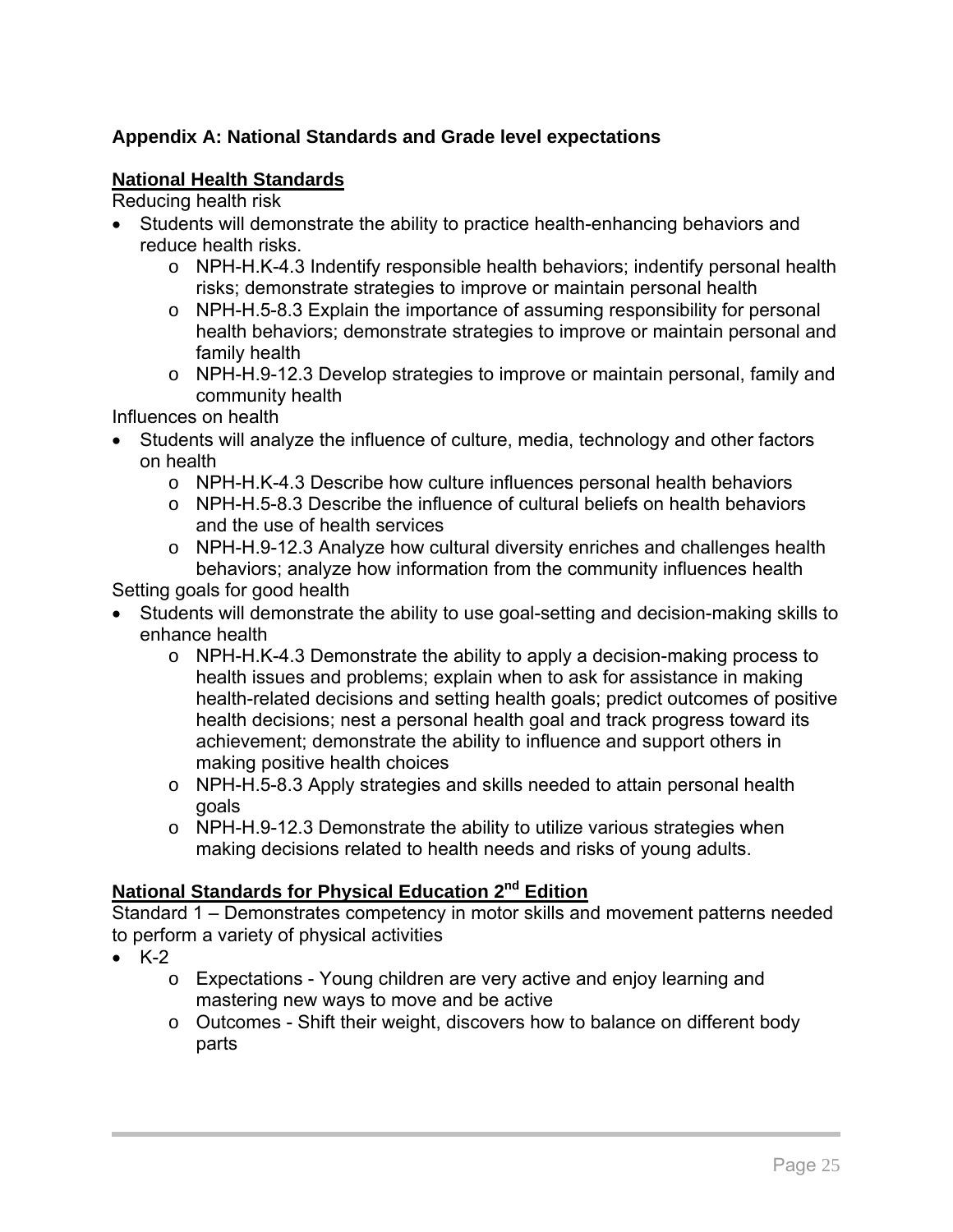- 3-5
	- o Expectations Older children develop maturity and versatility in the use of fundamental motor skills for more pleasurable movement experiences
	- o Outcomes Demonstrates good posture while lifting and carrying an object. Balances control on a variety of objects.
- 6-8
	- o Expectations Adolescents are able to participate with skill in a variety of modified sport, dance, gymnastics, and outdoor activities.
	- o Outcomes Uses Fisherman's and Figure 8 knots appropriately
- 9-12
	- o Expectations Possess motor skills and movement patterns allowing them to perform a variety of physical activities and to achieve a degree of success that make the activities enjoyable.
	- o Outcomes Navigates a kayak skillfully and safely in calm water using a variety of paddle strokes

Standard 2 – Demonstrates understanding of movement concepts, principles, strategies, and tactics as they apply to the learning and performance of physical activities.

- $\bullet$  K-2
	- o Expectations Young children are rapidly maturing in their basic cognitive abilities
	- o Outcomes Explains that appropriate practice improves performance, states that best effort is shown by trying new or hard tasks
- 3-5
	- o Expectations Older children are able to comprehend more complex concepts and principles and apply them in structured settings
	- o Outcomes Explains how appropriate practice improves performance; identifies physical and psychological benefits that result from long-term participation in physical activity
- 6-8
	- o Expectations Adolescents exhibit an increasingly complex discipline-specific knowledge
	- o Outcomes Describes basic principles of training an dhow they improve fitness; selects appropriate practice procedures to learn and master skills and movement patterns
- 9-12
	- o Expectations High School students demonstrate knowledge and understanding necessary to develop scientifically based personal activity plans that include selected sports and activities
	- o Outcomes Develops an appropriate conditioning program for self-selected game/activity to engage in for life; explains the impact of participation in selected sports/activities on various components of fitness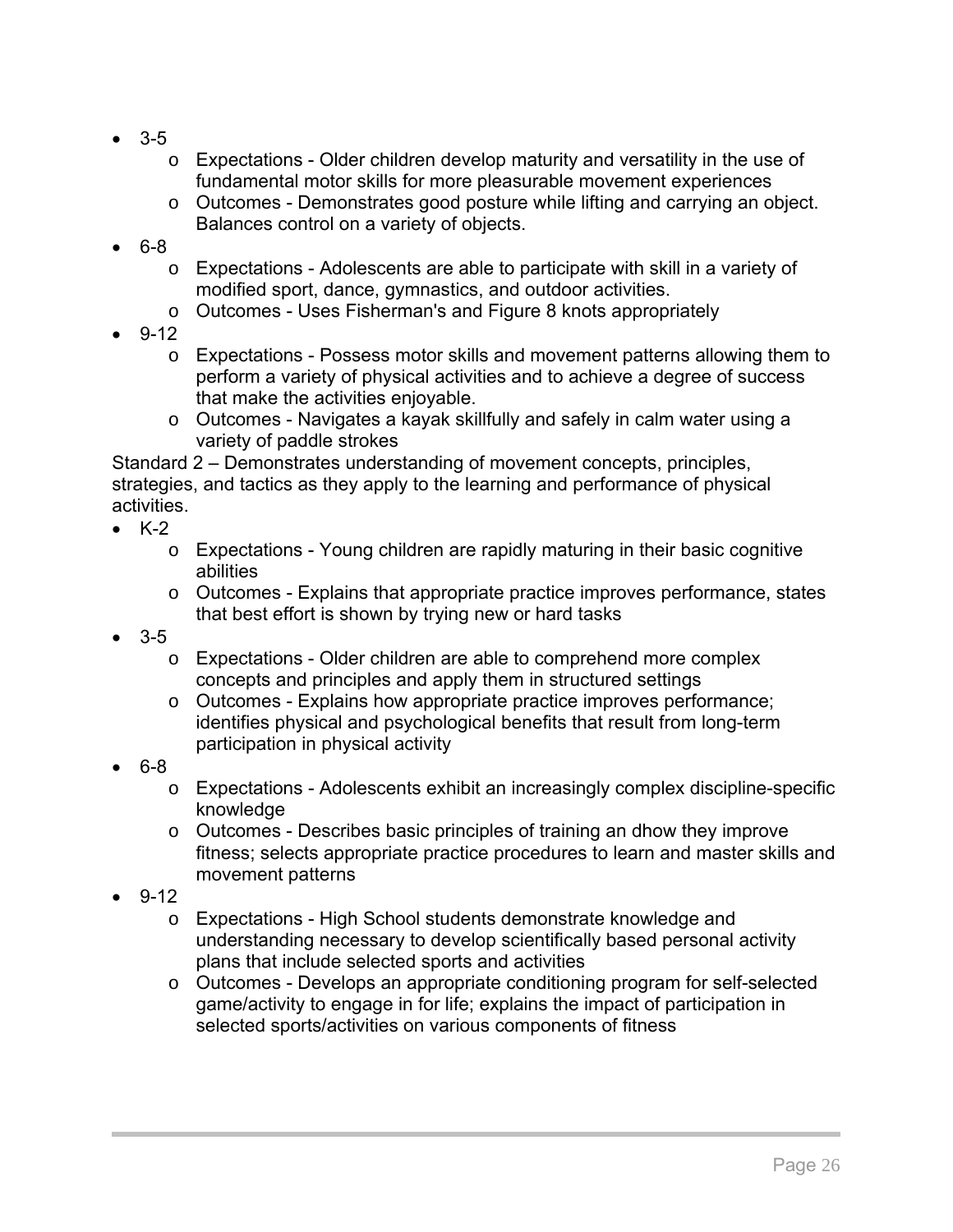Standard 3 – Participates regularly in physical activity.

- $\bullet$  K-2
	- o Expectations Young children participate in physical activities largely because of the pleasure they experience
	- o Outcomes Consciously chooses to participate in moderate to vigorous physical activity outside of physical education class on a regular basis; chooses to participate in structured and purposeful activity
- 3-5
	- $\circ$  Expectations Older children develop an awareness of participation in physical activity as a conscious personal decision, choosing activities for both the enjoyment and the health benefits they derive
	- o Outcomes Consciously chooses to participate in moderate to vigorous physical activity outside of physical education class on a regular basis; chooses to participate in structured and purposeful activity.
- 6-8
	- o Expectations Adolescents are able to independently set physical activity goals and participate in individualized programs of physical activity and exercise based on personal goals and interests as well as on the results of fitness assessments
	- o Outcomes Participates in health-enhancing physical activities both during and outside of school
- 9-12
	- o Expectations High School students fully recognize and understand the significance of physical activity in the maintenance of a healthy lifestyle and possess the skills, knowledge, interest, and desire to maintain an active lifestyle
	- o Outcomes Willingly participates in a variety of physical activities appropriate for maintaining or enhancing a healthy, active lifestyle
- Standard 4 Achieves and maintains a health-enhancing level of physical fitness
- $\bullet$  K-2
	- o Expectations Young children engage in a variety of activities that serve to promote health-related physical fitness
	- o Outcomes Engages in a series of locomotor activities without tiring easily
- 3-5
	- $\circ$  Expectations Older children regularly participate in physical activity for the purpose of improving physical fitness
	- o Outcomes Chooses to participate in sports activities that require high levels of muscular strength; recognizes that physiological responses to exercise are associated with their own levels of fitness
- 6-8
	- $\circ$  Expectations Adolescents participate in moderate to vigorous physical activities on a regular basis without undue fatigue
	- o Outcomes Demonstrates appropriate training principles and exercise techniques during participation in activities designed to improve physical fitness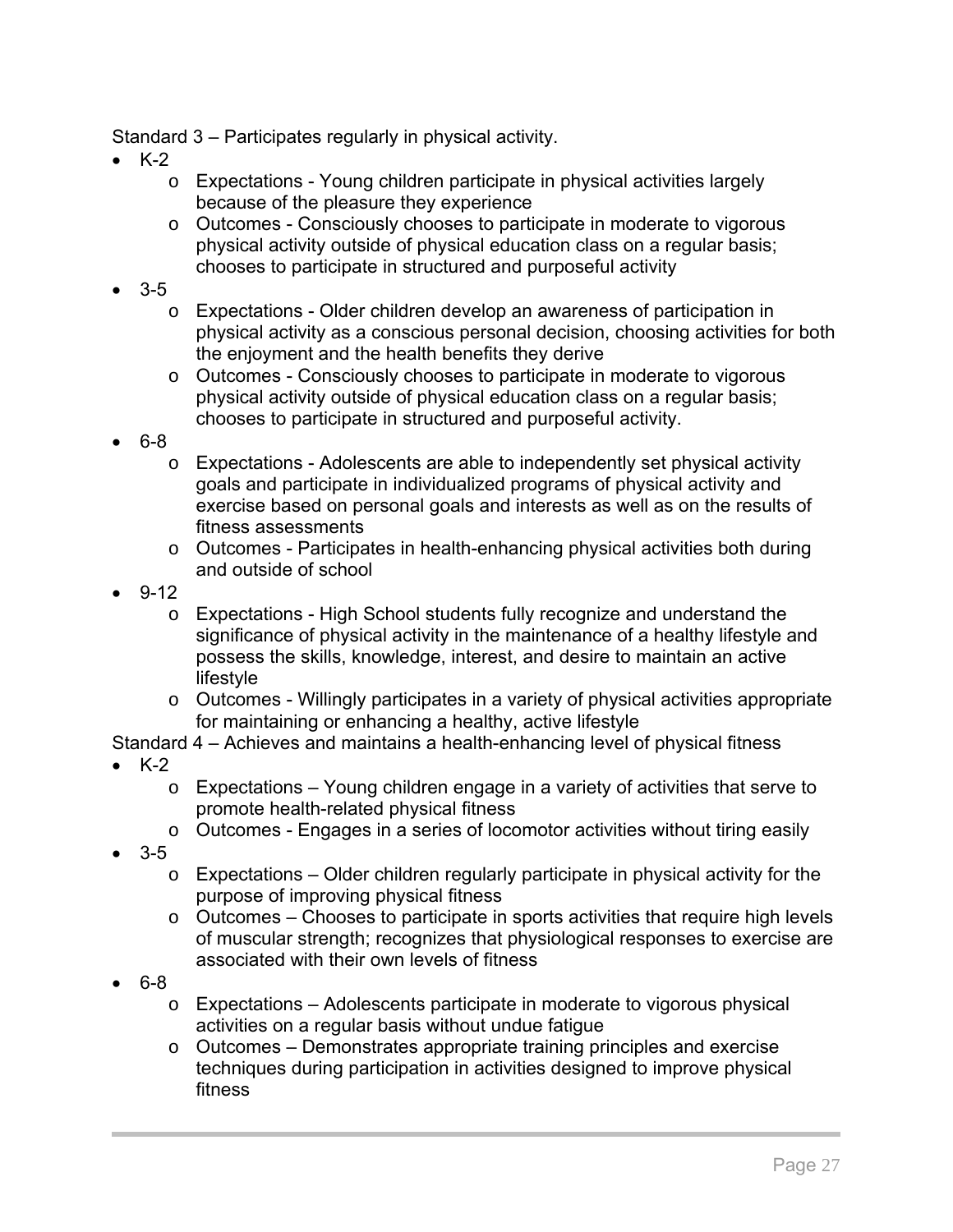- $-9-12$ 
	- $\circ$  Expectations Young adults assume greater self-responsibility in their lives and display greater autonomy in their personal behaviors
	- o Outcomes Demonstrates ability to monitor and adjust a personal fitness program to meet needs and goals

Standard 5 – Exhibits responsible personal and social behavior that respects self and others in physical activity settings

- $\bullet$  K-2
	- $\circ$  Expectations Young children discover the joy of playing with friends and experience how social interaction can make activities more fun
	- $\circ$  Outcomes Handles equipment safely by putting it away when not in use; uses equipment and space safely and properly
- 3-5
	- o Expectations Older children are active participants and learn to work independently and with small groups, enjoying the diversity of those around them
	- o Outcomes Assesses and takes responsibility for his or her own behavior problems without blaming others; regularly encourages others and refrains from put-down statements
- 6-8
	- $\circ$  Expectations Adolescents begin to understand the concept of physical activity as a microcosm of modern culture and society
	- o Outcomes Makes responsible decisions about using time, applying rules, and following through with the decisions made; includes concerns for safety of self and others during an orienteering activity
- 9-12
	- $\circ$  Expectations Young adults demonstrate the ability to initiate responsible personal and social behavior, function independently, and positively influence the behavior of others in a physical activity setting
	- o Outcomes Chooses to participate in an activity because of personal enjoyment rather than only when friends are participating; sets up the safety procedures to guide a class hike over treacherous terrain

Standard 6 – Values physical activity for health, enjoyment, challenge, self-expression, and/or social interaction

- $\bullet$  K-2
	- $\circ$  Expectations Young children are the most active segment of our population
	- o Outcomes Willingly tries new movements and skills; identifies several activities that are enjoyable
- 3-5
	- $\circ$  Expectations Older children can identify activities they consider to be fun
	- o Outcomes Identifies positive feelings associated with participation in physical activities; selects and practices a skill on which improvement is needed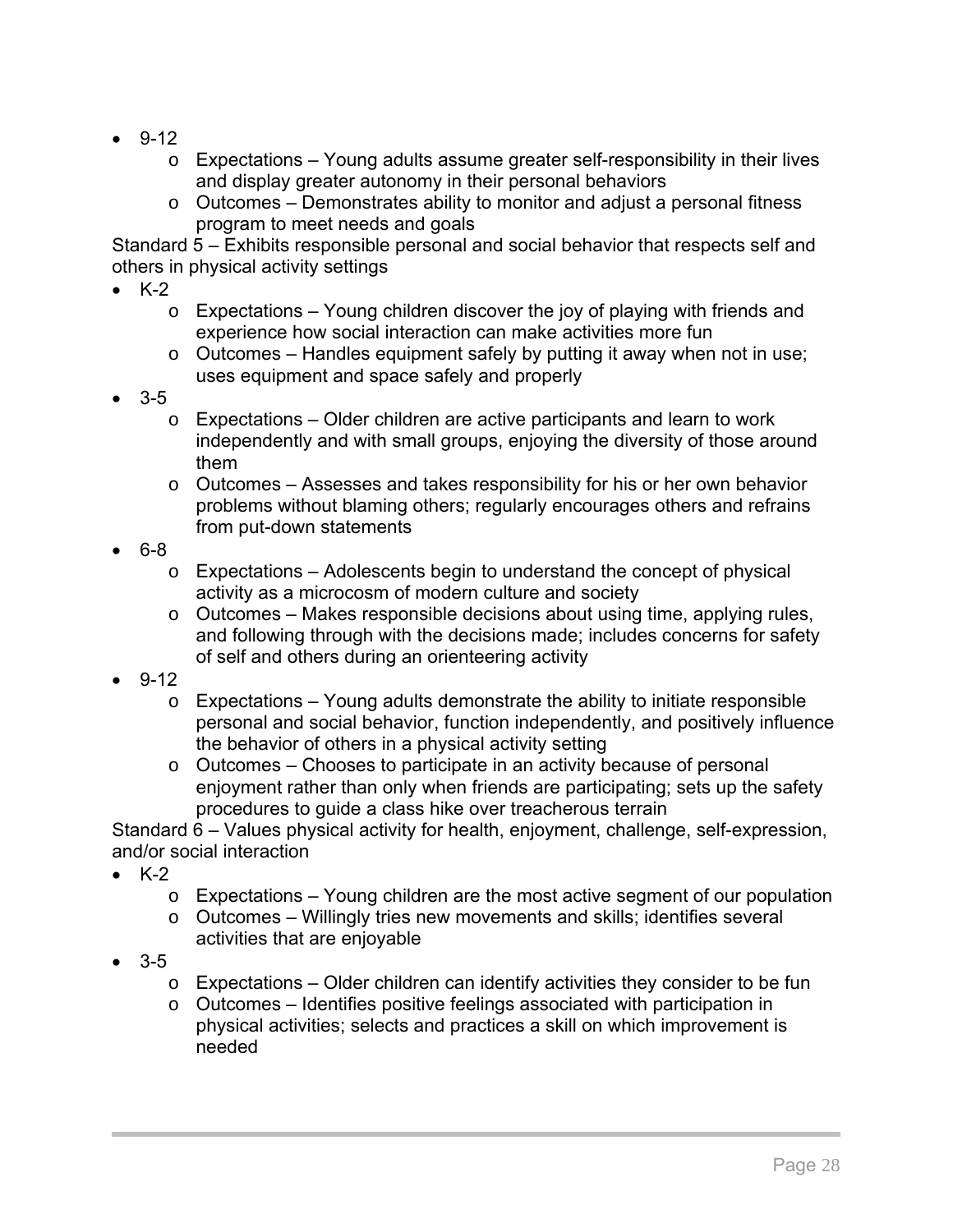- 6-8
	- $\circ$  Expectations Adolescents seek physical activity experiences for group membership and positive social interaction
	- o Outcomes Appreciates the aesthetic and creative aspects of skilled performance in others and in self; enjoys becoming more skilled through effort and practice
- 9-12
	- $\circ$  Expectations High School students are more comfortable with their new interests and their physiques, thus once again enjoying movement for the sheer pleasure of moving
	- o Outcomes Creates self rewards for achieving personal fitness/physical activity goals; reflects on reasons for choosing to participate in selected physical activities

#### **National Agriculture Education Standards**

*Career Pathway: Natural Resource Systems – study of management of soil, water, wildlife forests, air.* 

Pathway Content Standard: Student will demonstrate competence in the application of scientific principles and techniques to the management of natural resources

- NRS.02 Apply scientific principles to natural resource management activities
	- o NRS.02.05 Interpret laws related to natural resource management and protection.
		- NRS.02.05.01.a Identify laws associated with natural resource systems (9 - 10 grades)
		- NRS.02.05.01.b Identify the purposes of laws associated with natural resource systems (11-12 grades)
		- NRS.02.05.01.c Abide by specific laws pertaining to natural resource system (13 - 14 grades)
		- NRS.02.05.02.b Identify issues involving mitigation of natural resources (11 - 12 grades)
		- NRS.02.05.02.c Demonstrate mitigation techniques for natural resources (13 - 14 grades)
- NRS.03 Apply knowledge of natural resources to production and processing industries
	- o NRS.03.01 Produce, harvest, process and use natural resource products
		- NRS.03.01.08.a Identify recreational uses of natural resources (9 10 grades)
		- NRS.03.01.08.c Evaluate a natural resource site and recommend opportunities for recreational activities (13 - 14 grades)
		- NRS.03.01.09.a Identify aquatic species harvested for commercial and recreational purposes (9 - 10 grades)
		- NRS.03.01.09.a Identify aquatic species harvested for commercial and recreational purposes (9 - 10 grades)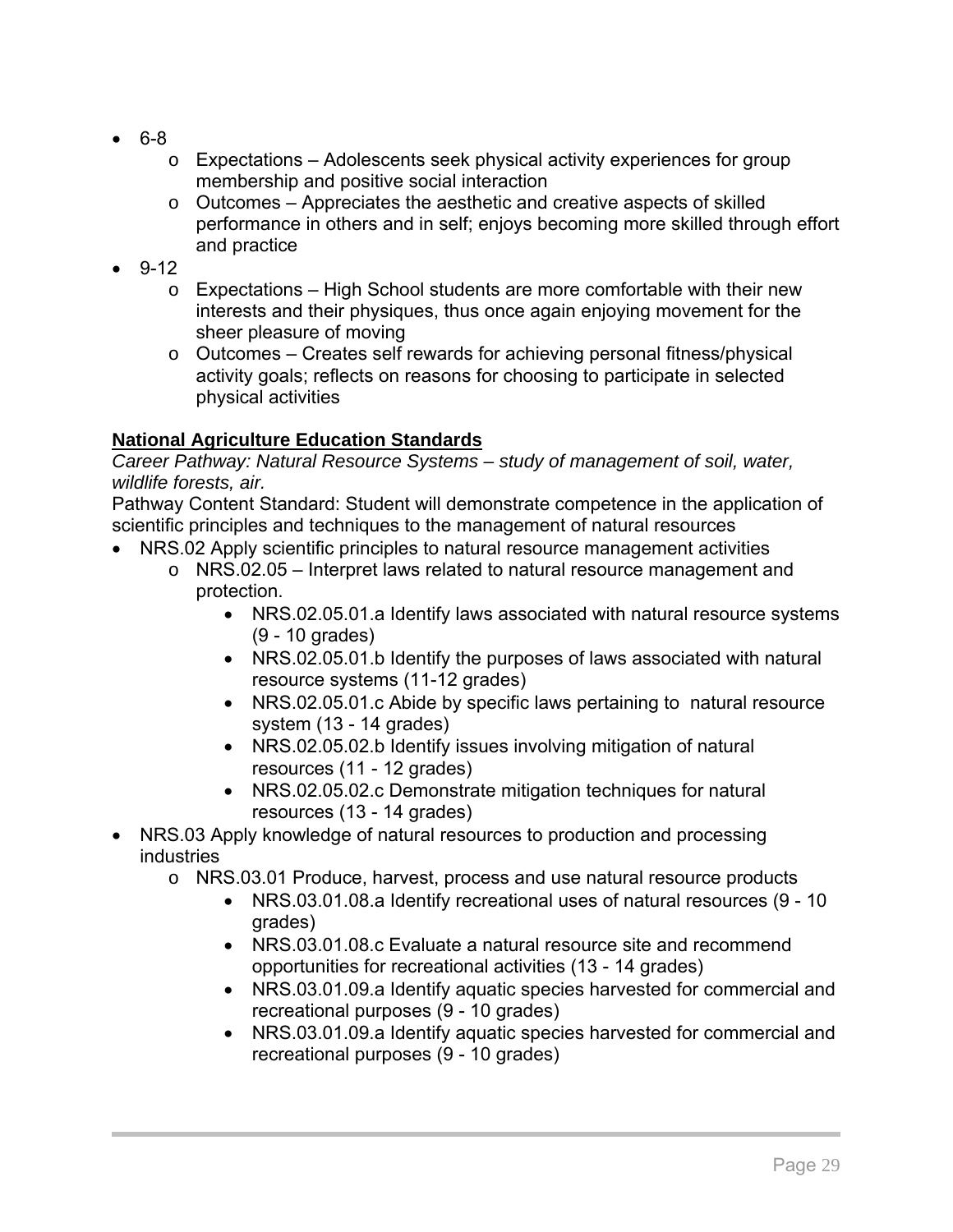- NRS.04 Demonstrate techniques used to protect natural resources
	- o NRS.04.02 Diagnose plant and wildlife diseases and follow protocol to prevent their spread
		- NRS.04.02.02.a Identify causes of diseases in wildlife (9 10 grades)
		- NRS.04.02.02.b Report the observance of diseases affecting wildlife to the appropriate authorities (11 - 12 grades)
		- NRS.04.02.02.c Explain wildlife disease management techniques (13 14 grades)

### **Framework for 21st Century Learning**

*Interdisciplinary Themes:* 

- Global Awareness
	- o Using skills to understand and address global issues
	- o Learning from and working collaboratively with individuals representing diverse cultures and lifestyles
- Civic Literacy
	- o Participating effectively in civic life through knowing how to stay informed and understanding governmental processes
	- o Exercising the rights and obligations of citizenship at local, state, and national and global levels
	- o Understanding the local and global implications of civic decisions
- Health Literacy
	- o Obtaining, interpreting and understanding basic health information and services and using such information and services in ways that enhance health
	- o Understanding preventive physical and mental health measures, including proper diet, nutrition, exercise, risk avoidance and stress reduction
	- o Using available information to make appropriate health-related decisions
	- o Establishing and monitoring personal and family health goals
	- o Understanding national and international public health and safety issues
- Environmental Literacy
	- o Demonstrate knowledge and understanding of the environment and the circumstances and conditions affecting it, particularly as relates to air, climate, land, food, energy, water and ecosystems
	- o Demonstrate knowledge and understanding of society's impact on the natural world (e.g., population growth, population development, resource consumption rate, etc.)

*Learning and Innovation Skills:*

- Creativity and Innovation
	- o Think Creatively
		- Use a wide range of idea creation techniques (such as brainstorming)
		- Create new and worthwhile ideas (both incremental and radical concepts)
		- Elaborate, refine, analyze and evaluate their own ideas in order to improve and maximize creative efforts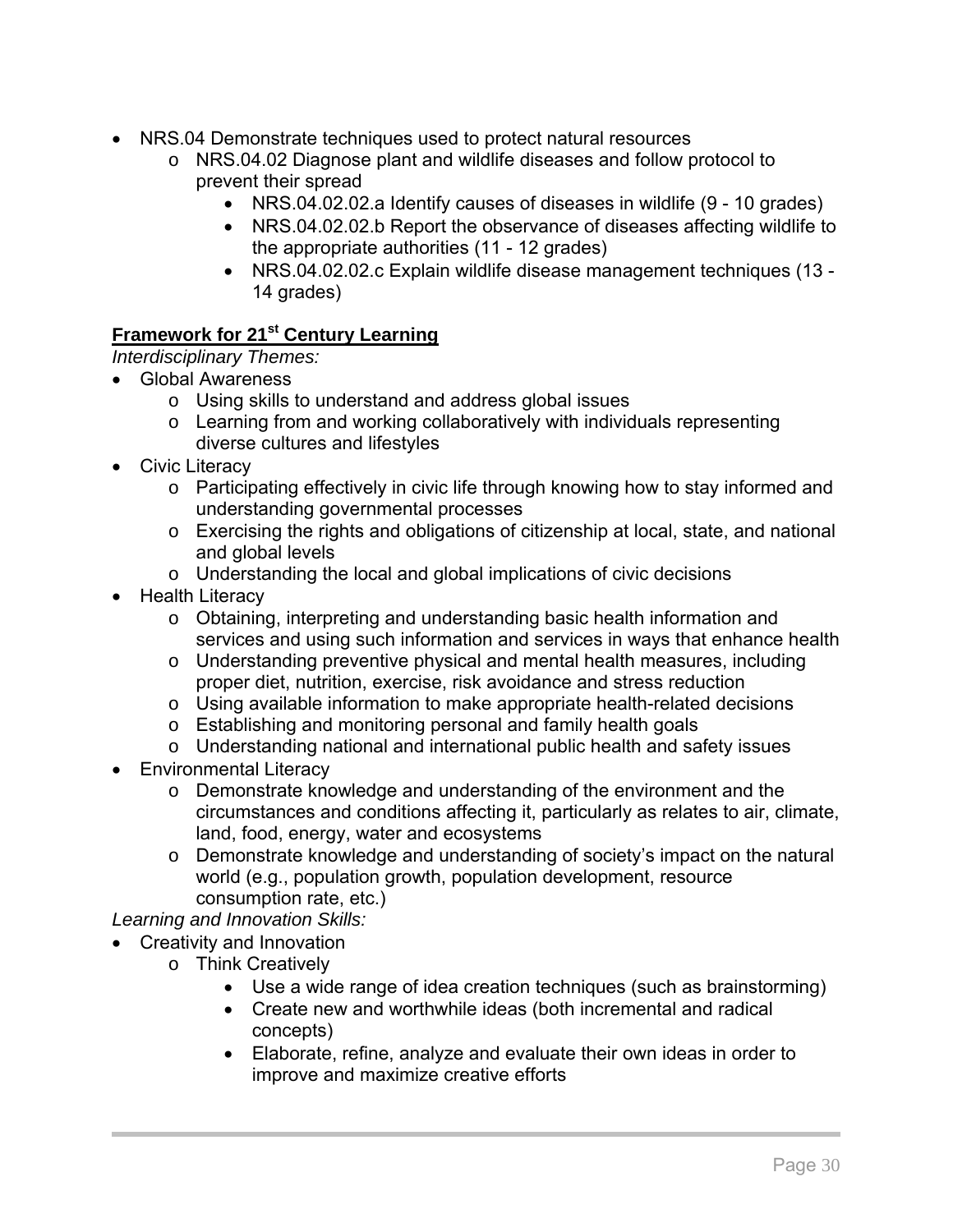- o Work Creatively with Others
	- Develop, implement and communicate new ideas to others effectively
	- Be open and responsive to new and diverse perspectives; incorporate group input and feedback into the work
	- Demonstrate originality and inventiveness in work and understand the real world limits to adopting new ideas
	- View failure as an opportunity to learn; understand that creativity and innovation is a long-term, cyclical process of small successes and frequent mistakes
- Critical Thinking and Problem Solving
	- o Reason Effectively
		- Use various types of reasoning (inductive, deductive, etc.) as appropriate to the situation
		- Use Systems Thinking
		- Analyze how parts of a whole interact with each other to produce overall outcomes in complex systems
	- o Make Judgments and Decisions
		- Effectively analyze and evaluate evidence, arguments, claims and beliefs
		- Analyze and evaluate major alternative points of view
		- Synthesize and make connections between information and arguments
		- Interpret information and draw conclusions based on the best analysis
		- Reflect critically on learning experiences and processes
	- o Solve Problems
		- Solve different kinds of non-familiar problems in both conventional and innovative ways
		- Identify and ask significant questions that clarify various points of view and lead to better solutions
- Communication and Collaboration
	- o Communicate Clearly
		- Articulate thoughts and ideas effectively using oral, written and nonverbal communication skills in a variety of forms and contexts
		- Listen effectively to decipher meaning, including knowledge, values, attitudes and intentions
		- Use communication for a range of purposes (e.g. to inform, instruct, motivate and persuade)
		- Utilize multiple media and technologies, and know how to judge their effectiveness a priori as well as assess their impact
		- Communicate effectively in diverse environments (including multilingual)
	- o Collaborate with Others
		- Demonstrate ability to work effectively and respectfully with diverse teams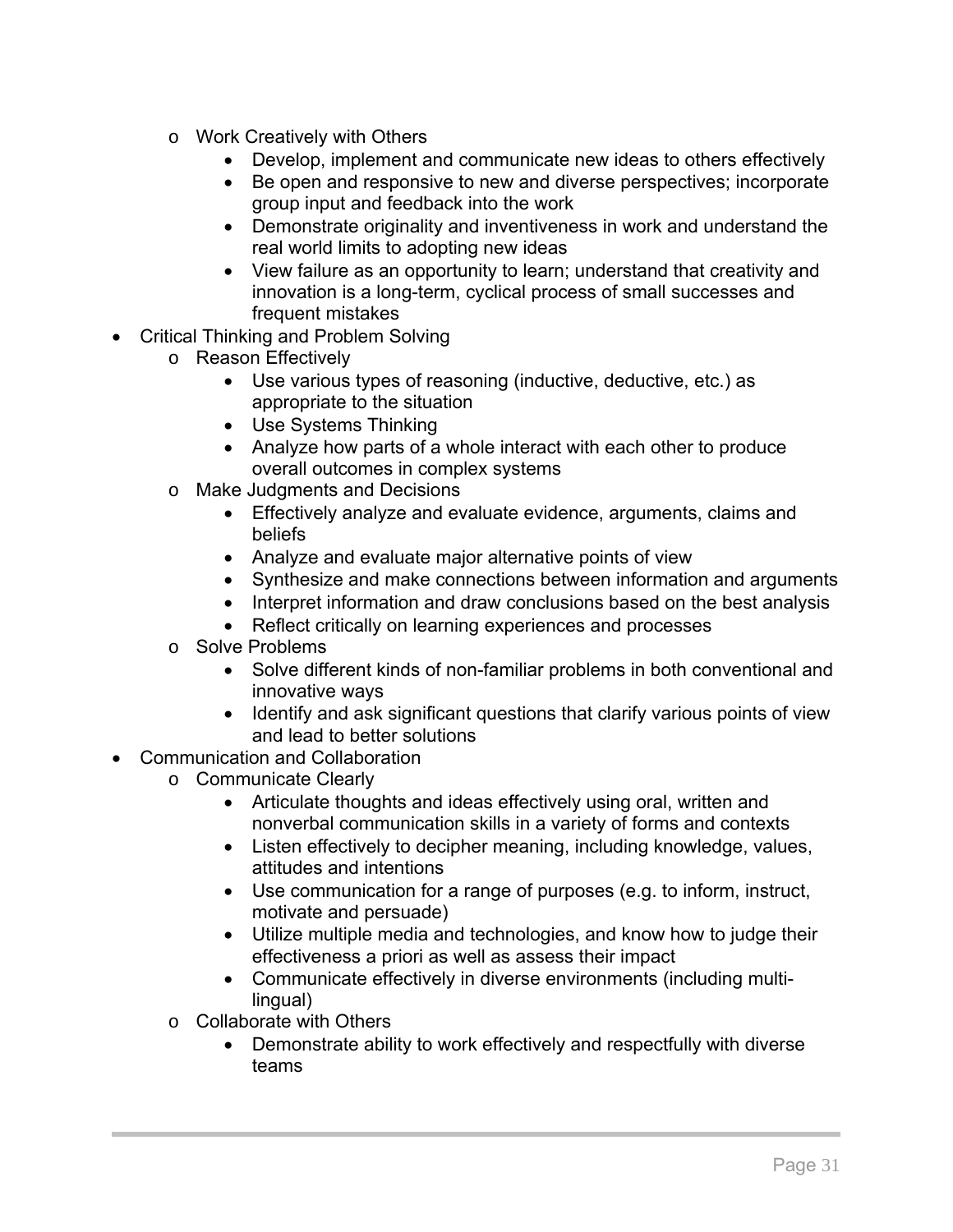- Exercise flexibility and willingness to be helpful in making necessary compromises to accomplish a common goal
- Assume shared responsibility for collaborative work, and value the individual contributions made by each team member

#### *Life and Career Skills*

- Initiative and Self-Direction
	- o Manage Goals and Time
		- **Set goals with tangible and intangible success criterially**
		- **Balance tactical (short-term) and strategic (long-term) goals**
		- **Utilize time and manage workload efficiently**
	- o Work Independently
		- Monitor, define, prioritize and complete tasks without direct oversight
	- o Be Self-directed Learners
		- Go beyond basic mastery of skills and/or curriculum to explore and expand one's own learning and opportunities to gain expertise
		- Demonstrate initiative to advance skill levels towards a professional level
		- **Demonstrate commitment to learning as a lifelong process**
		- Reflect critically on past experiences in order to inform future progress
- Social and cross-cultural skills
	- o Interact Effectively with Others
		- Know when it is appropriate to listen and when to speak
		- Conduct themselves in a respectable, professional manner
	- o Work Effectively in Diverse Teams
		- Respect cultural differences and work effectively with people from a range of social and cultural backgrounds
		- Respond open-mindedly to different ideas and values
		- **EXECTE 2018** Leverage social and cultural differences to create new ideas and increase both innovation and quality of work
- Leadership and responsibility
	- o Guide and Lead Others
		- Use interpersonal and problem-solving skills to influence and guide others toward a goal
		- **Leverage strengths of others to accomplish a common goal**
		- **Inspire others to reach their very best via example and selflessness**
		- **•** Demonstrate integrity and ethical behavior in using influence and power
	- o Be Responsible to Others
	- o Act responsibly with the interests of the larger community in mind

#### **Conservation Education Scope and Sequence Standards**

1. Conservation and management of terrestrial and water resources are essential to sustaining fish and wildlife, the outdoor landscape, and the quality of our lives.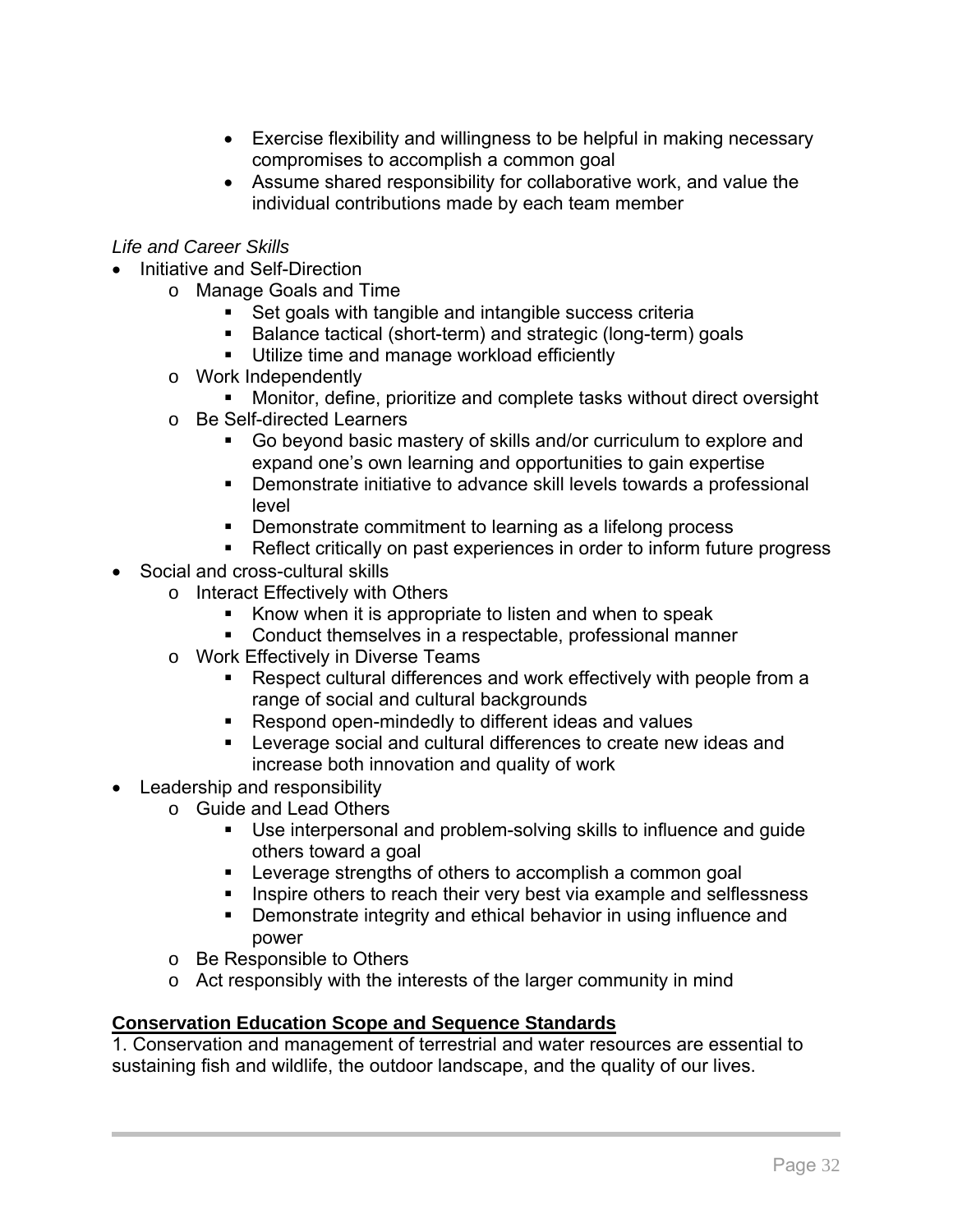1.1. The health and well-being of fish, wildlife and humans depend on the quality of their environment.

1.2. All living things depend on habitat that includes adequate supplies and suitably arranged food, water, shelter, and space.

1.3. The "Carrying Capacity" of an area determines the size of the population that can exist or will be tolerated.

1.4. Living things tend to reproduce in numbers greater than their habitat can support. The populations are limited by factors such as quality of food, water, shelter, space, also disease, predation, climatic conditions.

1.5. Fish and wildlife are present in nearly all areas of Earth. Each ecosystem has characteristic species.

1.6. Ecological succession is a process involving continuous replacement of one community by another.

1.7. Species differ in their ability to adapt.

1.8. Conserving biodiversity is important.

1.9. Fish and wildlife can be conserved and restored through science-based management which considers the needs of humans as well as those of fish and wildlife.

2. Students should understand and actively participate in the stewardship and support of our natural resources.

2.1. A person's culture affects his or her view and use of fish and wildlife and their habitats.

2.2. The distribution and abundance of fish and wildlife provide significant economic benefits.

2.3. Everyone impacts fish and wildlife and their habitats and as human populations grow, impacts on natural resources increase.

2.4. Unlike other organisms, only humans have the capacity and responsibility to consider the effects of their actions on the environment.

3. Students should understand the value of our fish and wildlife resources as a public trust.

3.1. In North America, fish and wildlife are public trust resources managed by governmental agencies.

3.2. Primary responsibility for most fish and wildlife management programs in North American is delegated to governmental agencies.

4. Students should understand and accept and/or lawfully participate in hunting, fishing, trapping, boating, wildlife watching, shooting sports, and other types of resource-related outdoor recreation.

4.1. Regulated hunting, fishing and trapping are important tools for managing some wildlife populations and habitats.

4.2. Fish and wildlife-based resources provide recreational benefits directly to participants and increase advocacy for conservation.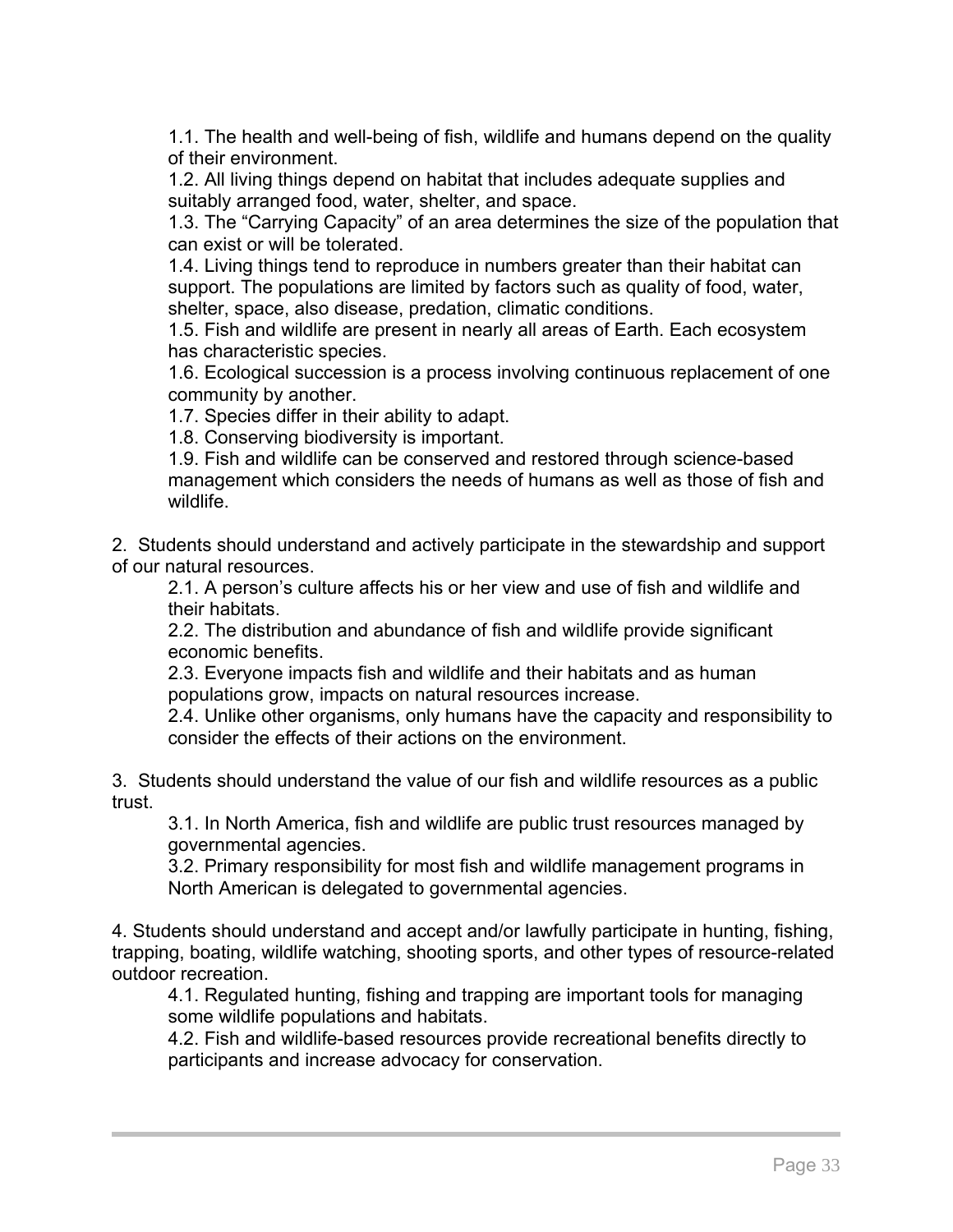4.3. Responsible users of fish, wildlife and the out of doors respect the rights and property of others.

5. Students should understand the need for, and actively support funding for fish and wildlife conservation.

5.1. Within the United States, state fish and wildlife management is funded through hunting, fishing and trapping licenses and through federal excise taxes collected from the sale of hunting, target shooting and fishing equipment, and motor boat fuels.

Outdoor skills related conservation concepts not included in AFWA standards above

- Understands and actively participates in the stewardship and support of our natural resources.
- A person's culture affects his or her view and use of fish and wildlife and their habitats.
- People use fish and wildlife resources for food, shelter, clothing, and other products; practices that have continued throughout history.
- Fish and wildlife provide a recreational focus for millions of people in North America.
- Wildlife-based activities, such as hunting, fishing, viewing, and photography provide people with millions of days of outdoor recreation each year and generate billions of dollars for the economy.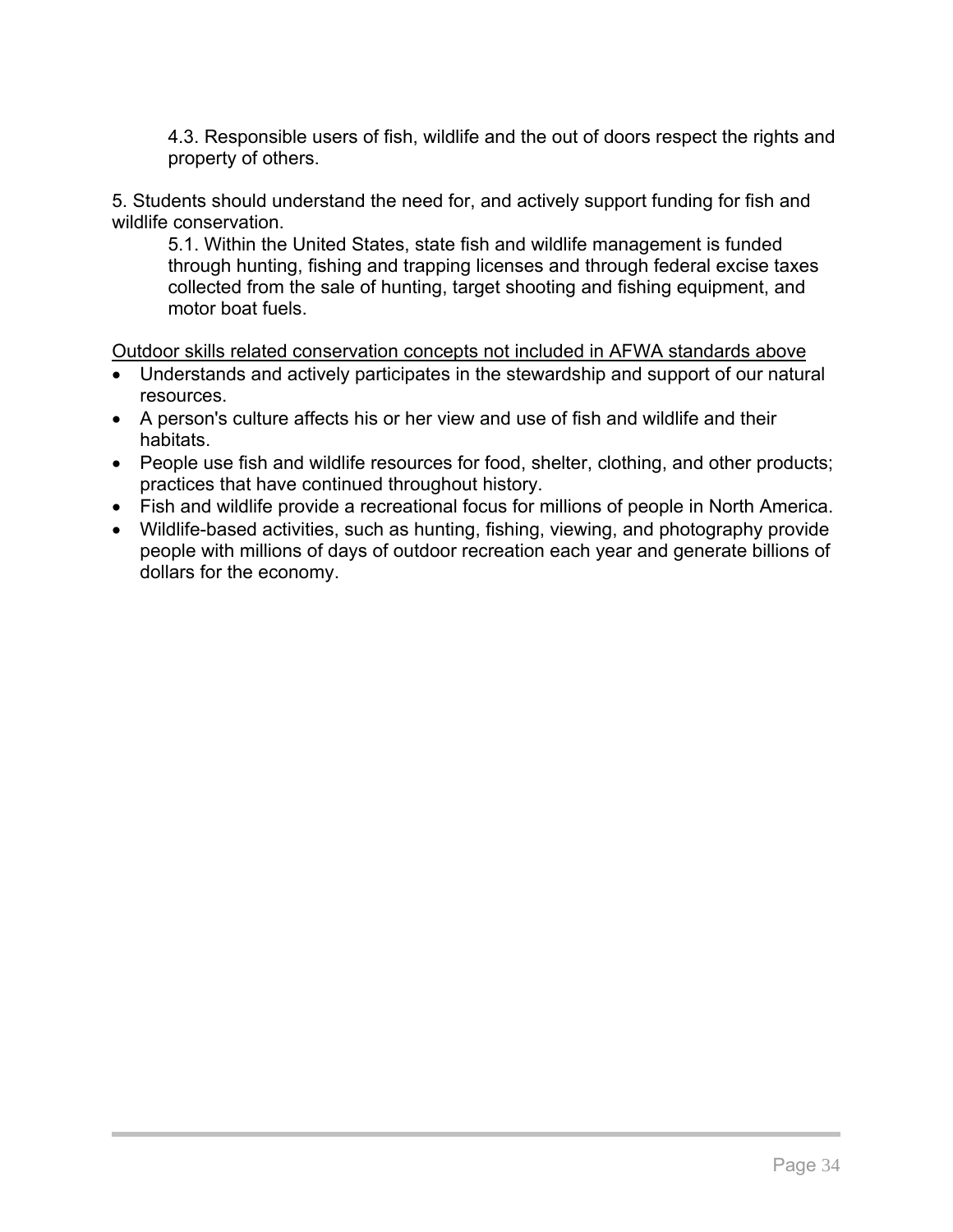#### **Appendix B: List of curricula used in the project**

Hunting/shooting sports:

- Wisconsin Learning to Hunt Program (state, agency)
- 4-H National Shooting Sports Program (national, 4-H)

#### Fishing

- Minn-Aqua, Minnesota Department of Natural Resources (state, agency)
- National Flyfishing in the Schools Program (national, NGO)
- Hooked on Fishing Not on Drugs, Future Fisherman Foundation (national, NGO)
- Explore the Blue, Discovery Education and Recreational Boating and Fishing Foundation (national, NGO)

#### **Archery**

- National Archery in the Schools Program (national, NGO)
- Explore Bowhunting, Archery Trade Association (national, NGO)

#### Canoeing/Kayaking

• Iowa Basic Canoeing/Kayaking, Iowa Department of Natural Resources (state, agency)

#### Multi-skill

- Outdoor Education Recreation Opportunities (O.R.E.O.), Wyoming Game and Fish Department (state, agency)
- Outdoor Adventures, Dallas Ecological Foundation (local, NGO)

#### **Orienteering**

Orienteering – Central Washington University (local, University)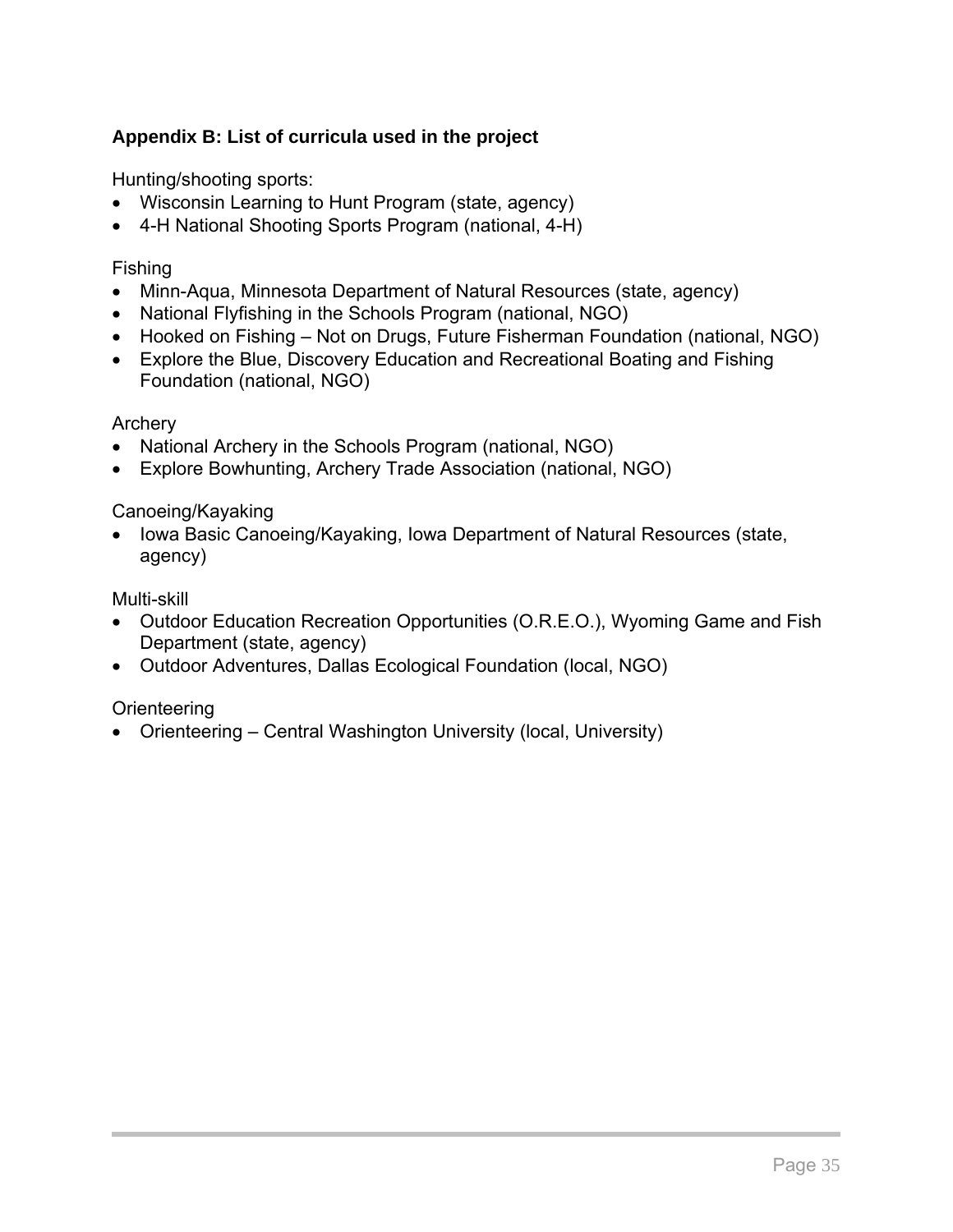| students should know and be<br>Concepts of learning that all | able to do.<br>5 <sup>th</sup> Grade | economic, ecological, etc.)<br>impacts (such as health<br>have many benefits and<br>Outdoor recreational pursuits<br>outdoor recreation<br>Identifies nature-related | Outdoor Participation<br>impact on the natural<br>environment.<br>Identifies nature related                                                                     | Appendix C: AFWA Outdoor Participation Benchmarks<br>activities<br>related outdoor recreational<br>motor skills needed to<br><b>Outdoor Participation</b><br>participate in a variety of nature-<br>Demonstrate competency in<br>activities.<br>nature-related outdoor- | related outdoor recreation<br>Participate regularly in nature-                                                                                                                                                                   | Outdoor Participation<br>achieving it.                                                                                                     |
|--------------------------------------------------------------|--------------------------------------|----------------------------------------------------------------------------------------------------------------------------------------------------------------------|-----------------------------------------------------------------------------------------------------------------------------------------------------------------|-------------------------------------------------------------------------------------------------------------------------------------------------------------------------------------------------------------------------------------------------------------------------|----------------------------------------------------------------------------------------------------------------------------------------------------------------------------------------------------------------------------------|--------------------------------------------------------------------------------------------------------------------------------------------|
|                                                              |                                      |                                                                                                                                                                      |                                                                                                                                                                 |                                                                                                                                                                                                                                                                         |                                                                                                                                                                                                                                  |                                                                                                                                            |
|                                                              |                                      | and/or social interaction.<br>challenge, self expression,<br>opportunities for health, fun,                                                                          | outdoor activities and their                                                                                                                                    |                                                                                                                                                                                                                                                                         | skill combinations used in<br>Demonstrates mature forms of<br>locomotor and non-locomotor                                                                                                                                        | activity and makes a plan for<br>Sets a short-term goal to<br>participate in a nature related                                              |
| Conservation<br><b>Benchmarks</b>                            | 8 <sup>th</sup> Grade                | interaction.<br>expression, and/or social<br>health, fun, challenge, self<br>related outdoor recreation for<br>Describes the role of nature-                         | activities can have on the local<br>community.<br>natural environment and<br>related outdoor recreation<br>Describes impacts that nature-                       | Demonstrates competency in                                                                                                                                                                                                                                              | tracking, walking.<br>archery, traversing (hiking,<br>categories: aquat<br>three of the following<br>one nature-related activity from<br>based activities), shooting/<br>modified versions in at least<br>tics (water-<br>etc.). | outdoor recreational activity<br>needs and interests.<br>goals independently to meet<br>Sets personal nature-related                       |
|                                                              | 12 <sup>th</sup> Grade               | and/or social interaction.<br>challenge, self expression,<br>lifelong nature-related outdoor<br>recreation for health, fun,<br>Creates an individual plan for        | and obligations associated with<br>beyond the local level.<br>related outdoor recreation<br>regular participation in nature-<br>Calculates the benetits, costs, | Demonstrates competency in                                                                                                                                                                                                                                              | fishing, shooting, tracking,<br>camping, and hiking.<br>categories: canoeing, archery,<br>trom three of the following<br>basic and advanced skills in at<br>least one nature-related activity                                    | strengthens desire to<br>active lifestyle in nature-related<br>independently maintain an<br>outdoor activities.<br>Cultivates interest and |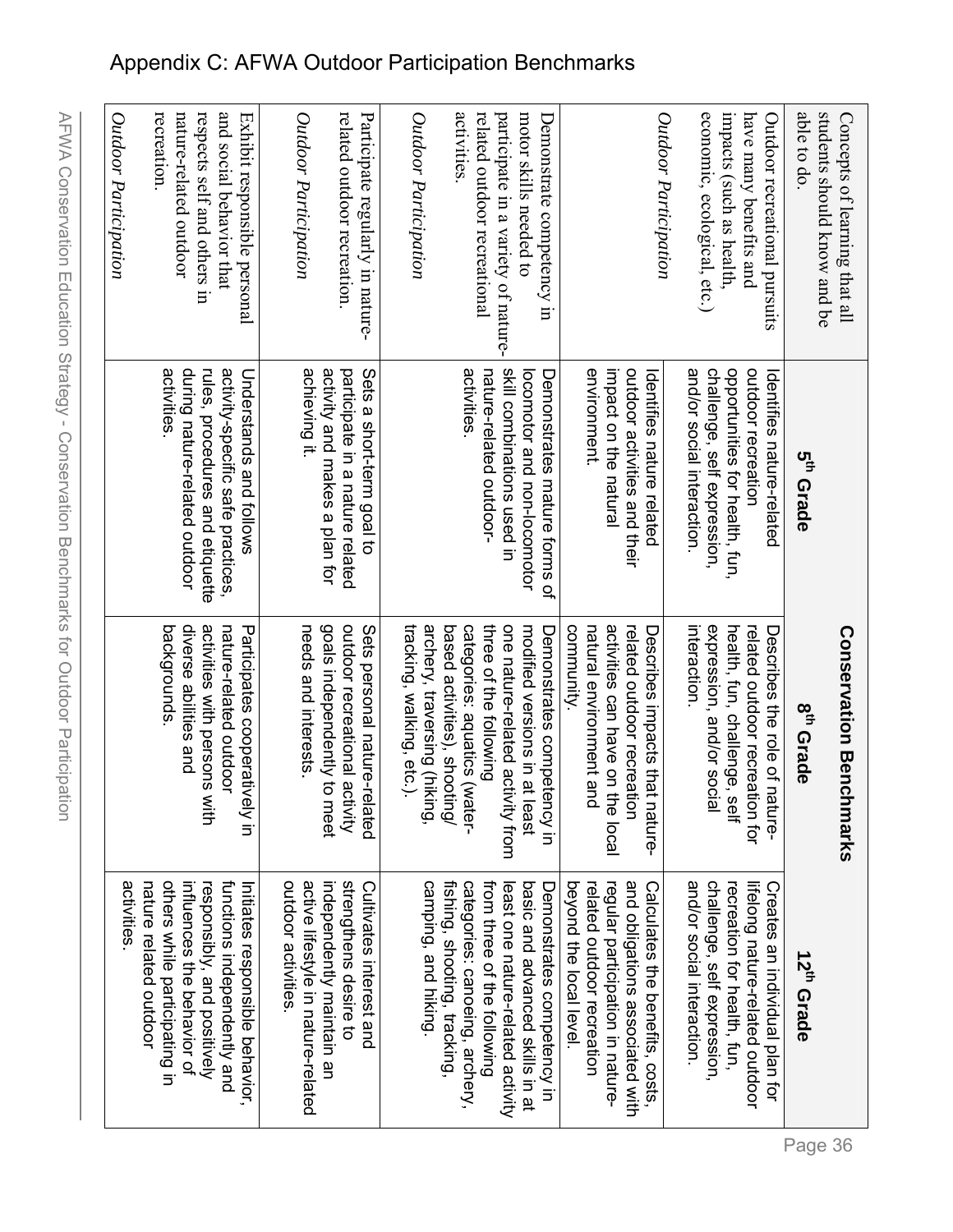#### **Appendix D: Additions to K-12 Scope and Sequence Standard 4**

**Standard 4:** Students should understand and accept and/or lawfully participate in hunting, fishing, trapping, boating, wildlife watching, shooting sports, and other types of resources-related outdoor recreation.

- 4.1. Regulated hunting, fishing and trapping are important tools for managing some wildlife populations and habitats. *(AFWA 4)*
- 4.2. Fish and wildlife-based resources provide recreational benefits directly to participants and increase advocacy for conservation. *(AFWA 4)*
- 4.3. Responsible users of fish, wildlife and the out of doors respect the rights and property of others. *(AFWA 4)*
- 4.4. Demonstrates competency in motor skills needed to participate in a variety of nature-related outdoor recreational activities. NEW *(NSPE 1, AFWA Outdoor Participation Benchmark)*
- 4.5. Demonstrates understanding of movement concepts, principles, strategies and tactics as they apply to the learning and performance of outdoor recreational activities. NEW *(NSPE 2)*
- 4.6. Participates regularly in nature-related outdoor recreation. NEW *(NSPE 3, AFWA Outdoor Participation Benchmark)*
- 4.7. Responsible users of fish, wildlife and the out-of-doors exhibit responsible personal and social behavior that respects self and others. NEW *(NSPE 5, AFWA Outdoor Participation Benchmark)*
- 4.8. Values outdoor recreation for health, enjoyment, challenge, self-expression, and/or social interaction. NEW *(NASPE 6)*

The following tables are from the K-12 Conservation Education Scope and Sequence, expanded to include outdoor participation.

| <b>Descriptor</b>                              | <b>Key Theme</b>  | Key              | Key             |
|------------------------------------------------|-------------------|------------------|-----------------|
|                                                |                   | Theme 2          | Theme 3         |
| 4.1. Regulated hunting, fishing and trapping   | <b>Government</b> | <b>Human</b>     |                 |
| are important tools for managing some          |                   | <b>Impact</b>    |                 |
| wildlife populations and habitats. (AFWA 4)    |                   |                  |                 |
| 4.2. Fish and wildlife-based resources         | <b>Healthy</b>    | Use of           | Role of         |
| provide recreational benefits directly to      | Living            | <b>Resources</b> | <b>Citizens</b> |
| participants and increase advocacy for         |                   |                  |                 |
| conservation. (AFWA 4)                         |                   |                  |                 |
| 4.3. Responsible users of fish, wildlife and   | <b>Safety</b>     | Use of           | <b>Property</b> |
| the out of doors respect the rights and        |                   | <b>Resources</b> | <b>Rights</b>   |
| property of others. (AFWA 4)                   |                   |                  |                 |
| 4.4. Demonstrates competency in motor skills   | <b>Healthy</b>    | <b>Safety</b>    |                 |
| needed to participate in a variety of nature-  | Living            |                  |                 |
| related outdoor recreational activities. (NSPE |                   |                  |                 |
|                                                |                   |                  |                 |

#### Standard 4: Themes at a Glance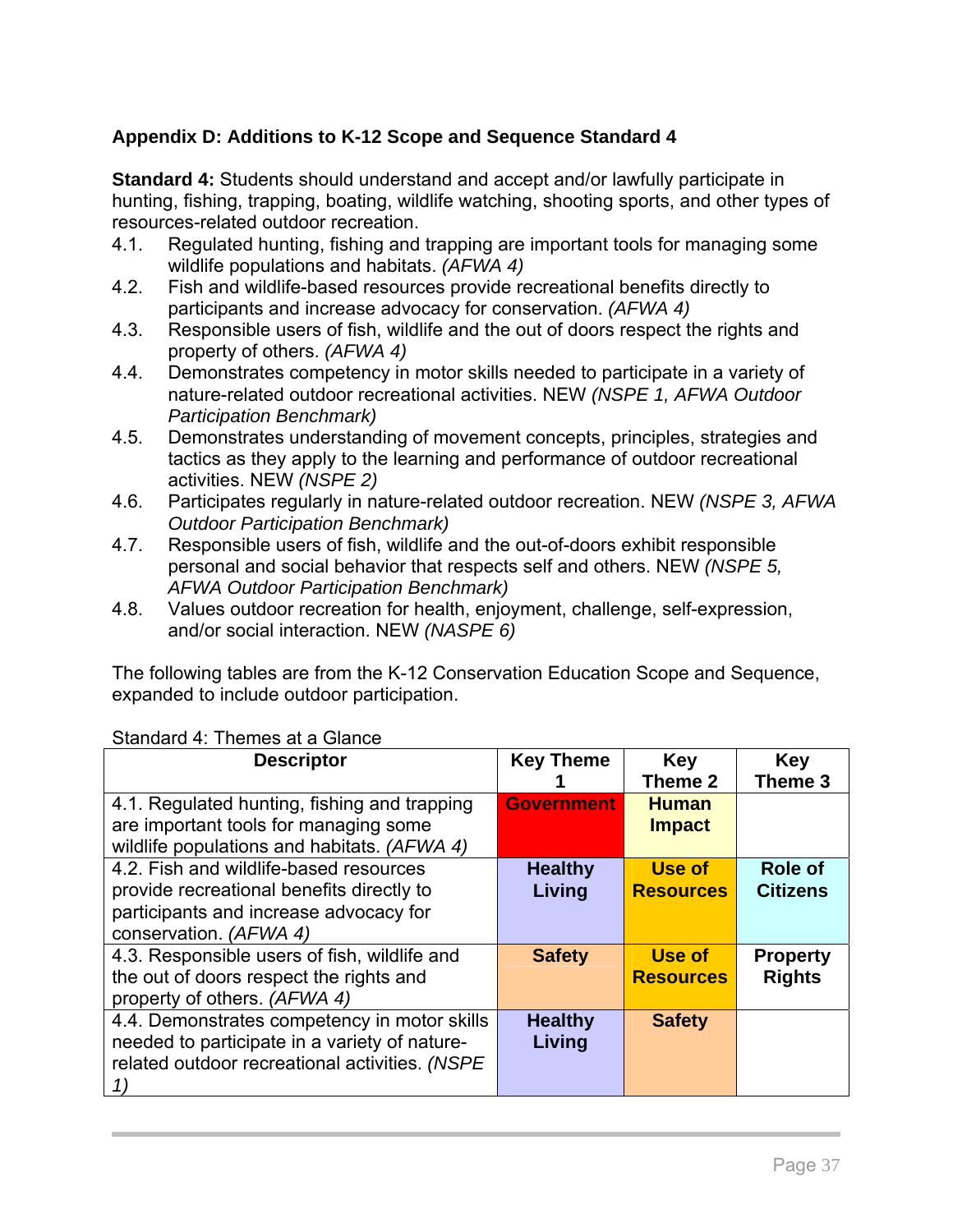| <b>Descriptor</b>                                                                                                                                                                               | <b>Key Theme</b>         | Key<br>Theme 2 | Key<br>Theme 3                    |
|-------------------------------------------------------------------------------------------------------------------------------------------------------------------------------------------------|--------------------------|----------------|-----------------------------------|
| 4.5. Demonstrates understanding of<br>movement concepts, principles, strategies<br>and tactics as they apply to the learning and<br>performance of outdoor recreational<br>activities. (NSPE 2) | <b>Healthy</b><br>Living | <b>Safety</b>  |                                   |
| 4.6. Participates regularly in nature-related<br>outdoor recreation. (NSPE 3)                                                                                                                   | <b>Healthy</b><br>Living | <b>Safety</b>  | <b>Use of</b><br><b>Resources</b> |
| 4.7. Responsible users of fish, wildlife and<br>the out-of-doors exhibit responsible personal<br>and social behavior that respects self and<br>others. (NSPE 5)                                 | <b>Healthy</b><br>Living | <b>Safety</b>  | Use of<br><b>Resources</b>        |
| 4.8. Values outdoor recreation for health,<br>enjoyment, challenge, self-expression, and/or<br>social interaction. (NASPE 6)                                                                    | <b>Healthy</b><br>Living | <b>Safety</b>  | Use of<br><b>Resources</b>        |

Standard 4 by Theme; Outdoor Skills Participation Added

| <b>Theme</b>           | <b>Standards</b>                                                                                            |
|------------------------|-------------------------------------------------------------------------------------------------------------|
| <b>Government</b>      | 4.1. Regulated hunting, fishing and trapping are important                                                  |
|                        | tools for managing some wildlife populations and habitats.                                                  |
| <b>Use of</b>          | 4.2. Fish and wildlife-based resources provide recreational                                                 |
| <b>Resources</b>       | benefits directly to participants and increase advocacy for                                                 |
|                        | conservation.                                                                                               |
|                        | 4.3. Responsible users of fish, wildlife and the out of doors<br>respect the rights and property of others. |
|                        | 4.6. Participates regularly in nature-related outdoor<br>recreation. (NSPE 3)                               |
|                        | 4.7. Responsible users of fish, wildlife and the out-of-doors                                               |
|                        | exhibit responsible personal and social behavior that respects<br>self and others. (NSPE 5)                 |
|                        | 4.8. Values outdoor recreation for health, enjoyment,                                                       |
|                        | challenge, self-expression, and/or social interaction. (NASPE                                               |
|                        | 6)                                                                                                          |
| <b>Property Rights</b> | 4.3. Responsible users of fish, wildlife and the out of doors<br>respect the rights and property of others. |
| <b>Human Impact</b>    | 4.1. Regulated hunting, fishing and trapping are important                                                  |
|                        | tools for managing some wildlife populations and habitats.                                                  |
| <b>Healthy Living</b>  | 4.2. Fish and wildlife-based resources provide recreational                                                 |
|                        | benefits directly to participants and increase advocacy for                                                 |
|                        | conservation.                                                                                               |
|                        | 4.4. Demonstrates competency in motor skills needed to                                                      |
|                        | participate in a variety of nature-related outdoor recreational                                             |
|                        | activities. (NSPE 1)                                                                                        |
|                        | 4.5. Demonstrates understanding of movement concepts,                                                       |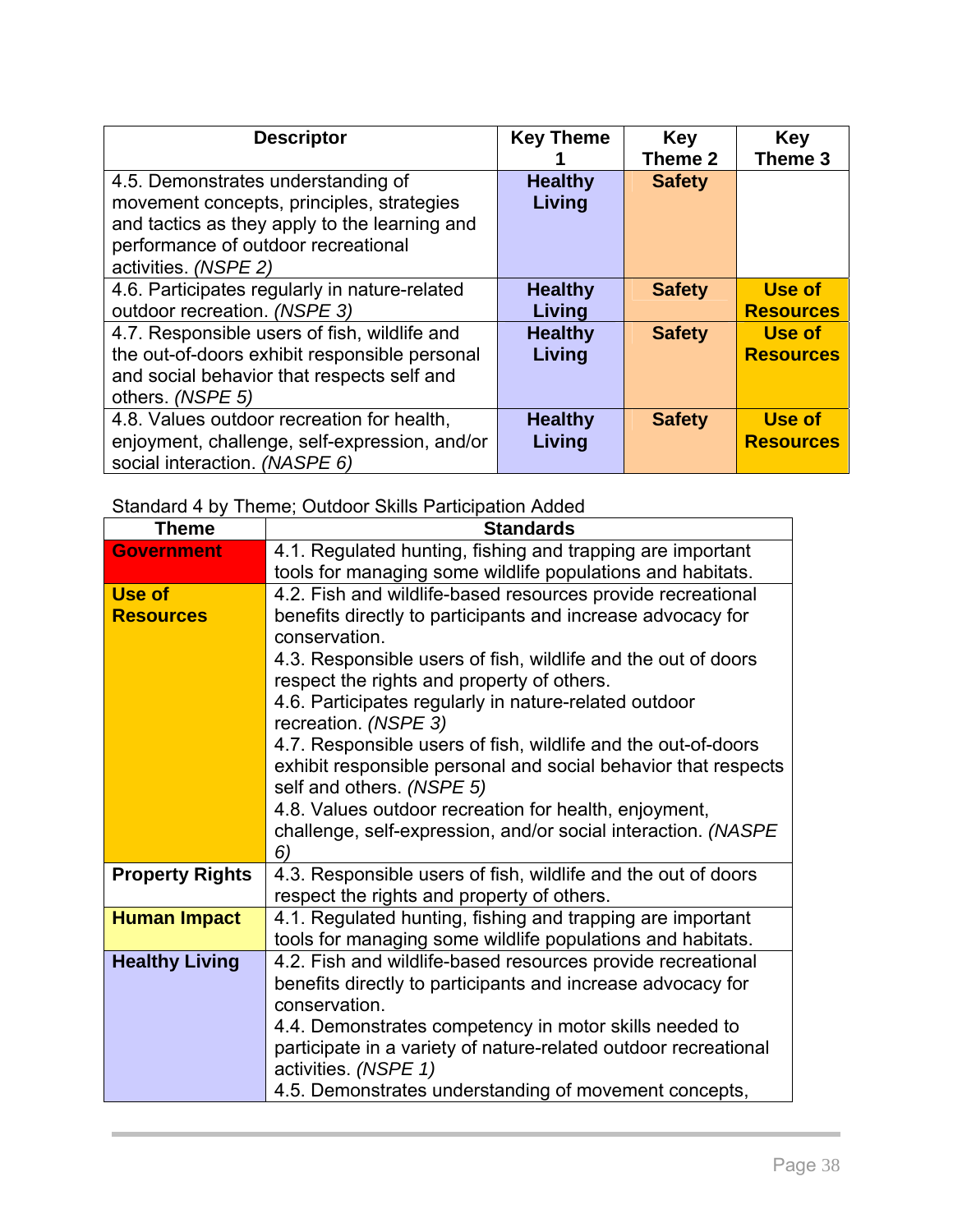| <b>Theme</b>            | <b>Standards</b>                                                                                                                                                                                                                                                                                                                                                                                                                                                                                                                                                                                                                                                                                                                                                                                                                               |
|-------------------------|------------------------------------------------------------------------------------------------------------------------------------------------------------------------------------------------------------------------------------------------------------------------------------------------------------------------------------------------------------------------------------------------------------------------------------------------------------------------------------------------------------------------------------------------------------------------------------------------------------------------------------------------------------------------------------------------------------------------------------------------------------------------------------------------------------------------------------------------|
|                         | principles, strategies and tactics as they apply to the learning<br>and performance of outdoor recreational activities. (NSPE 2)<br>4.6. Participates regularly in nature-related outdoor<br>recreation. (NSPE 3)<br>4.7. Responsible users of fish, wildlife and the out-of-doors<br>exhibit responsible personal and social behavior that respects<br>self and others. (NSPE 5)<br>4.8. Values outdoor recreation for health, enjoyment,<br>challenge, self-expression, and/or social interaction. (NASPE<br>6)                                                                                                                                                                                                                                                                                                                              |
| <b>Safety</b>           | 4.3. Responsible users of fish, wildlife and the out of doors<br>respect the rights and property of others.<br>4.4. Demonstrates competency in motor skills needed to<br>participate in a variety of nature-related outdoor recreational<br>activities. (NSPE 1)<br>4.5. Demonstrates understanding of movement concepts,<br>principles, strategies and tactics as they apply to the learning<br>and performance of outdoor recreational activities. (NSPE 2)<br>4.6. Participates regularly in nature-related outdoor<br>recreation. (NSPE 3)<br>4.7. Responsible users of fish, wildlife and the out-of-doors<br>exhibit responsible personal and social behavior that respects<br>self and others. (NSPE 5)<br>4.8. Values outdoor recreation for health, enjoyment,<br>challenge, self-expression, and/or social interaction. (NASPE<br>6) |
| <b>Role of Citizens</b> | 4.2. Fish and wildlife-based resources provide recreational<br>benefits directly to participants and increase advocacy for<br>conservation.                                                                                                                                                                                                                                                                                                                                                                                                                                                                                                                                                                                                                                                                                                    |

NOTE**:** The following tables adapted from the AFWA Scope and Sequence are only partially completed. It is recommended that a team of outdoor skills educators and physical education and health instructors be convened to complete them.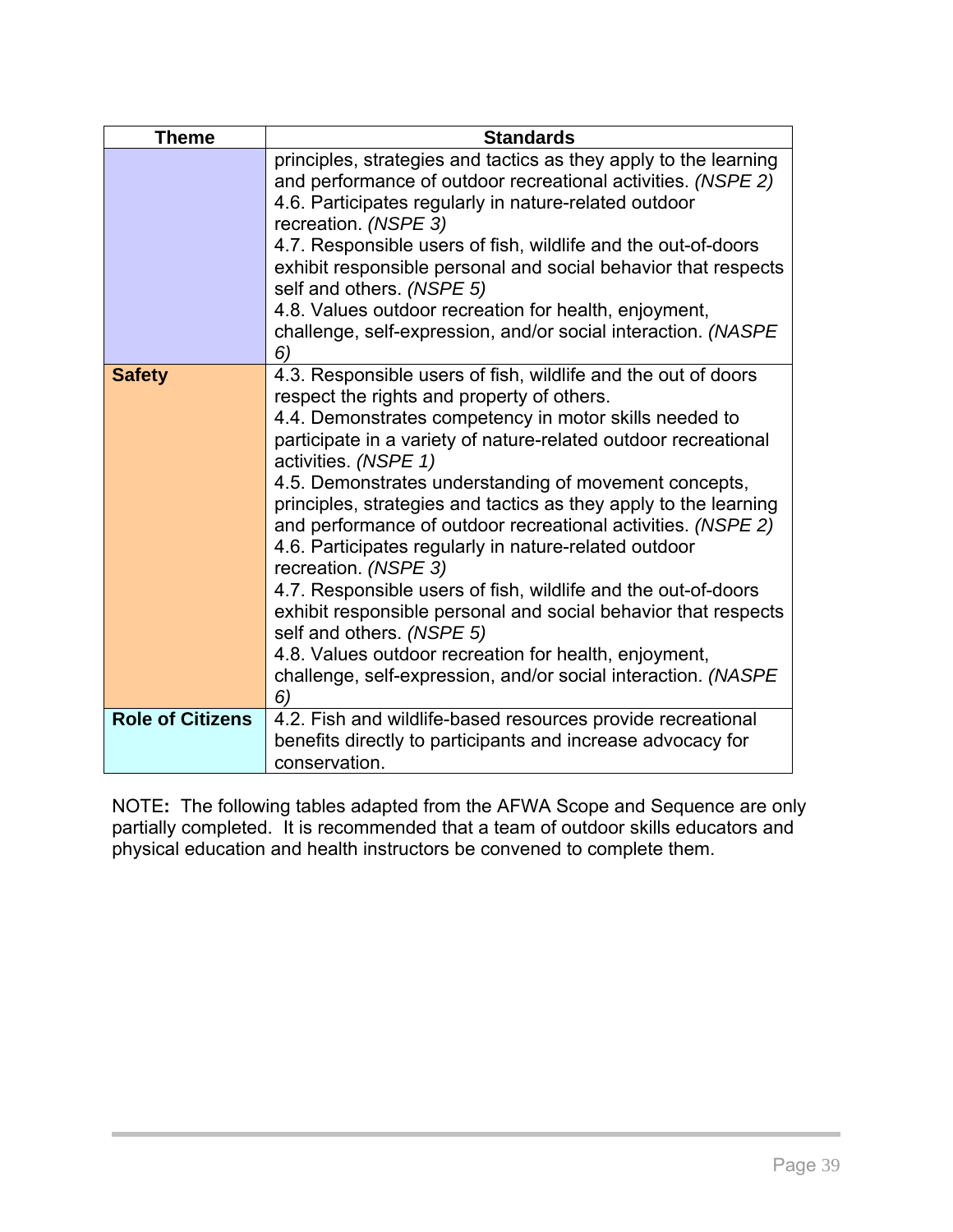4.4 Demonstrates competency in motor skills needed to participate in a variety of nature-related outdoor recreational activities. *(NSPE 1)*

| <b>Key</b><br>theme      | Grade K-5<br><b>Concepts &amp;</b><br><b>Indicators</b>                                                                                                                                                                                                                                                                                                              | Grades 5-8<br><b>Concepts &amp; Indicators</b>                                                                                                                                                      | Grades 9-12<br><b>Concepts &amp; Indicators</b>                                                                                                                                                                                                                                                                                                                                                                      |
|--------------------------|----------------------------------------------------------------------------------------------------------------------------------------------------------------------------------------------------------------------------------------------------------------------------------------------------------------------------------------------------------------------|-----------------------------------------------------------------------------------------------------------------------------------------------------------------------------------------------------|----------------------------------------------------------------------------------------------------------------------------------------------------------------------------------------------------------------------------------------------------------------------------------------------------------------------------------------------------------------------------------------------------------------------|
| <b>Healthy</b><br>Living | Students achieve<br>skills in various types<br>of movement and<br>demonstrate smooth<br>transitions between<br>sequential locomotor<br>skills such as smoothly<br>casting a fishing rod,<br>performing paddling<br>strokes.<br>Students achieve<br>manipulative skills<br>such as hitting targets<br>(casting a fishing lure<br>to a specific location).<br>(NSPE 1) | Adolescents are able<br>to participate with skill in<br>a variety of outdoor<br>activities.<br>Adolescents achieve<br>mature manipulative<br>skills such as tying<br>fisherman's knots.<br>(NSPE 1) | Students have<br>$\bullet$<br>enough skill and mature<br>movement patterns to<br>achieve a degree of<br>success that makes the<br>activities enjoyable.<br><b>Students</b><br>demonstrate the ability<br>to perform basic and<br>advanced skills and<br>tactics to engage in<br>activities such as<br>navigating a kayak<br>skillfully and safely in<br>calm water using a<br>variety of paddle<br>strokes. (NSPE 1) |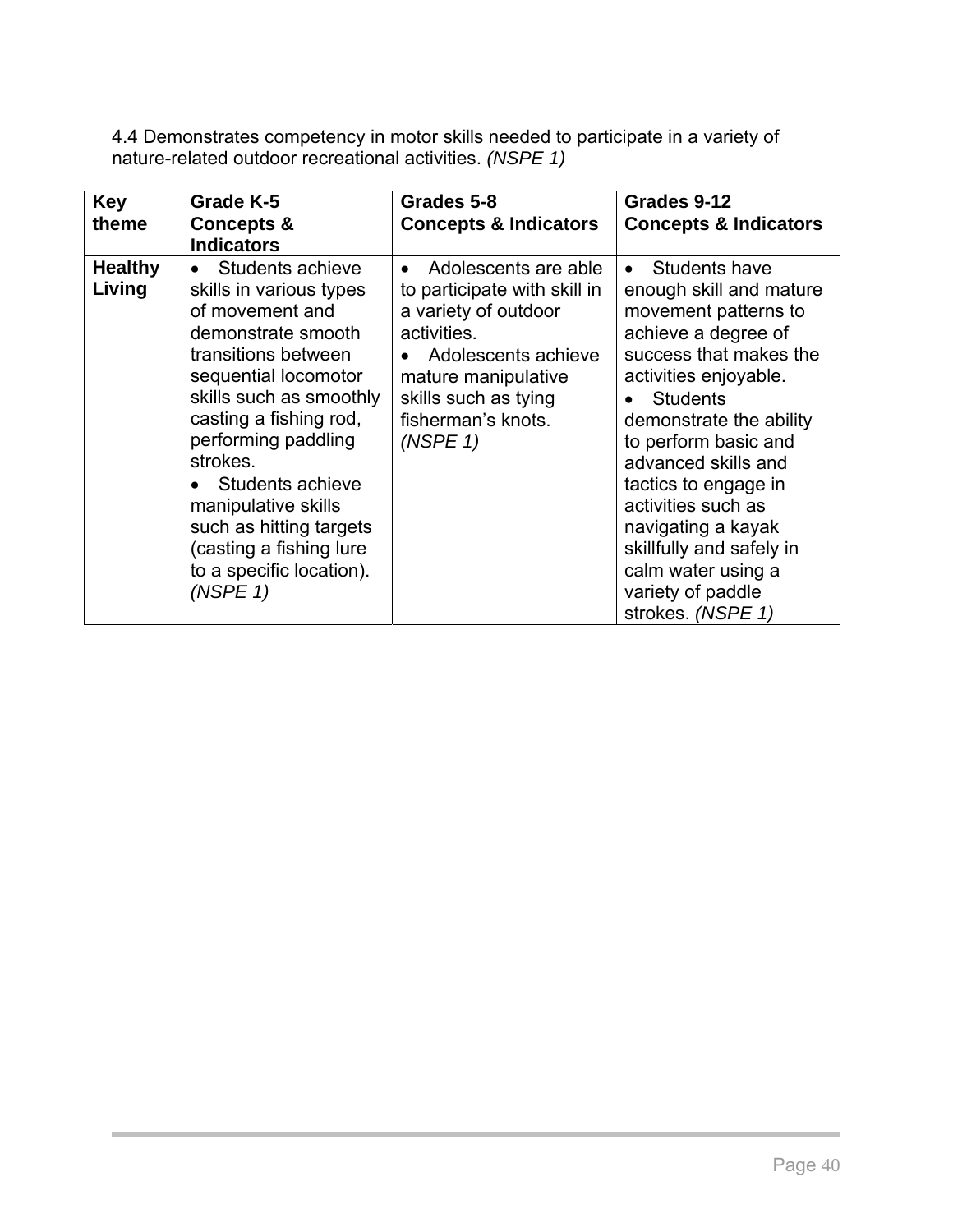4.5 Demonstrates understanding of movement concepts, principles, strategies and tactics as they apply to the learning and performance of outdoor recreational activities. *(NSPE 2)*

| <b>Key</b>               | Grade K-5                                                                                                                                                                                                                                                                                                                                                                                                                                                                             | Grades 5-8                                                                                                                                                                                                                                                                                                                                                                               | Grades 9-12                      |
|--------------------------|---------------------------------------------------------------------------------------------------------------------------------------------------------------------------------------------------------------------------------------------------------------------------------------------------------------------------------------------------------------------------------------------------------------------------------------------------------------------------------------|------------------------------------------------------------------------------------------------------------------------------------------------------------------------------------------------------------------------------------------------------------------------------------------------------------------------------------------------------------------------------------------|----------------------------------|
| themes                   | <b>Concepts &amp; Indicators</b>                                                                                                                                                                                                                                                                                                                                                                                                                                                      | <b>Concepts &amp; Indicators</b>                                                                                                                                                                                                                                                                                                                                                         | <b>Concepts &amp; Indicators</b> |
| <b>Healthy</b><br>Living | Students use<br>$\bullet$<br>performance feedback to<br>increase their<br>understanding of a skill as<br>well as to improve<br>performance.<br><b>Students transfer</b><br>concepts learned in other<br>skills to perform new skills.<br>Indicators:<br>Identifies and<br>demonstrates the key<br>elements of a proper grip<br>for casting a fishing rod.<br>Identifies psychological<br>benefits that result from<br>long time participation in<br>outdoor recreational<br>activity. | Identify principles of<br>practice and conditioning<br>that enhance movement<br>performance.<br>Know when, why and<br>how to use strategies and<br>tactics.<br>• Use internal and<br>external sources to guide<br>and improve performance.<br>Indicators:<br>Detects and corrects<br>errors in personal<br>performance when target<br>archery shooting based on<br>knowledge of results. |                                  |

#### 4.6 Participates regularly in nature-related outdoor recreation. *(NSPE 3)*

| <b>Key</b>       | Grade K-5                        | Grades 5-8                       | Grades 9-12                      |
|------------------|----------------------------------|----------------------------------|----------------------------------|
| themes           | <b>Concepts &amp; Indicators</b> | <b>Concepts &amp; Indicators</b> | <b>Concepts &amp; Indicators</b> |
| <b>Healthy</b>   |                                  |                                  |                                  |
| Living           |                                  |                                  |                                  |
| <b>Safety</b>    |                                  |                                  |                                  |
| Use of           |                                  |                                  |                                  |
| <b>Resources</b> |                                  |                                  |                                  |

4.7 Responsible users of fish, wildlife and the out-of-doors exhibit responsible personal and social behavior that respects self and others. *(NSPE 5)*

| Key                      | Grade K-5                                                                       | Grades 5-8                                                                                                                                                            | Grades 9-12                      |
|--------------------------|---------------------------------------------------------------------------------|-----------------------------------------------------------------------------------------------------------------------------------------------------------------------|----------------------------------|
| themes                   | <b>Concepts &amp; Indicators</b>                                                | <b>Concepts &amp; Indicators</b>                                                                                                                                      | <b>Concepts &amp; Indicators</b> |
| <b>Healthy</b><br>Living | There are rules for<br>$\bullet$<br>some outdoor activities<br>such as fishing. | • Rules and regulations<br>for outdoor activities such<br>as fishing are enacted to<br>safeguard the resource<br>while providing outdoor<br>recreational opportunity. |                                  |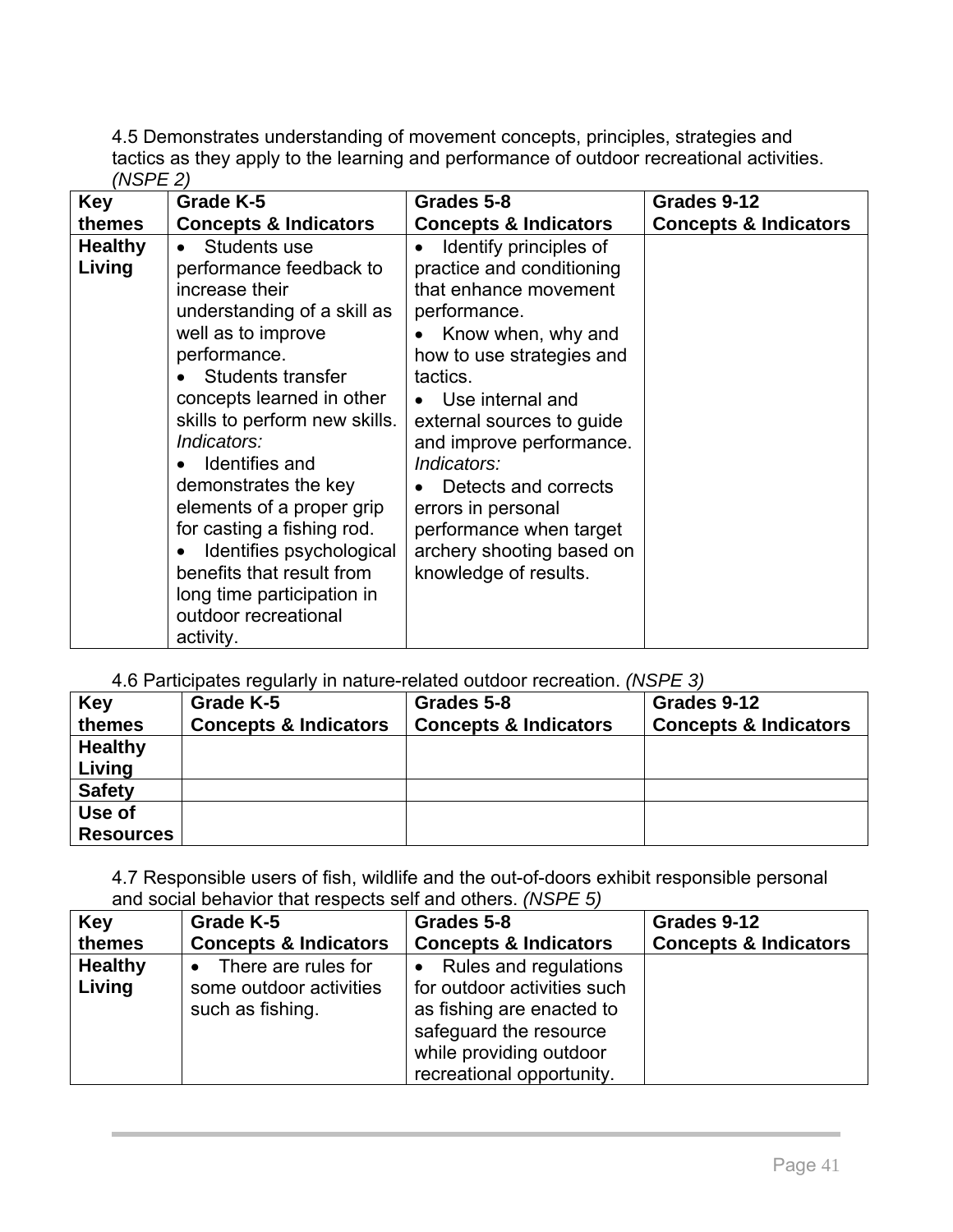| <b>Safety</b> |  |  |
|---------------|--|--|
| Use of        |  |  |
| ∣ Resources I |  |  |

4.8 Values outdoor recreation for health, enjoyment, challenge, self-expression, and/or social interaction. *(NASPE 6)*

| <b>Key</b>       | Grade K-5                        | Grades 5-8                       | Grades 9-12                      |
|------------------|----------------------------------|----------------------------------|----------------------------------|
| themes           | <b>Concepts &amp; Indicators</b> | <b>Concepts &amp; Indicators</b> | <b>Concepts &amp; Indicators</b> |
| <b>Healthy</b>   |                                  |                                  |                                  |
| Living           |                                  |                                  |                                  |
| <b>Safety</b>    |                                  |                                  |                                  |
| Use of           |                                  |                                  |                                  |
| <b>Resources</b> |                                  |                                  |                                  |

Academic Concepts used in Outdoor Recreation Participation Scope and Sequence by Themes

(Adapted from AFWA Conservation Education Strategy Scope and Sequence)

| <b>Key themes</b>        | Grade K-5                                                                                                                                                                                                                                                                                                                                                                                                                                                                                    | Grades 5-8                                                                                                                                                                                                                                                                                                                                              | Grades 9-12                                                                                                                                                                                                                                                                                                                                                                                                                                                                                                |
|--------------------------|----------------------------------------------------------------------------------------------------------------------------------------------------------------------------------------------------------------------------------------------------------------------------------------------------------------------------------------------------------------------------------------------------------------------------------------------------------------------------------------------|---------------------------------------------------------------------------------------------------------------------------------------------------------------------------------------------------------------------------------------------------------------------------------------------------------------------------------------------------------|------------------------------------------------------------------------------------------------------------------------------------------------------------------------------------------------------------------------------------------------------------------------------------------------------------------------------------------------------------------------------------------------------------------------------------------------------------------------------------------------------------|
|                          | <b>Concepts</b>                                                                                                                                                                                                                                                                                                                                                                                                                                                                              | <b>Concepts</b>                                                                                                                                                                                                                                                                                                                                         | <b>Concepts</b>                                                                                                                                                                                                                                                                                                                                                                                                                                                                                            |
| <b>Healthy</b><br>Living | $\bullet$ The activity of the<br>day relates to a<br>healthy lifestyle (AR<br>PEL, p. 17).<br>There are a variety<br>of outdoor sports and<br>games that promote<br>healthy living (AFWA<br>CE).<br>Relaxation is<br>important for stable<br>mental and physical<br>health and reduces<br>stress (AFWA CE).<br>Family members<br>seek opportunities for<br>individual, dual and<br>team participation in<br>outdoor related<br>activities (AFWA CE).<br>Rules and<br>$\bullet$<br>procedures | The length and<br>quality of human life<br>are influenced by many<br>factors, including<br>environmental<br>conditions (AAAS1,<br>6B/5, p. 89).<br>$\bullet$ People in<br>communities seek<br>opportunities for<br>recreational activities in<br>the community that<br>meet the needs of<br>various skill levels and<br>interests (AR PEL<br>$3.6.2$ ). | Human health and<br>$\bullet$<br>well being depends<br>on access to the<br>outdoors and an<br>environment with<br>sustainable and<br>renewable resources<br>(AFWA CE).<br>• Humans strive to<br>achieve and maintain<br>a health-enhancing<br>level of physical<br>fitness (AR HE 12).<br>• Humans benefit<br>from an<br>understanding of the<br>importance and<br>health benefits of<br>participating in life-<br>time sports and<br>recreation (AR PE<br>$12$ ).<br>Personal health<br>and fitness plans |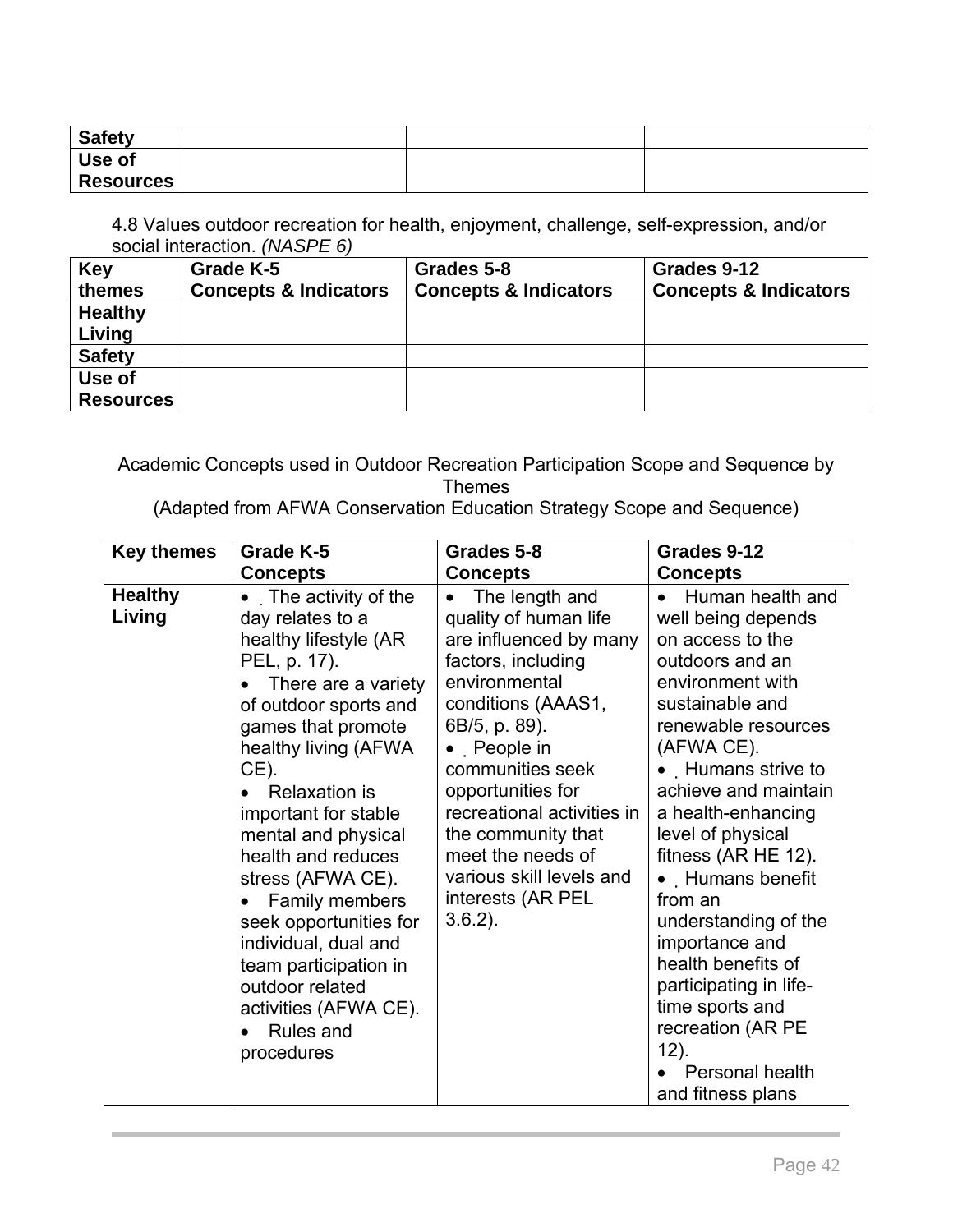| <b>Key themes</b>          | Grade K-5                                                                                                                                                                                                                                                                                                                                                                                                                            | Grades 5-8                                                                                                                                                                                                                                                                                                                                            | Grades 9-12                                                                                                                                                                                                                                                                                                                                       |
|----------------------------|--------------------------------------------------------------------------------------------------------------------------------------------------------------------------------------------------------------------------------------------------------------------------------------------------------------------------------------------------------------------------------------------------------------------------------------|-------------------------------------------------------------------------------------------------------------------------------------------------------------------------------------------------------------------------------------------------------------------------------------------------------------------------------------------------------|---------------------------------------------------------------------------------------------------------------------------------------------------------------------------------------------------------------------------------------------------------------------------------------------------------------------------------------------------|
|                            | <b>Concepts</b>                                                                                                                                                                                                                                                                                                                                                                                                                      | <b>Concepts</b>                                                                                                                                                                                                                                                                                                                                       | <b>Concepts</b>                                                                                                                                                                                                                                                                                                                                   |
|                            |                                                                                                                                                                                                                                                                                                                                                                                                                                      |                                                                                                                                                                                                                                                                                                                                                       | include potential<br>lifetime activities that<br>promote health<br>related fitness, relieve<br>tension and maintain<br>a healthy weight in<br>school and non-<br>school settings (e.g.<br>hiking, canoeing,<br>archery, shooting<br>sports, fishing) (AR<br>PE 12).                                                                               |
| <b>Safety</b>              | • Safety and security<br>are basic needs of<br>humans. Safety<br>involves freedom from<br>danger, risk, or injury.<br>Security involves<br>feelings of confidence<br>and lack of anxiety<br>and fear. Student<br>understandings<br>include following<br>safety rules for home<br>and school, preventing<br>abuse and neglect,<br>avoiding injury,<br>knowing whom to ask<br>for help, and when<br>and how to say no<br>(NSES, p.139) | The potential for<br>$\bullet$<br>accidents and the<br>existence of hazards<br>imposes the need for<br>injury prevention. Safe<br>living involves the<br>development and use<br>of safety precautions<br>and the recognition of<br>risk in personal<br>decisions. Injury<br>prevention has<br>personal and social<br>dimensions (NSES, p.<br>$168$ ). | Hazards and the<br>potential for accidents<br>exist. Regardless of<br>the environment, the<br>possibility of injury,<br>illness, disability, or<br>death may be<br>present. Humans<br>have a variety of<br>mechanisms-<br>sensory, motor,<br>emotional, social, and<br>technological -that<br>can reduce and<br>modify hazards<br>(NSES, p. 197). |
| Use of<br><b>Resources</b> | • The natural<br>environment provides<br>humans with food,<br>shelter, objects for<br>trade and recreational<br>opportunities (AFWA<br>CE).                                                                                                                                                                                                                                                                                          | The pursuit of<br>recreation has<br>influenced the<br>geographic extent,<br>composition, biological<br>diversity, and viability<br>of natural systems<br>(e.g., park)<br>development, trail use,<br>off-road vehicles) and<br>called for new laws,<br>regulations, and                                                                                | Humans benefit<br>from an<br>understanding of the<br>importance and<br>health benefits of<br>participating in life-<br>time sports and<br>recreation (AR PE<br>$12$ ).                                                                                                                                                                            |